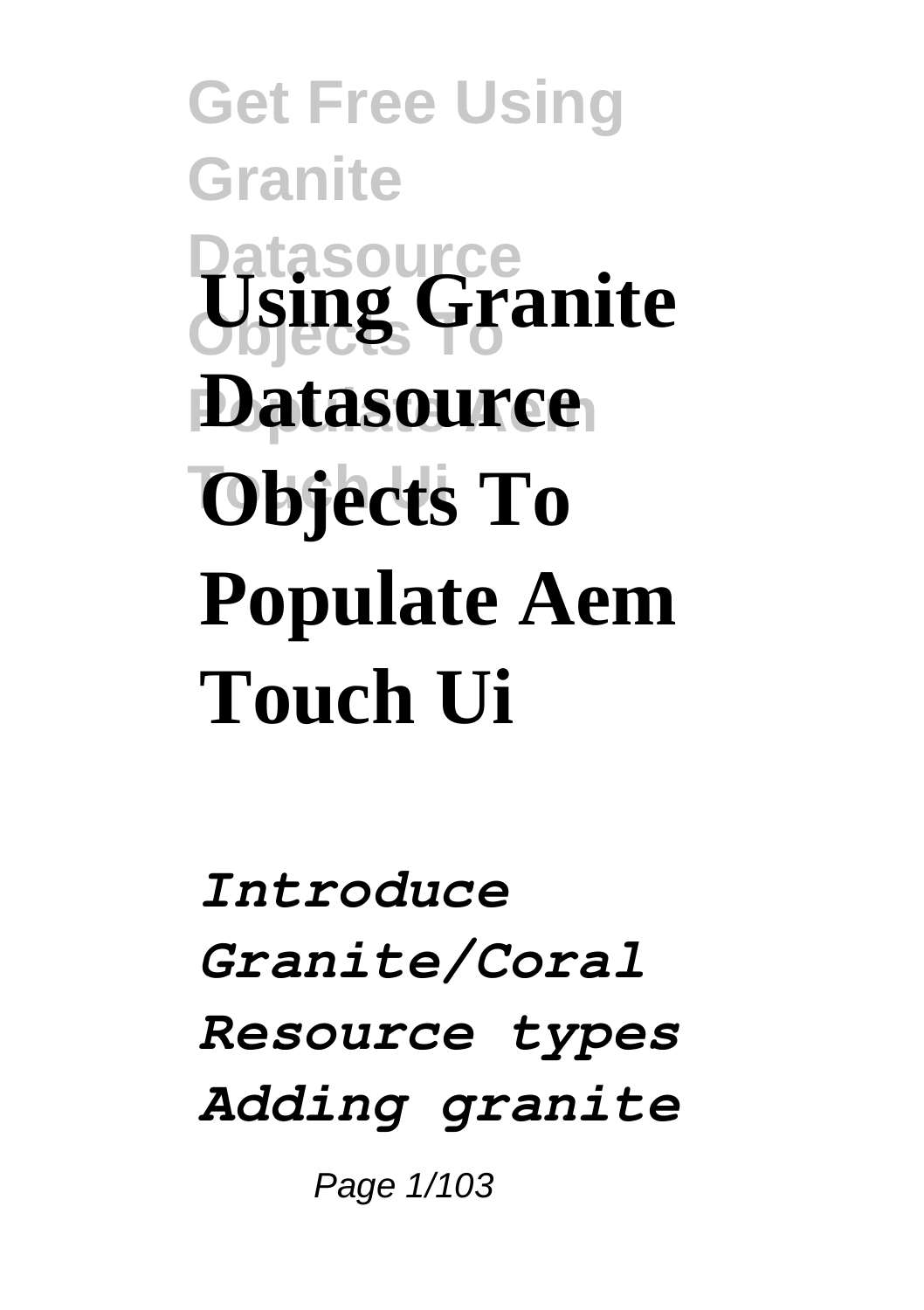**Get Free Using Granite Datasource** *resource types* **Objects To** *to a component* **Populate Aem** *dialog Aged* **Touch Ui** *Book Page Ornaments | Repurposed Book Pages Challenge Adding granite resource types to a component dialog Remove a Library Plate: Save Your Books* Page 2/103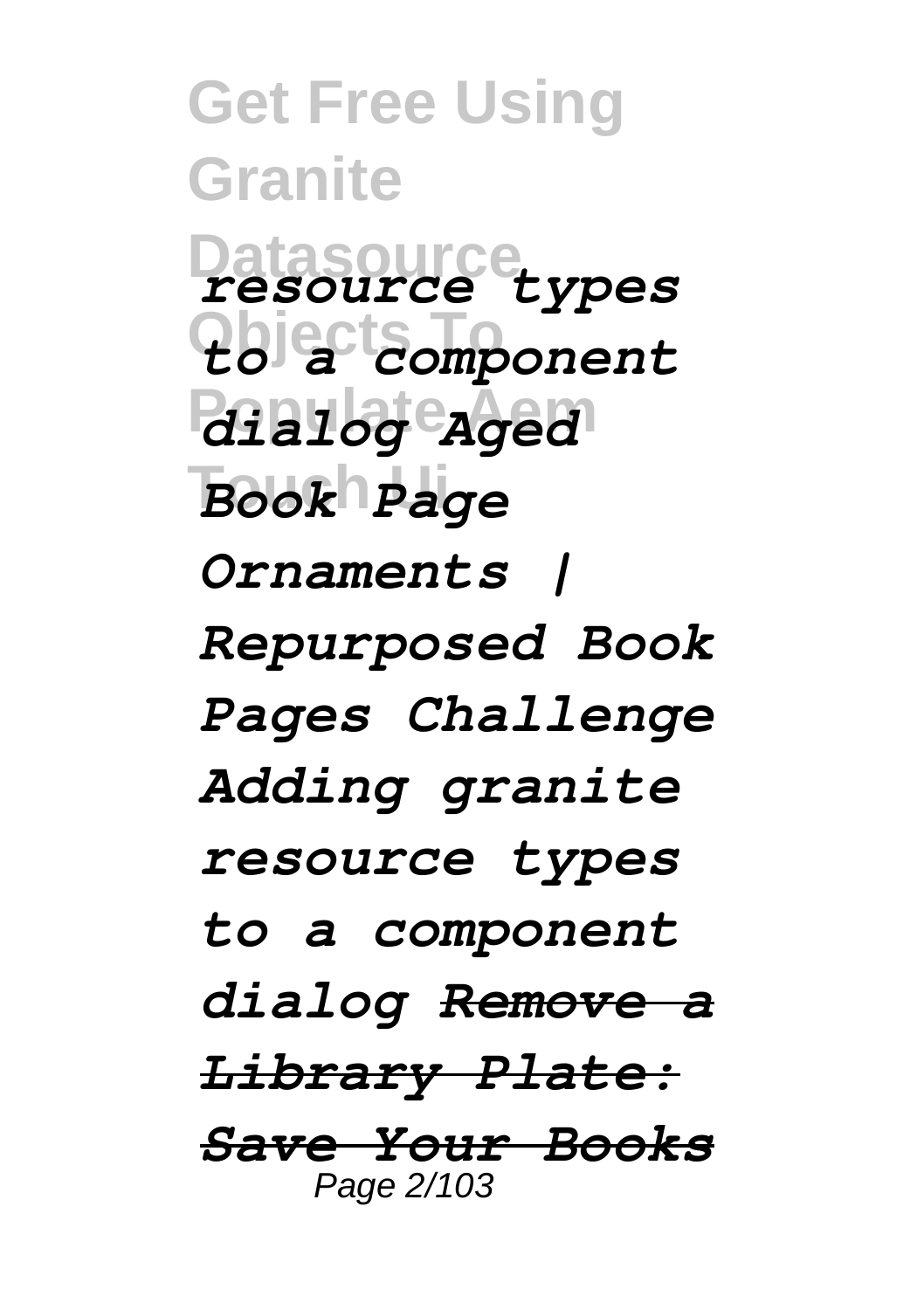**Get Free Using Granite Datasource Objects To** *Using Picture* **Populate Aem** *Books in the* **Touch Ui** *Classroom77. Input field Validation using Granite UI in AEM. Modern BI - Governance [Power BI]Using an WCMUsePojo class to* Page 3/103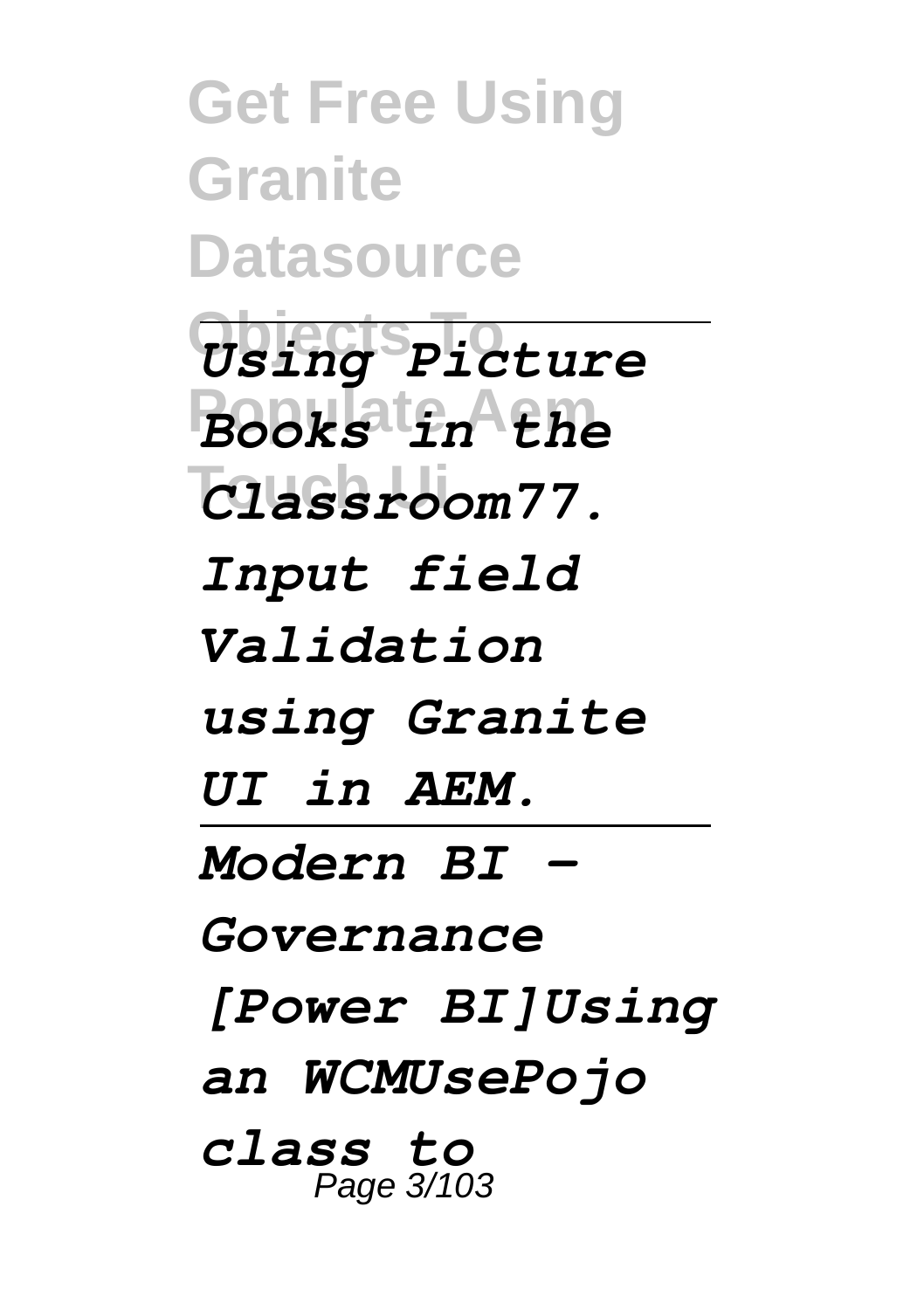**Get Free Using Granite Datasource** *populate an* **Objects To** *Experience* **Populate Aem** *Manager Touch* **Touch Ui** *UI Select Field 68. Dynamic dropdown with DataSource. How to Use Art Notes in Picture Books Modern BI - Architecture \u0026 Security* Page 4/103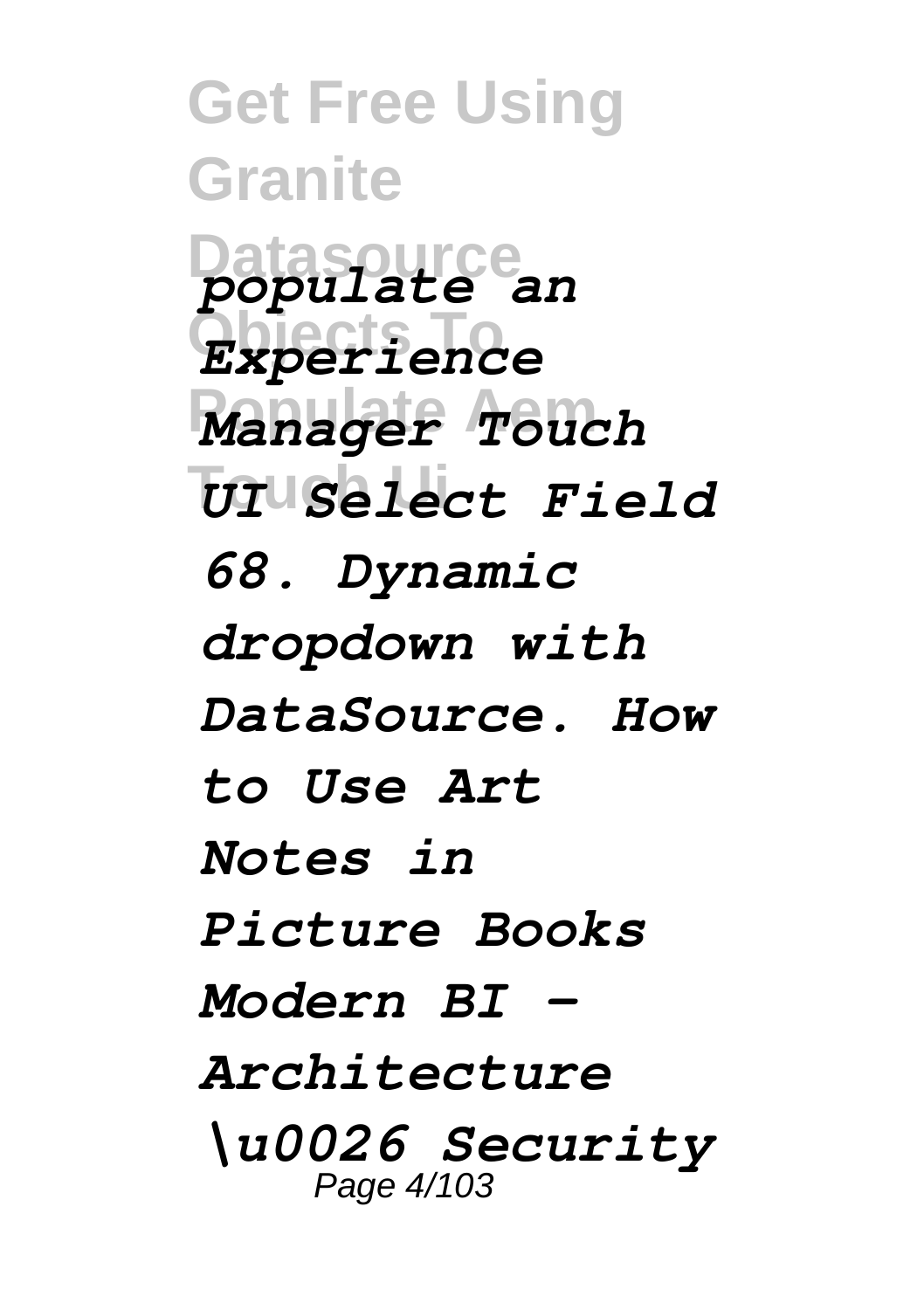**Get Free Using Granite Datasource** *[Power BI]* **Objects To** *Microservices* **Populate Aem** *Tutorial for* **Touch Ui** *Beginners Part-1 | When, What and Why? Introduction to Microservices 49. editConfig(drag and drop functionality) in AEM. Power* Page 5/103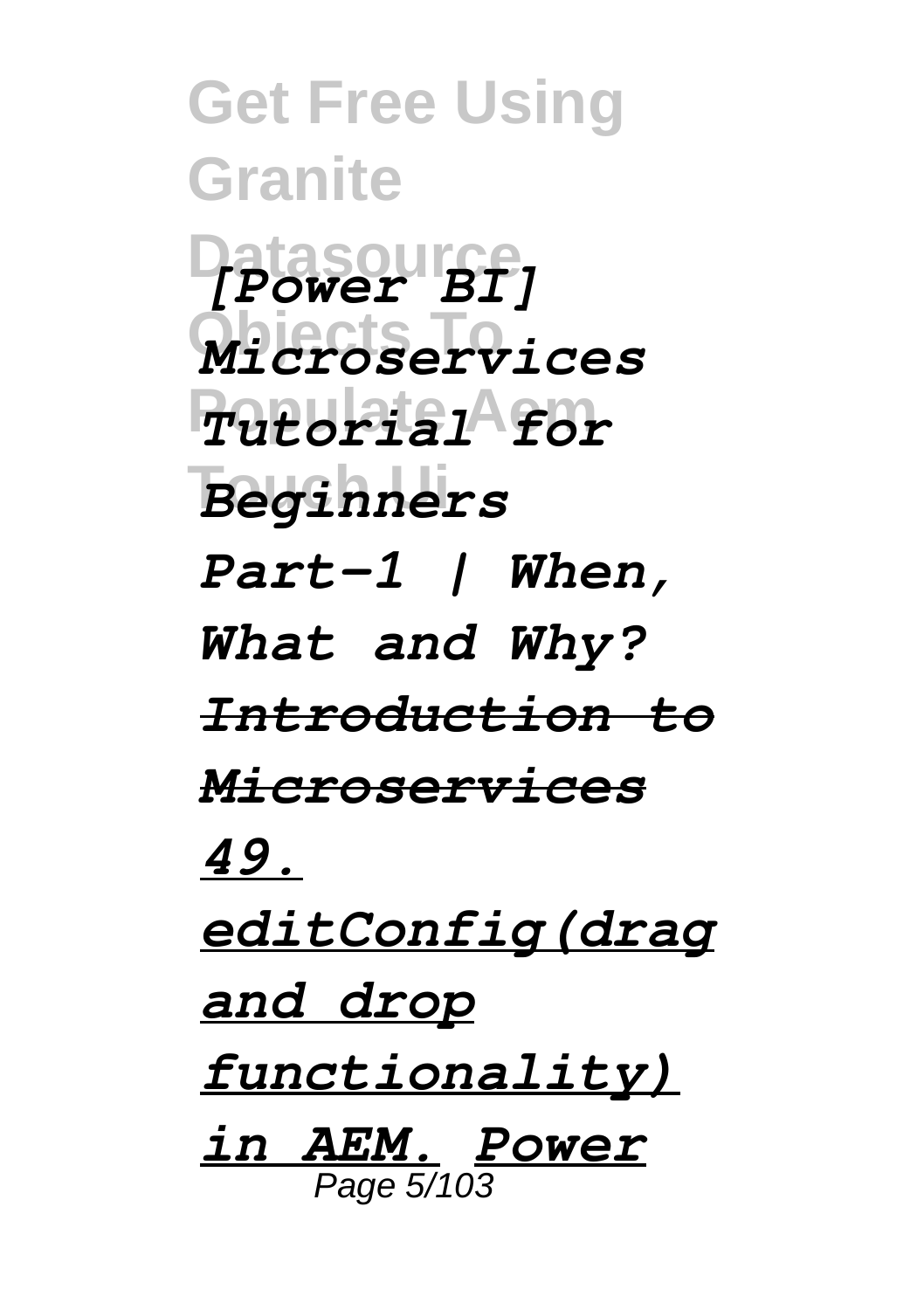**Get Free Using Granite Datasource** *BI Report* **Objects To** *Server:* **Populate Aem** *Introduction,* **Touch Ui** *Administration, and Best Practices 78. Show/Hide dialog fields with a Dropdown in AEM. When Microservices Meet Event* Page 6/103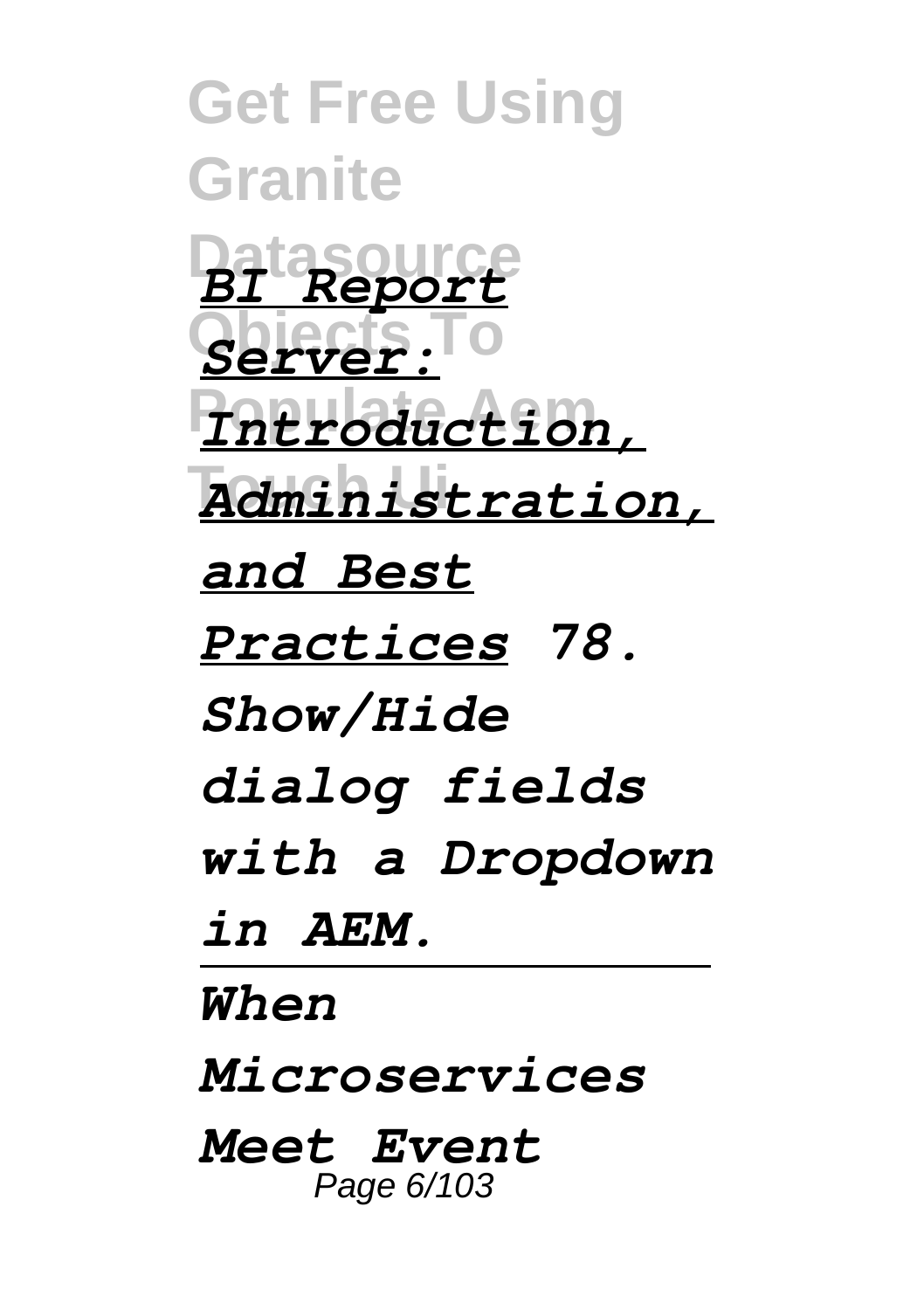**Get Free Using Granite Datasource** *Sourcing74.* **Objects To** *Introduction of* **Populate Aem** *Validation in* **Touch Ui** *AEM touch ui Dialog JSON - Dynamic Dependent Dropdown List using Jquery and Ajax Editable Template in AEM - AEM Tutorial* Page 7/103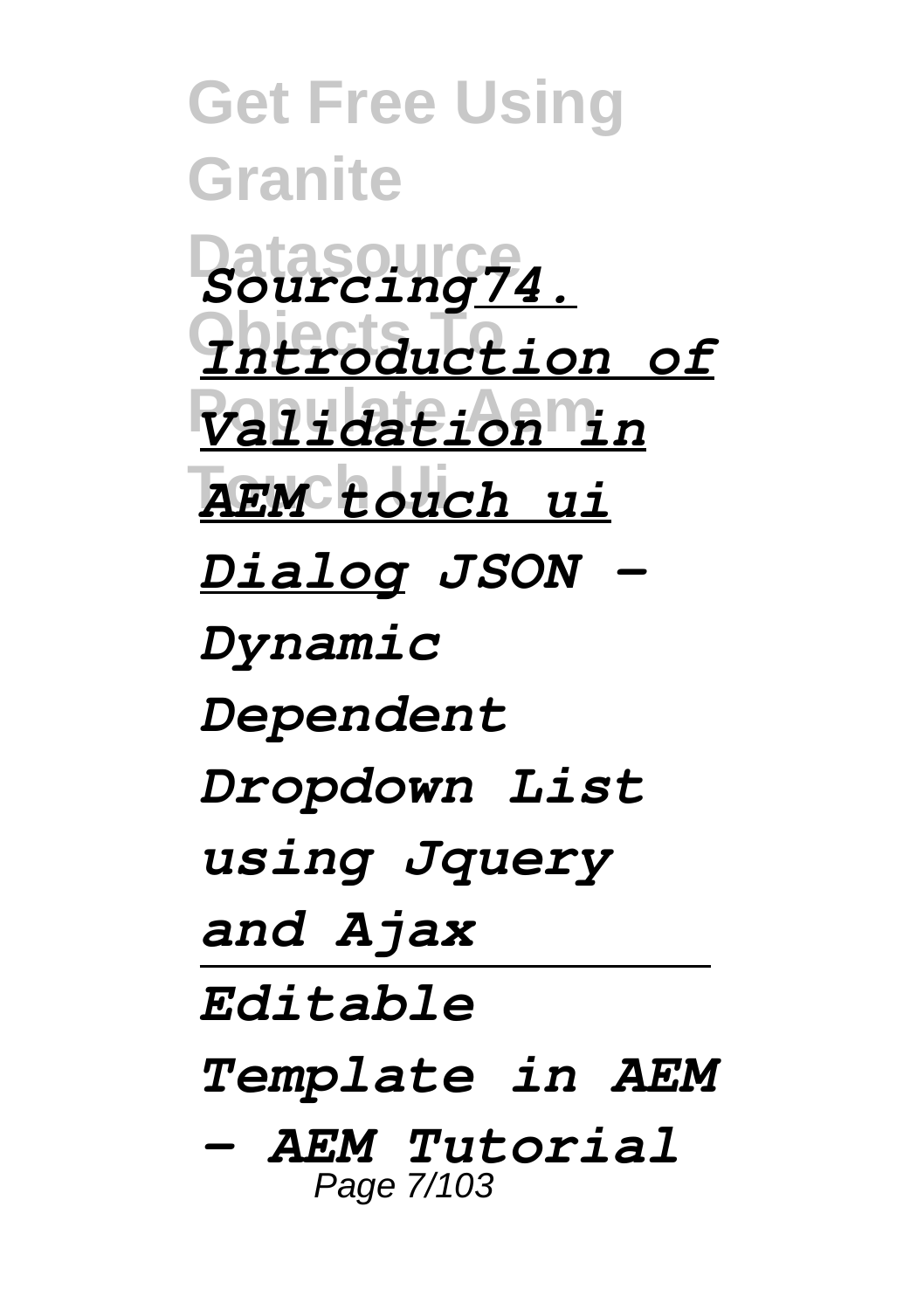**Get Free Using Granite Datasourff - How Objects To** *to create <u>Component,</u>*m **Touch Ui** *Template in AEM 6.442. Rich text editor in touch UI dialog in AEM How to Search for New Books How to Improve Your Book | Adding Images to Books* Page 8/103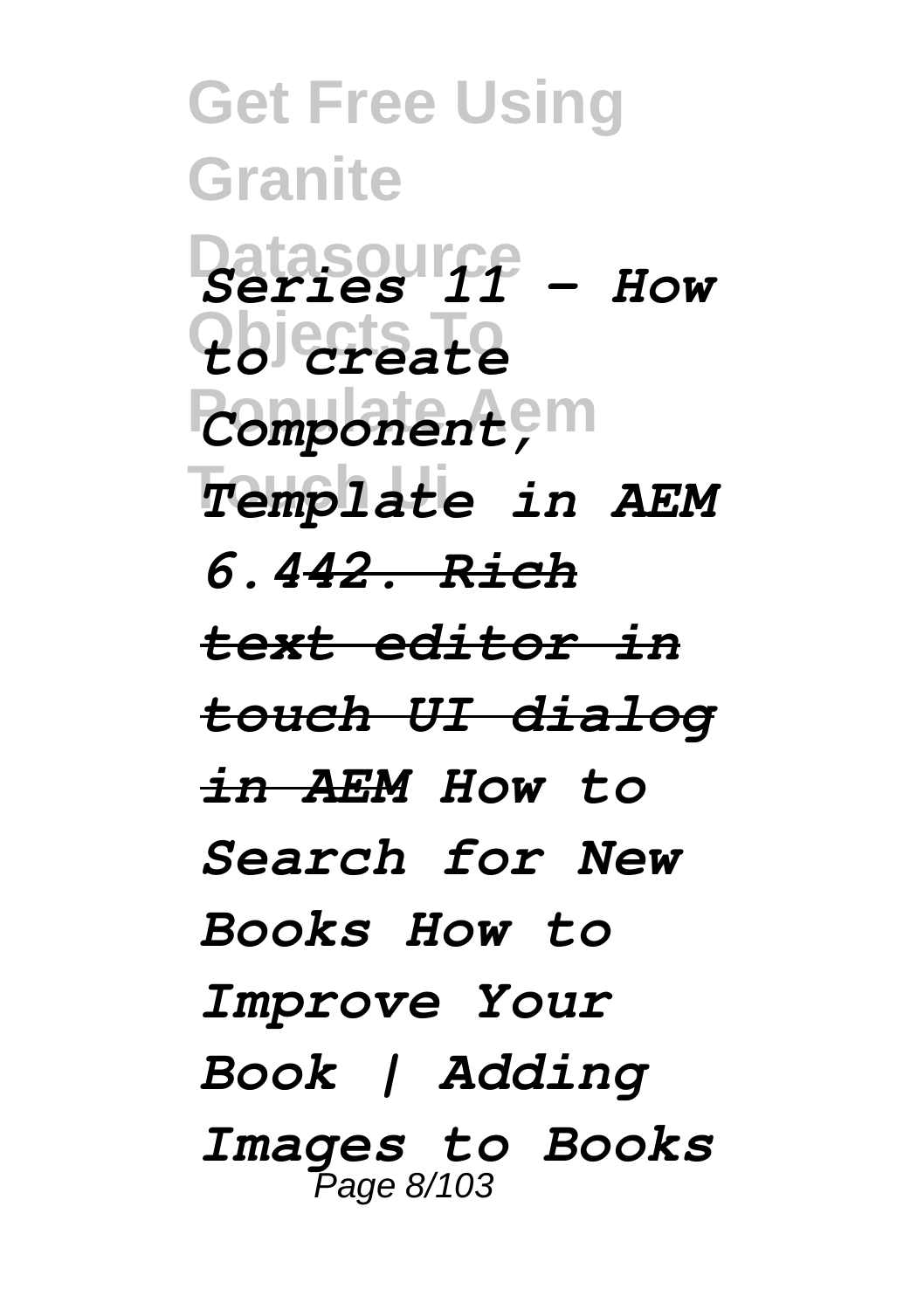**Get Free Using Granite** *Show and Hide* **Objects To** *Tabs based on* **Populate Aem** *Drop Down* **Touch Ui** *Selection using Granite Widgets in AEM Power BI Office Hours [June 2020 #2] Preparing a Board Book Option #3 75. Adding JS via cq authoring* Page 9/103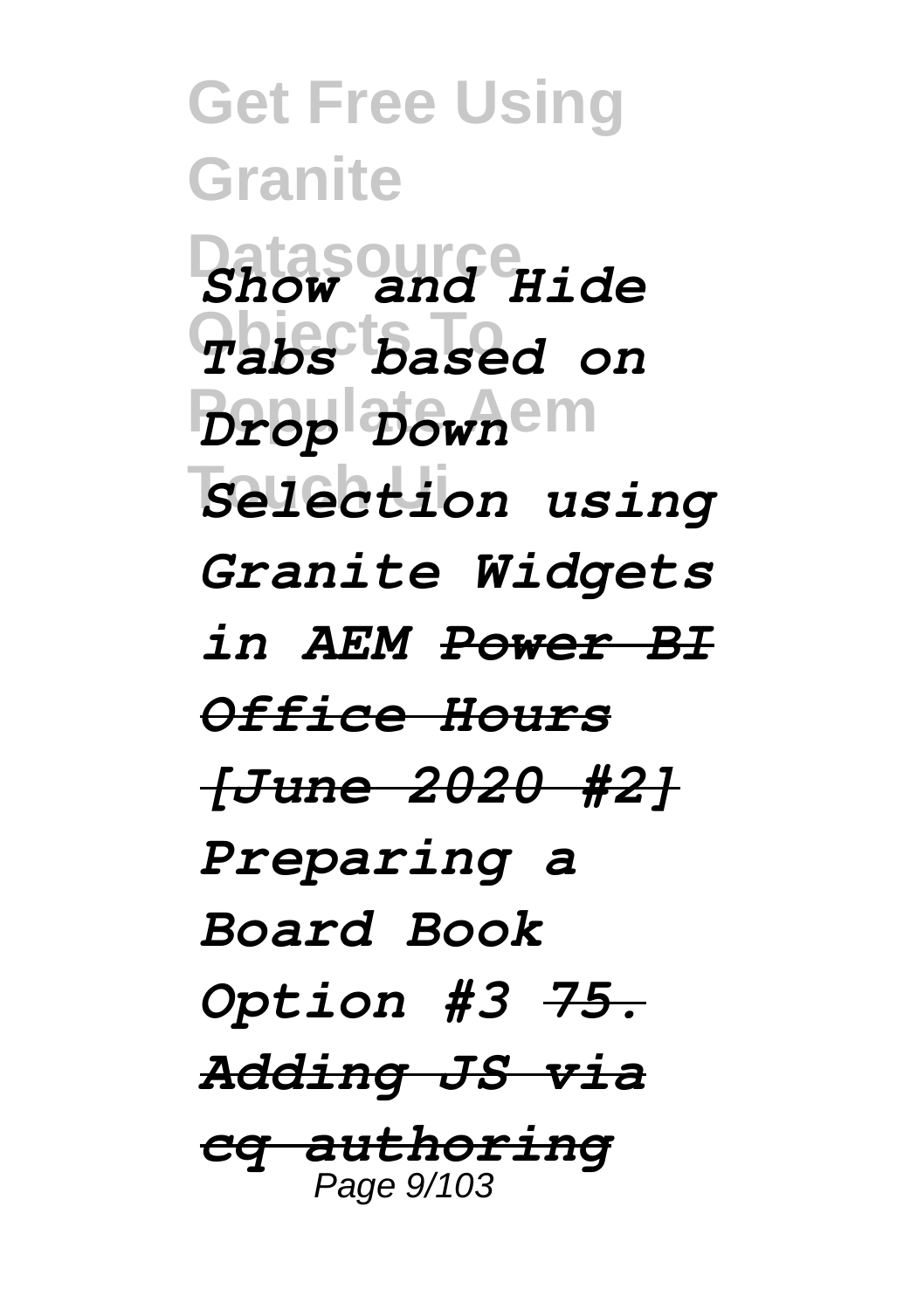**Get Free Using Granite Datasource** *dialog in AEM* **Objects To** *Electronic* **Populate Aem** *Financial* **Touch Ui** *Reporting. Comments on the IASB ED General Presentation and Disclosures WEKA API 2/19: Loading and Saving Data Using Granite Datasource* Page 10/103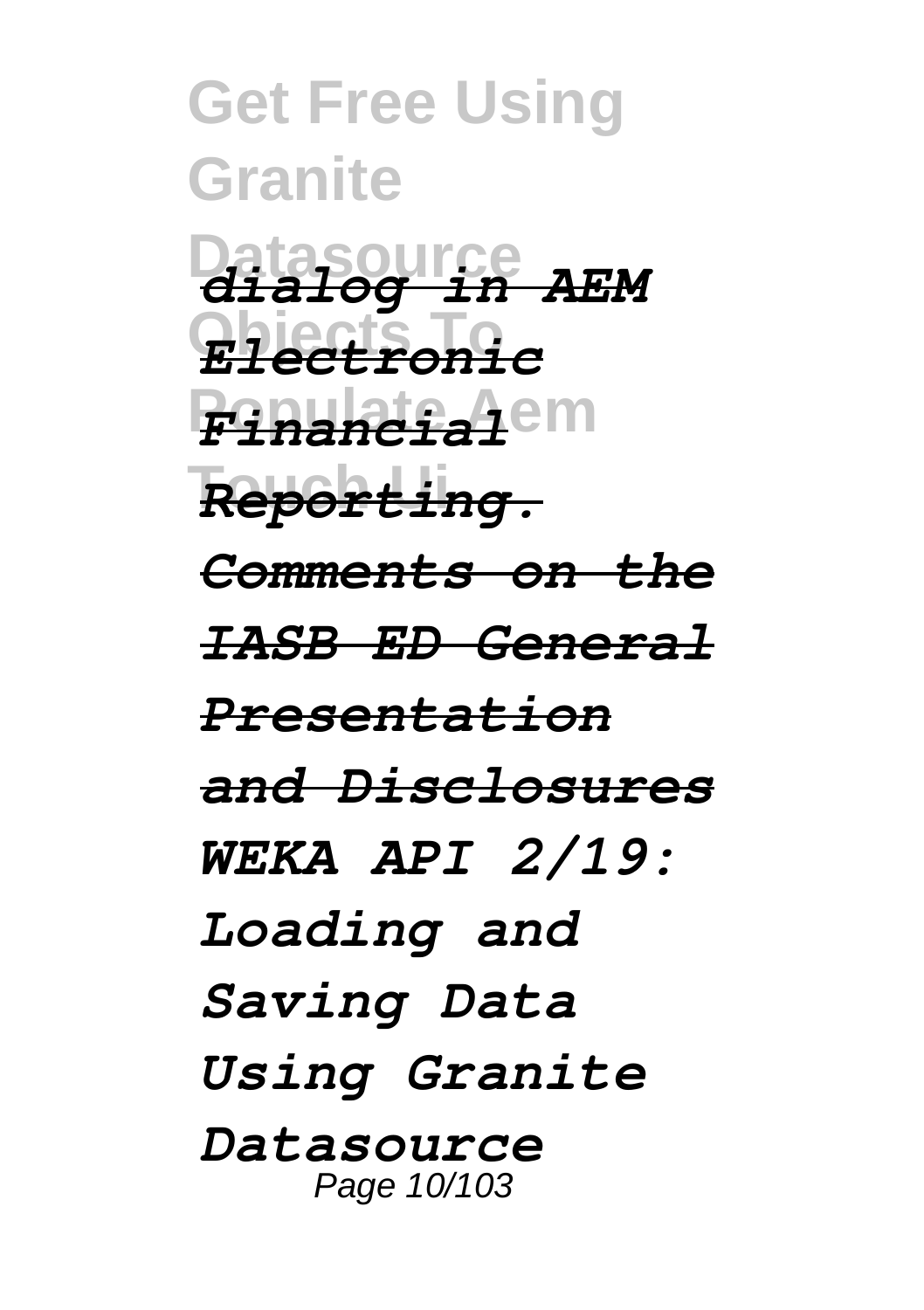**Get Free Using Granite Datasource** *Objects To* **Objects To** *Using Granite* **Populate Aem** *DataSource* **Touch Ui** *objects to populate AEM Touch UI objects. 1. Select /apps/my website2/compon ents/herotext2/ cq:dialog/conte nt/items/herote xt/items/column* Page 11/103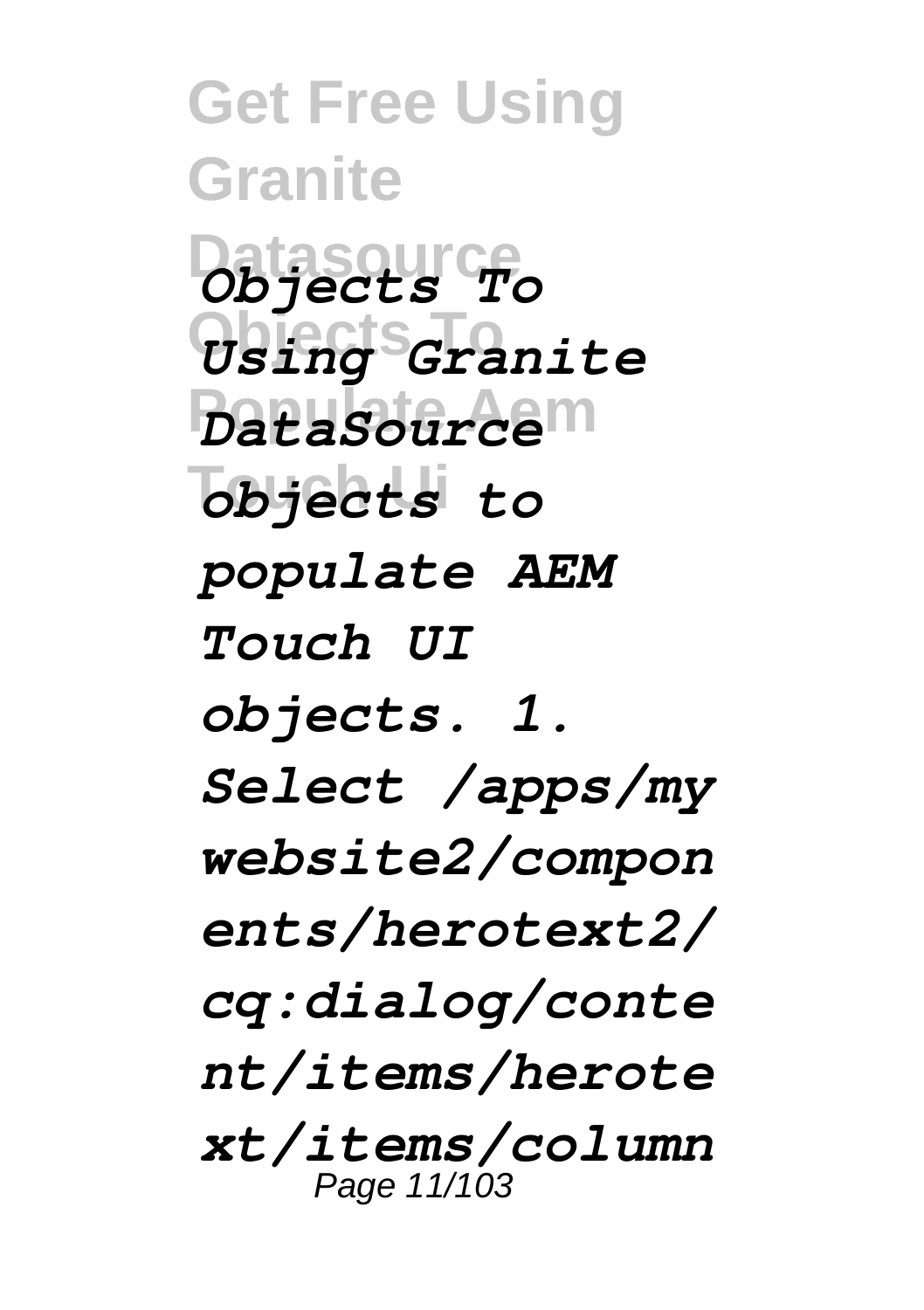**Get Free Using Granite Datasource** */items. 2.* **Objects To** *Right click and* **Populate Aem** *select Create,*  $Create *Node*$ . 3. *Enter the following values: 4. Add the following properties to the taskPriority ...*

Page 12/103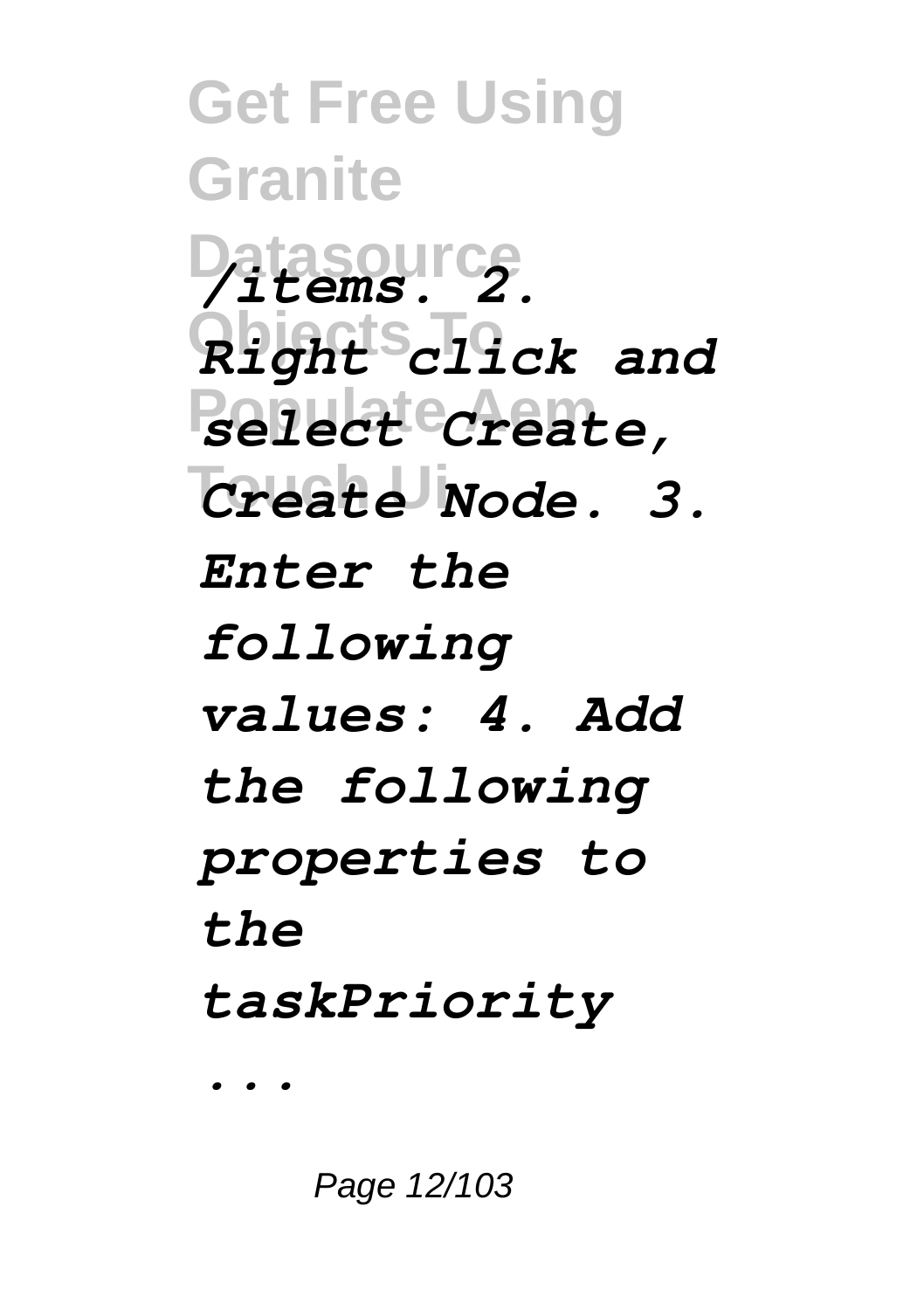**Get Free Using Granite Datasource** *Using Granite* **Objects To** *DataSource* **Populate Aem** *objects to*  $\overline{p}$ *opulate AEM Touch UI ... Using Granite DataSource objects to populate Experience Manager 6.2 Touch UI Select objects. You* Page 13/103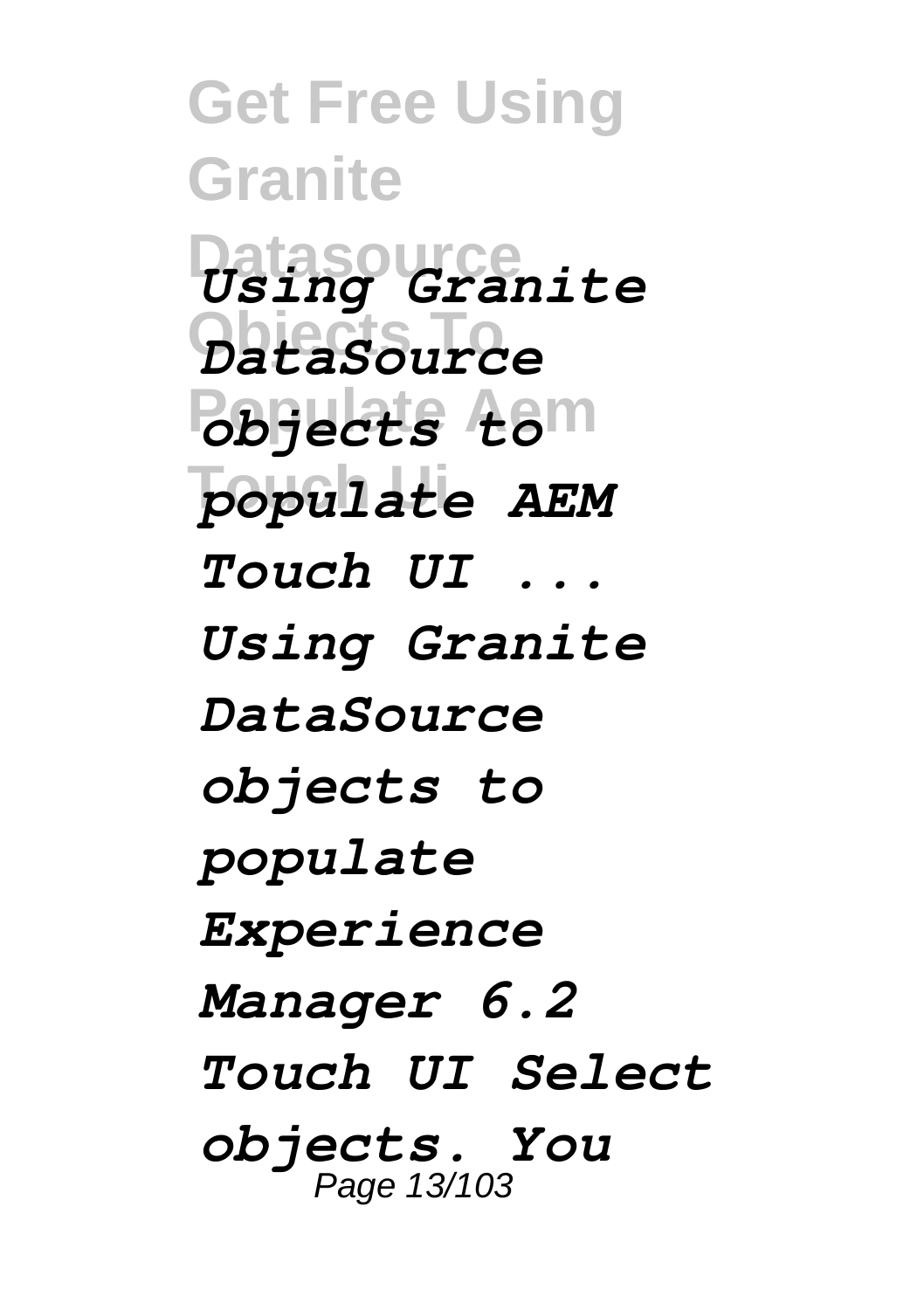**Get Free Using Granite Datasource** *can create an* **Objects To** *Adobe* **Populate Aem** *Experience* **Touch Ui** *Manager (AEM) 6.2 Touch UI component that contains a dropdown control that can be used within the AEM Touch UI view. An AEM author selects* Page 14/103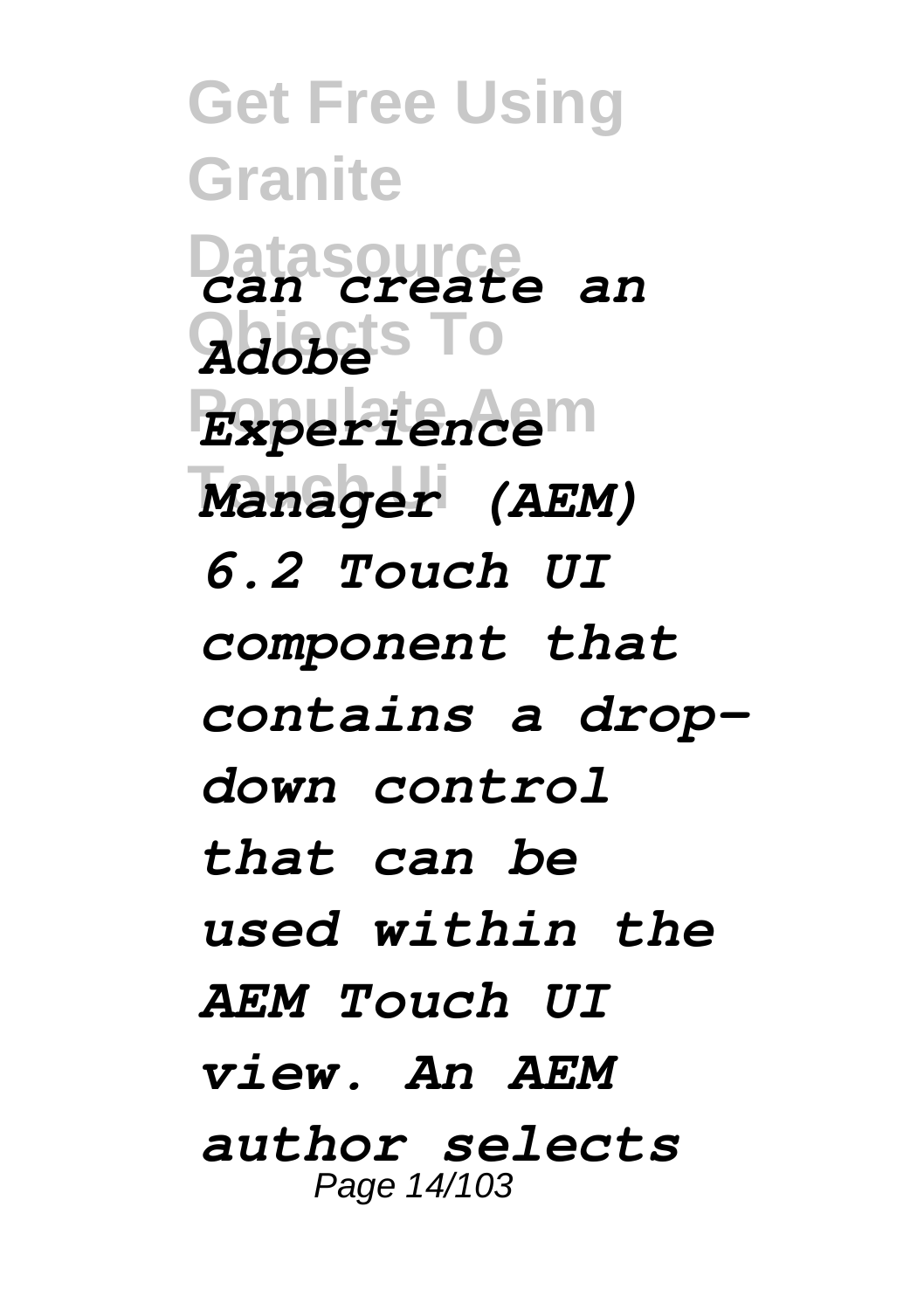**Get Free Using Granite Datasource** *drop-down* **Objects To** *values during* **Populate Aem** *design time.* **Touch Ui** *For example, an author can select a USA state value from an AEM component that displays address information.*

Page 15/103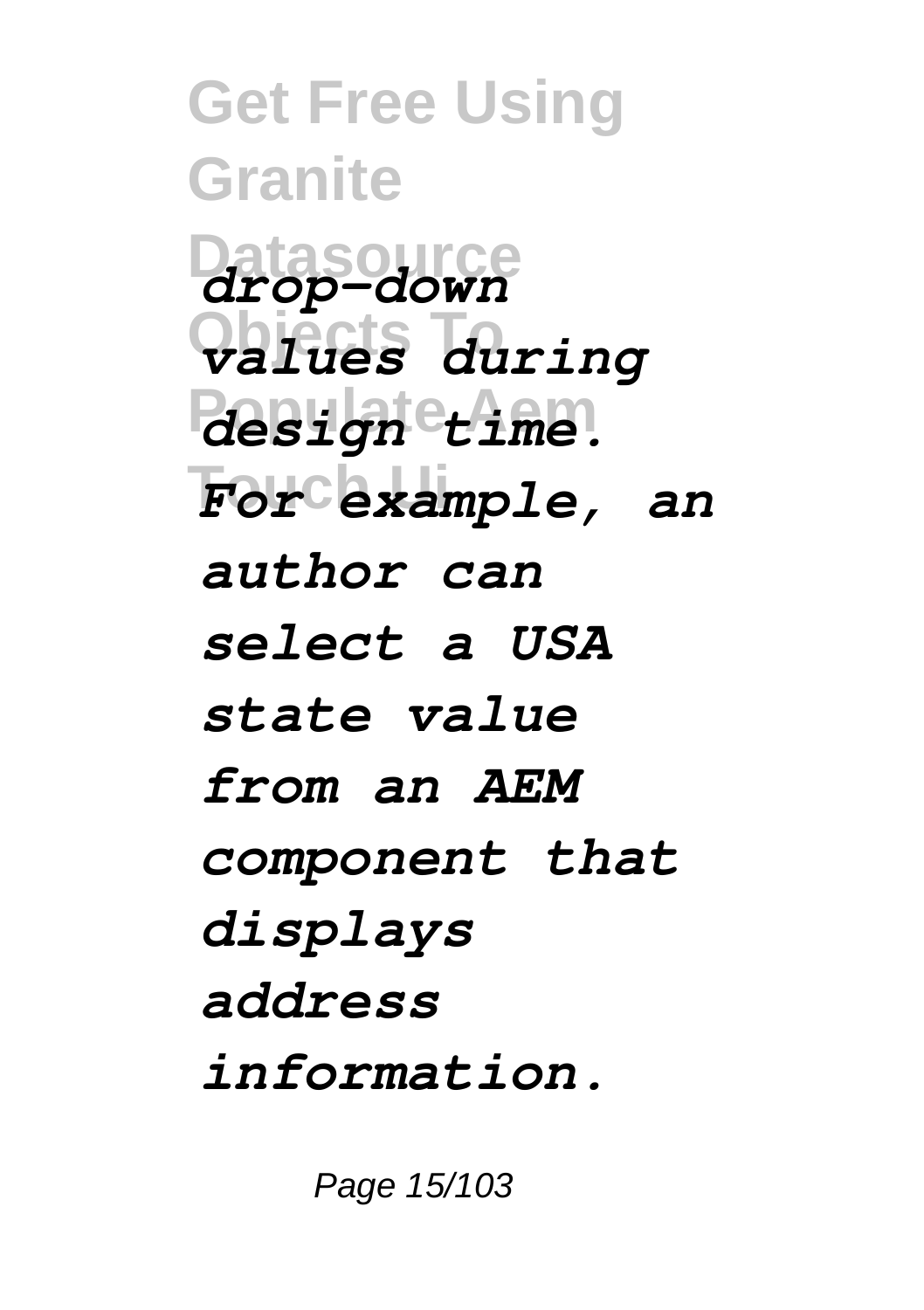**Get Free Using Granite Datasource** *Using Granite* **Objects To** *DataSource* **Populate Aem** *objects to* populate *Experience ... Using Granite DataSource objects to populate AEM Touch UI objects. You can create an Adobe* Page 16/103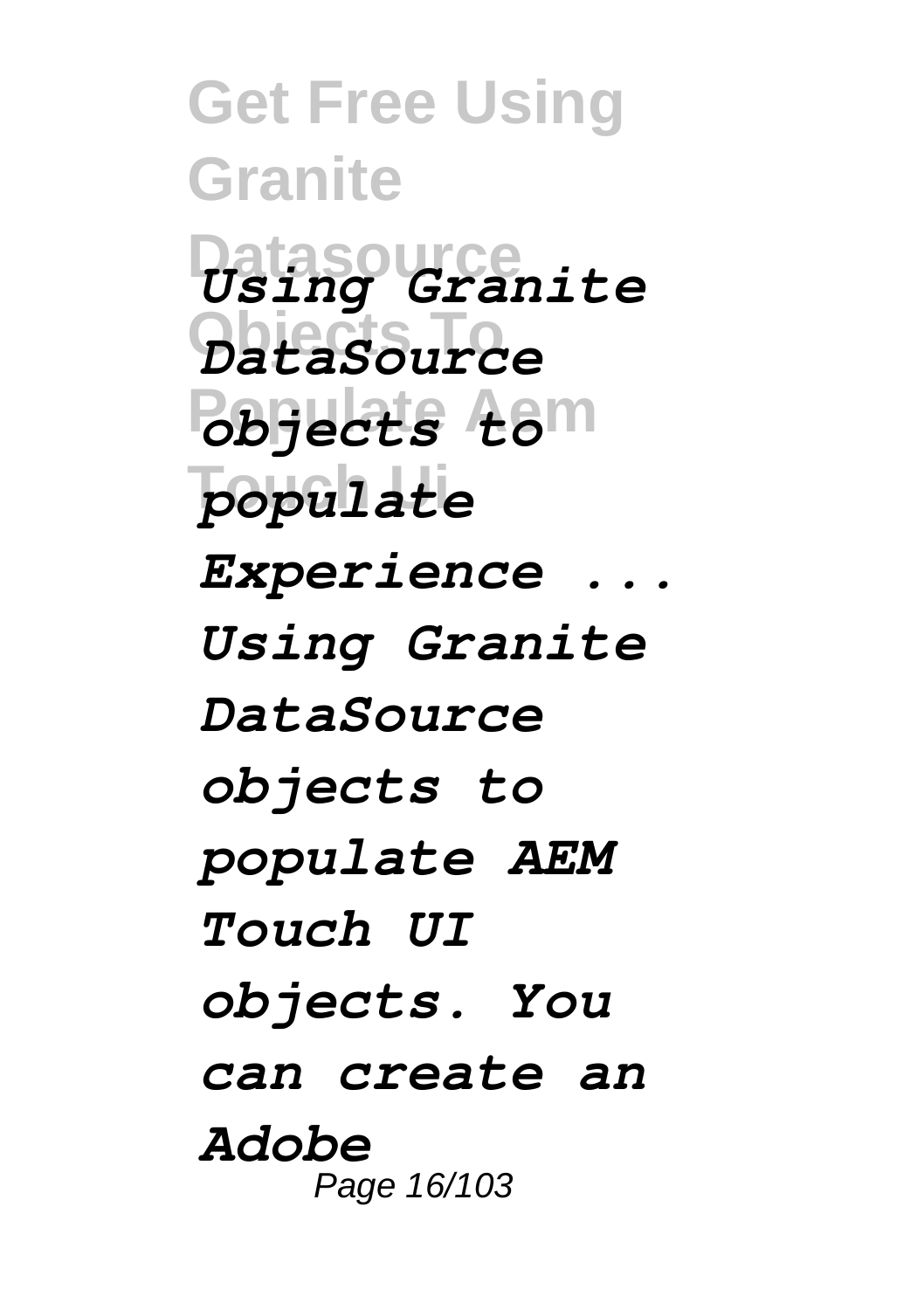**Get Free Using Granite Datasource** *Experience* **Objects To** *Manager (AEM) 6* **Populate Aem** *Touch UI* **Touch Ui** *component that contains dropdown controls that can be used within the AEM Touch UI view. A dropdown control can be populated by* Page 17/103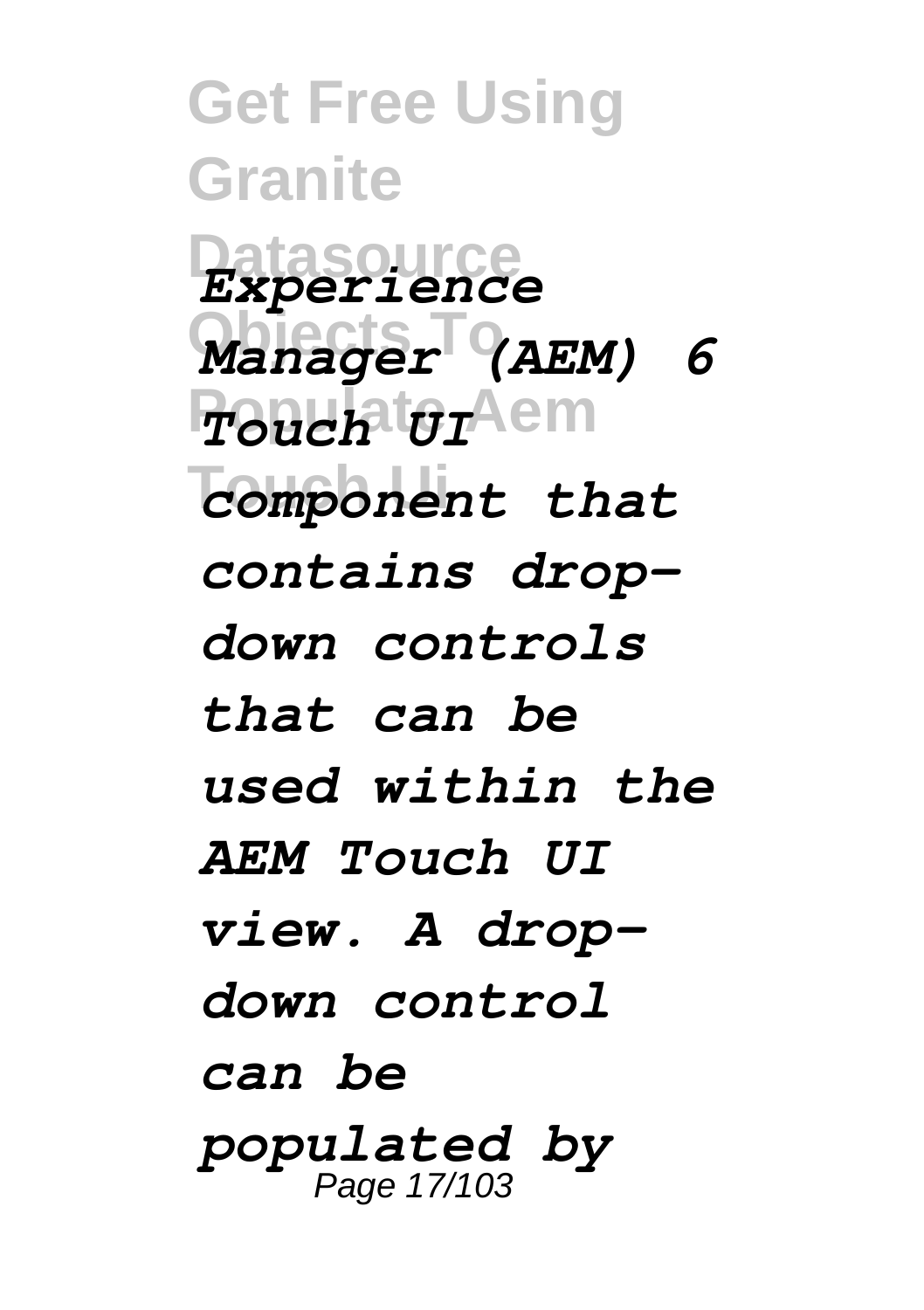**Get Free Using Granite Datasource** *using a com.ado* **Objects To** *be.granite.ui.c* **Populate Aem** *omponents.ds.Da* **Touch Ui** *taSource object.*

*Using Granite DataSource objects to populate AEM T ... When creating components for* Page 18/103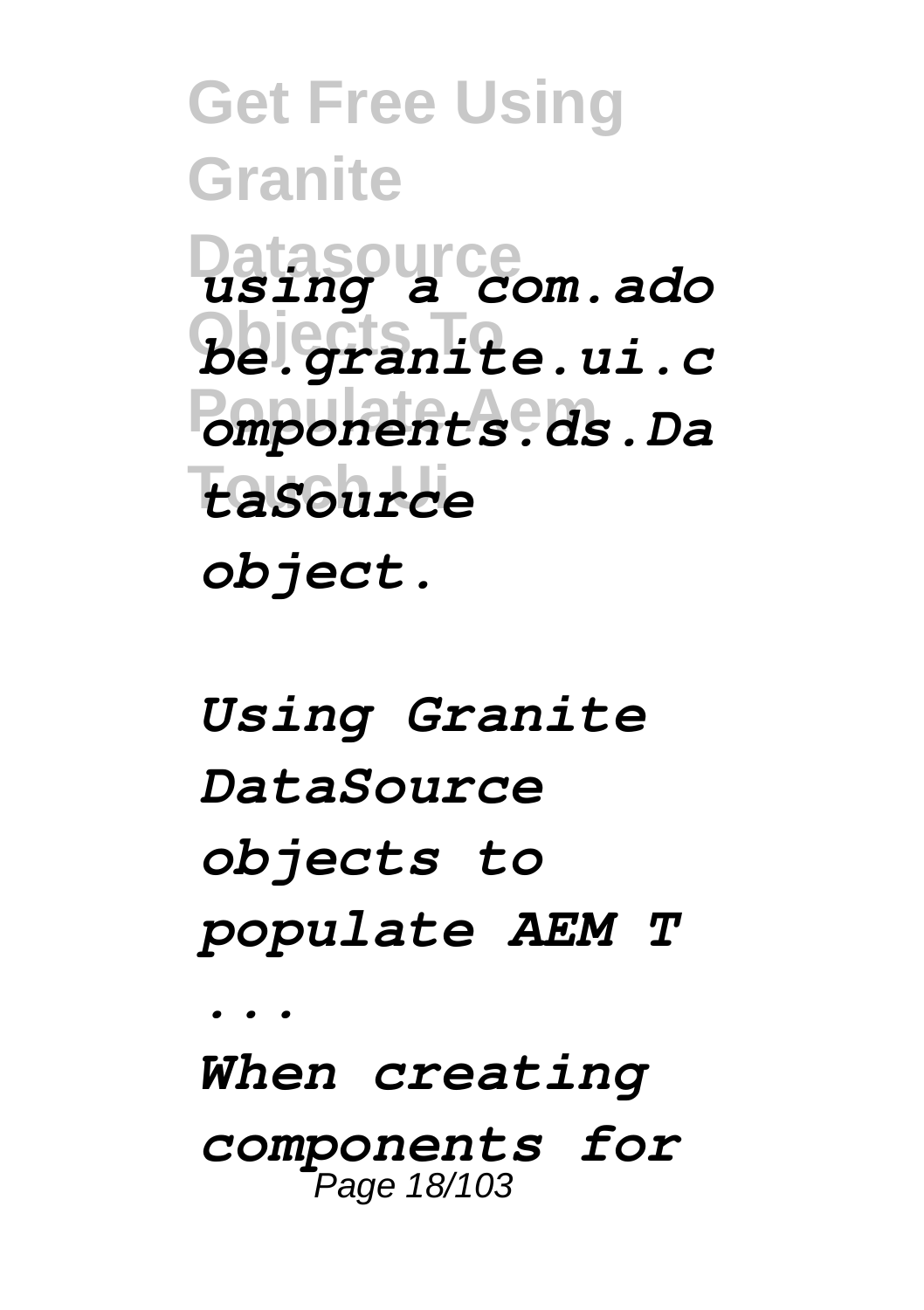**Get Free Using Granite Datasource** *Adobe* **Objects To** *Experience* **Populate Aem** *Manager (AEM)* **Touch Ui** *6.5, you use Granite/Coral resource types. These resource types are used in the component's dialog. That is, the UI that makes up the* Page 19/103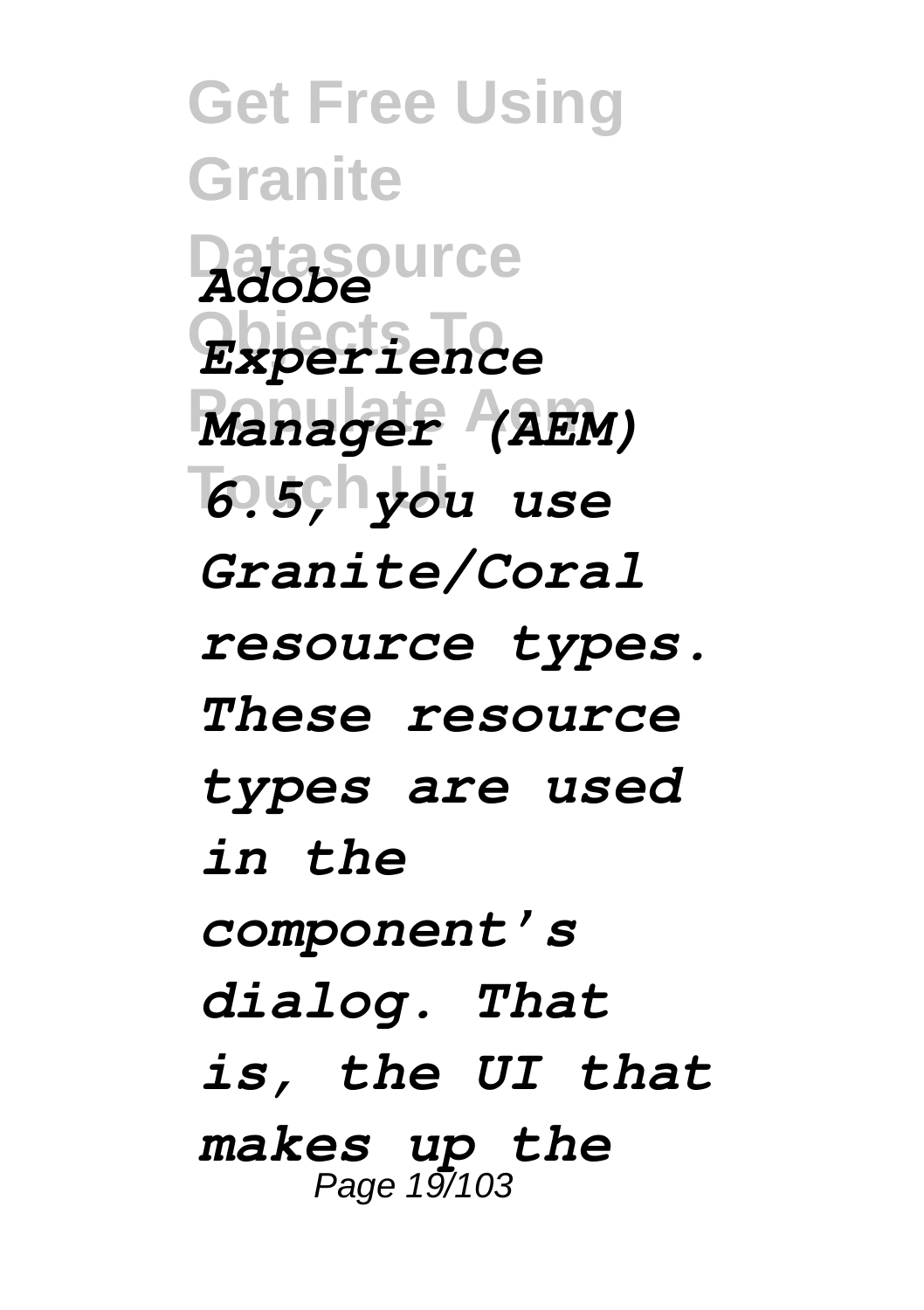**Get Free Using Granite Datasource** *dialog fields* **Objects To** *and lets an* **Populate Aem** *author enter* **Touch Ui** *information used by the AEM component.*

*Building Experience Manager 6.5 Components using Granite ...*

Page 20/103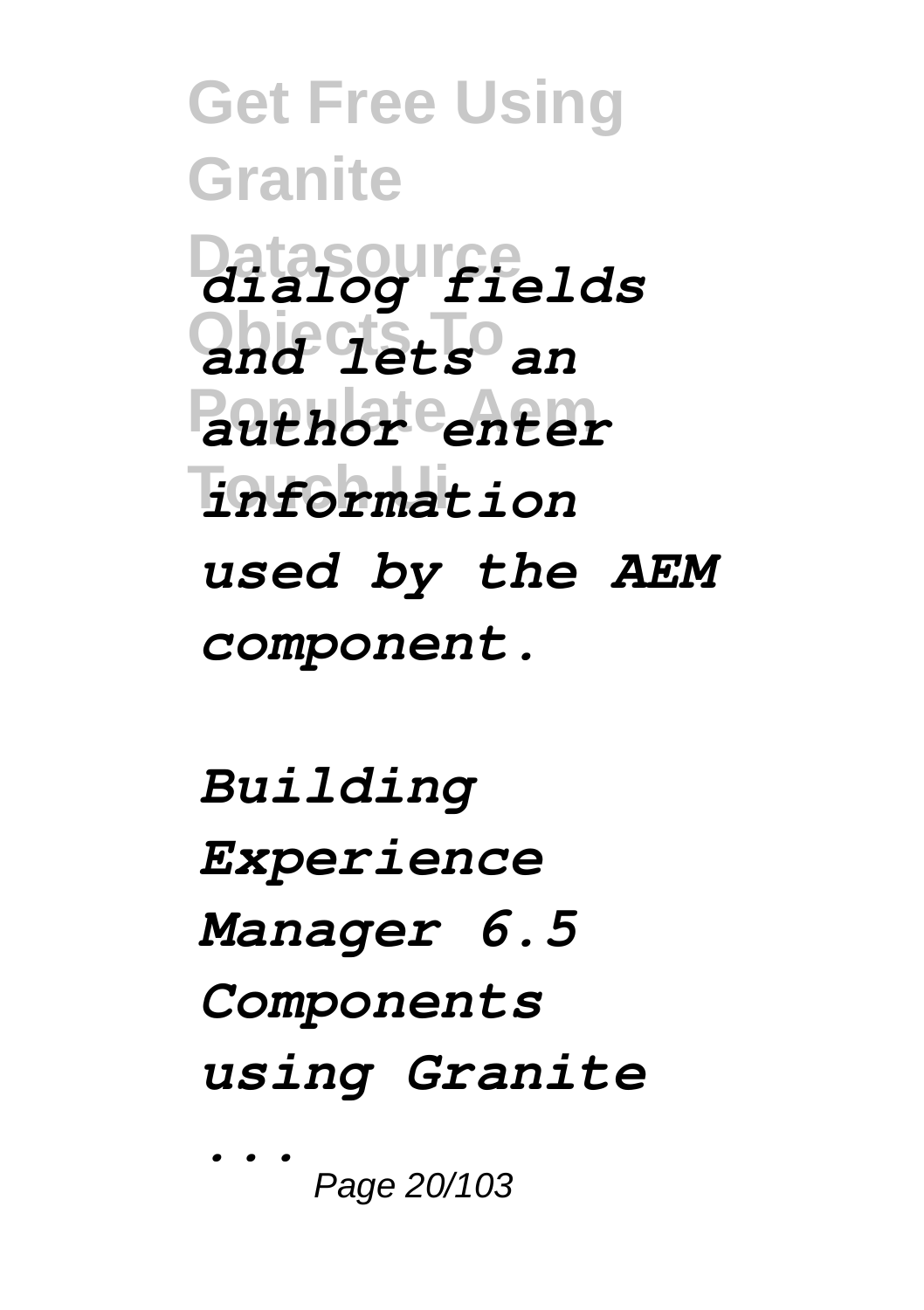**Get Free Using Granite Datasource** *Using Granite* **Objects To** *DataSource* **Populate Aem** *objects to* populate *Experience Manager 6.2 Touch UI Select objects You can create an Adobe Experience Manager (AEM) 6.2 Touch UI component that* Page 21/103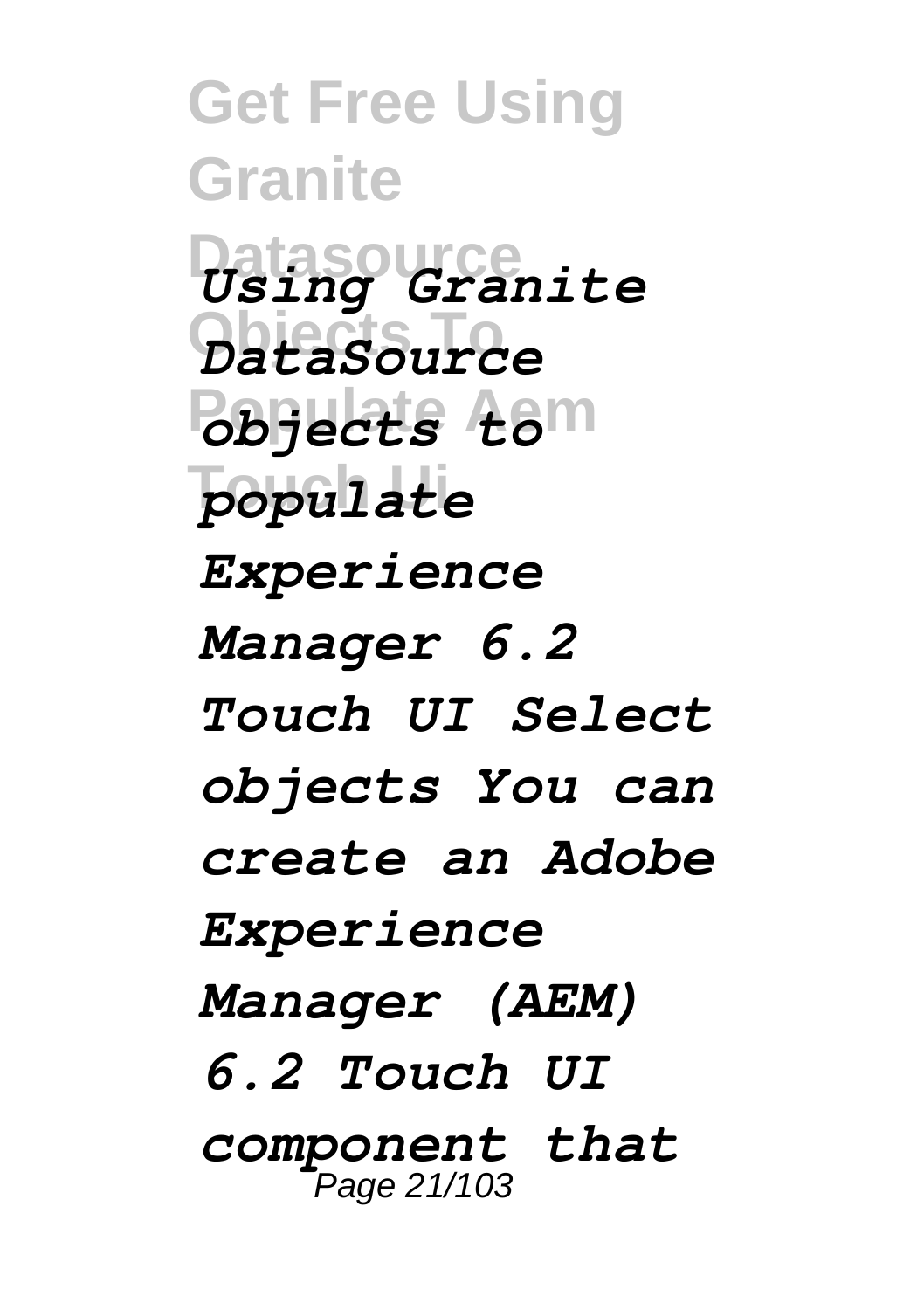**Get Free Using Granite Datasource** *contains a drop-***Objects To** *down control* **Populate Aem** *that can be*  $\sqrt{\text{u}}$ sed within the *AEM Touch UI view.*

*Using Granite DataSource objects to populate Experience ... Granite* Page 22/103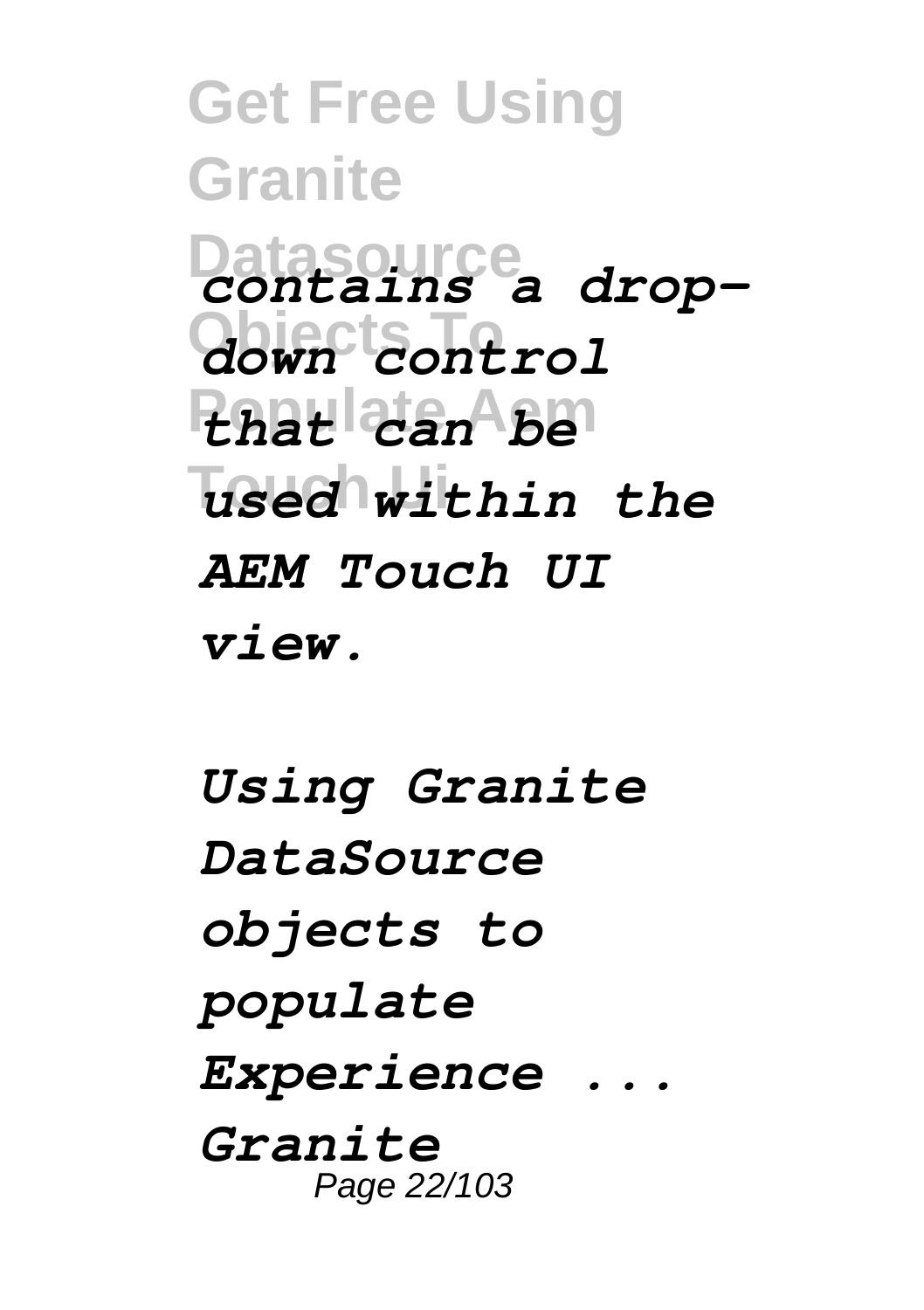**Get Free Using Granite Datasource** *Datasource is* **Objects To** *the answer to* **Populate Aem** *this question.* **Touch Ui** *A datasource is the factory to provide a collection of Resource and are normally used to dynamically populate data in the dialog* Page 23/103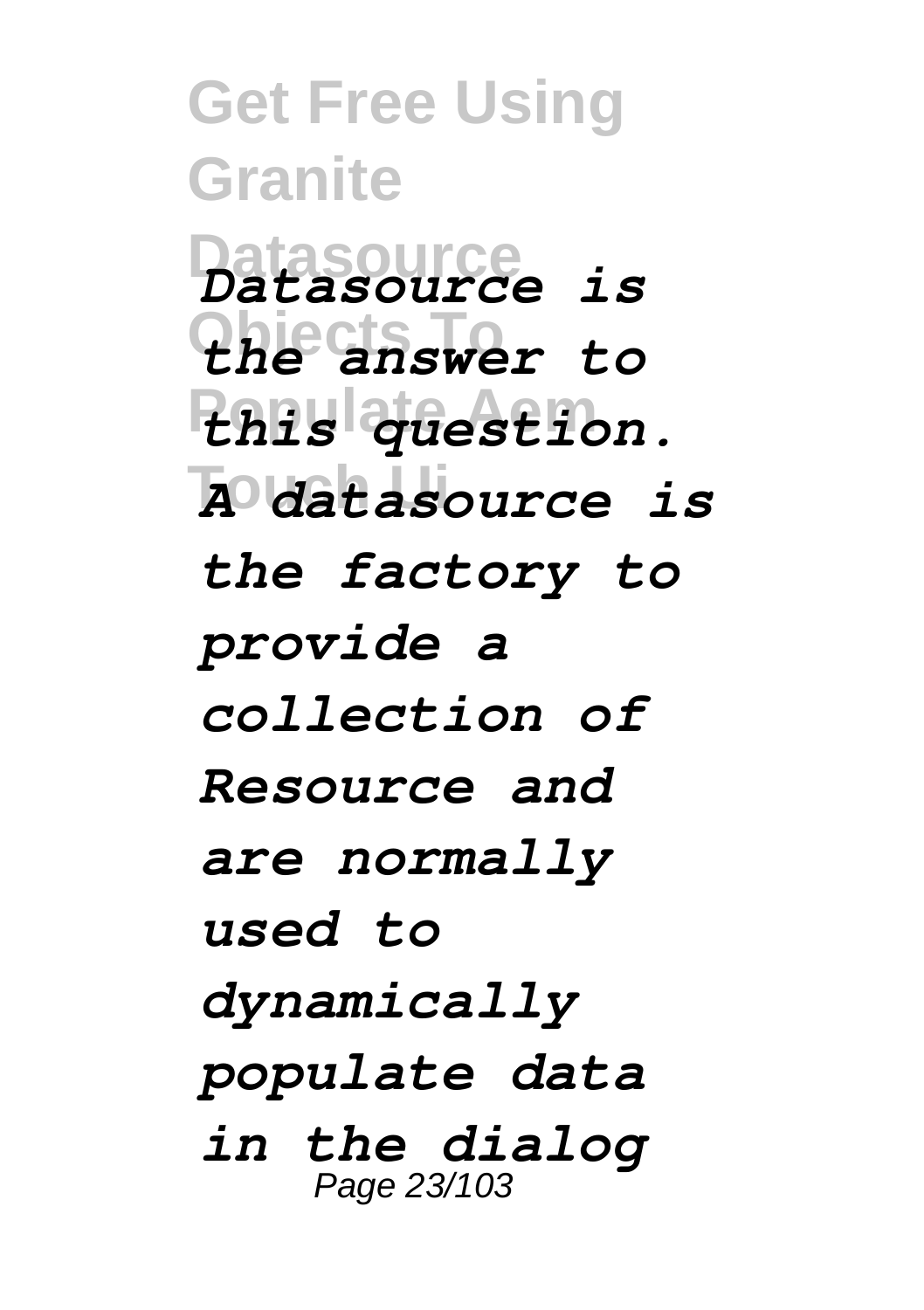**Get Free Using Granite Datasource** *fields such as*  $dropdowns.$ **Populate Aem** *Thus, we only* **Touch Ui** *have to maintain our dropdown values only at one location and it can be used throughout our entire code.*

*Day 17 -* Page 24/103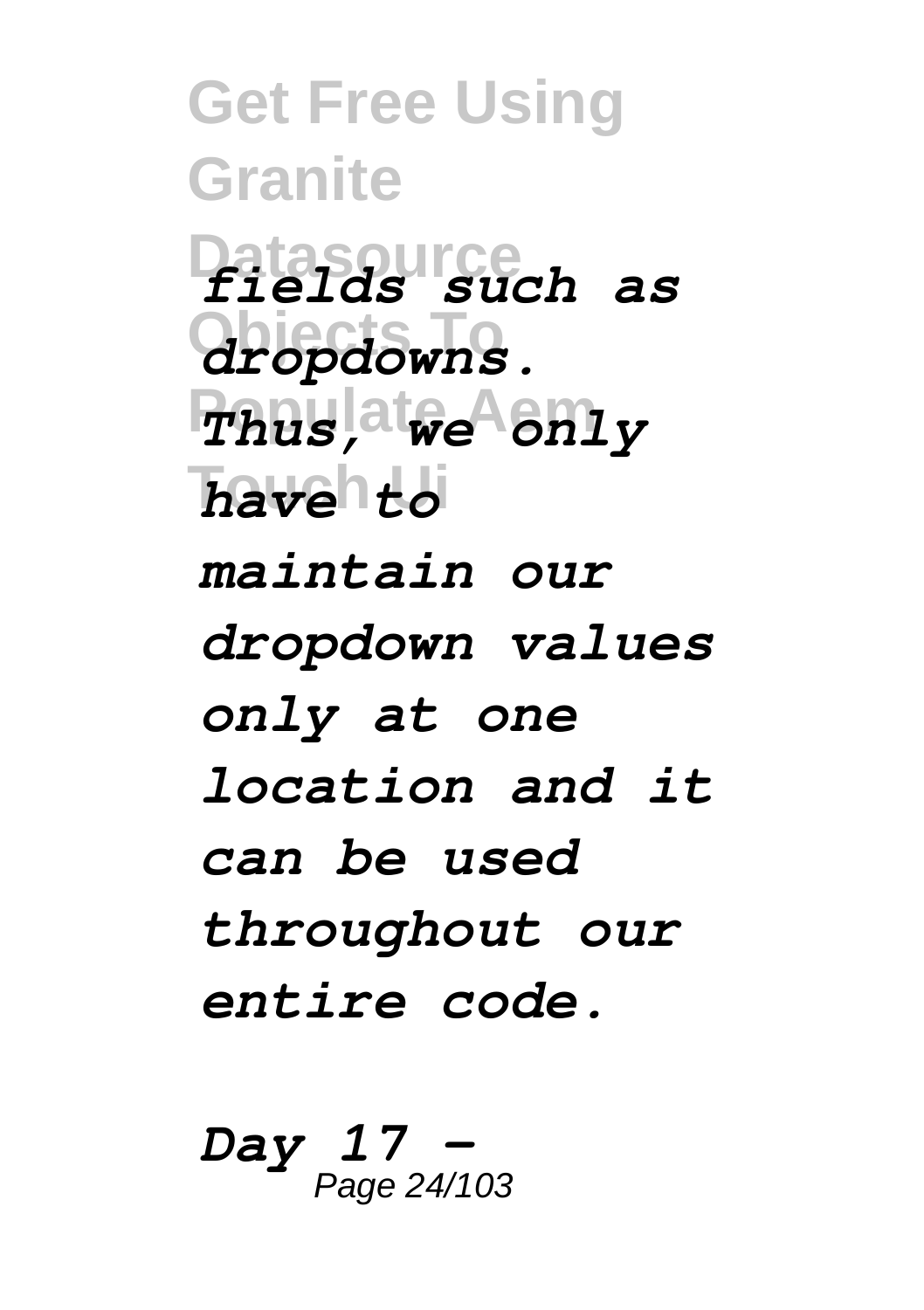**Get Free Using Granite Datasource** *Granite* **Objects To** *Datasources* P<sub>(Dynamic</sub>Aem  $Dropdown)$  | Red *Quark Using Granite DataSource objects to populate AEM Touch UI ... Using Granite DataSource objects to* Page 25/103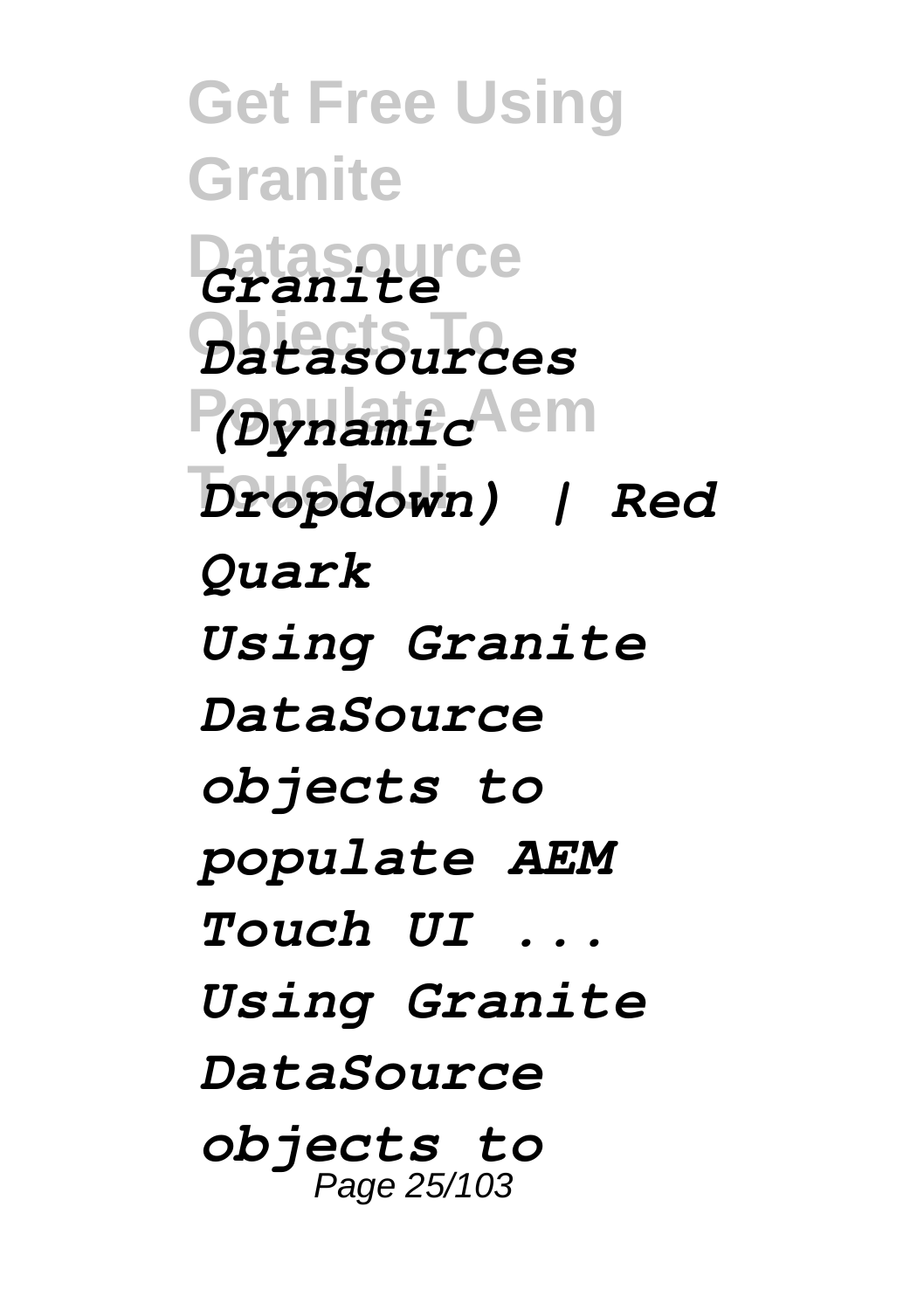**Get Free Using Granite Datasource** *populate* **Objects To** *Experience Manager 6.21* **Touch Ui** *Touch UI Select objects You can create an Adobe Experience Manager (AEM) 6.2 Touch UI component that contains a dropdown control that can be* Page 26/103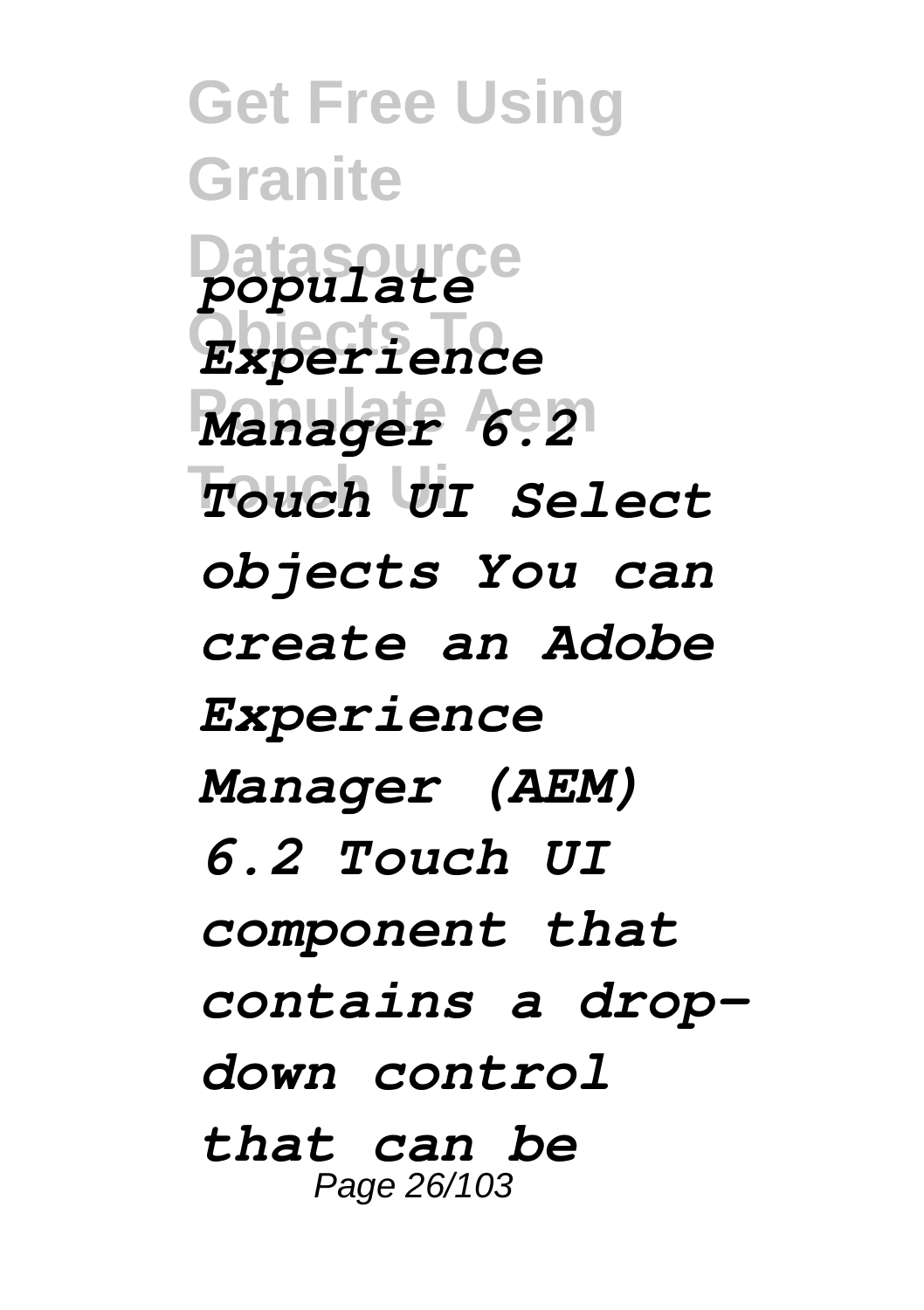**Get Free Using Granite Datasource** *used within the* **Objects To** *AEM Touch UI* **Populate Aem** *view. An AEM* **Touch Ui** *author selects drop-down values*

*Using Granite Datasource Objects To Populate Aem Touch Ui A DataSource*

Page 27/103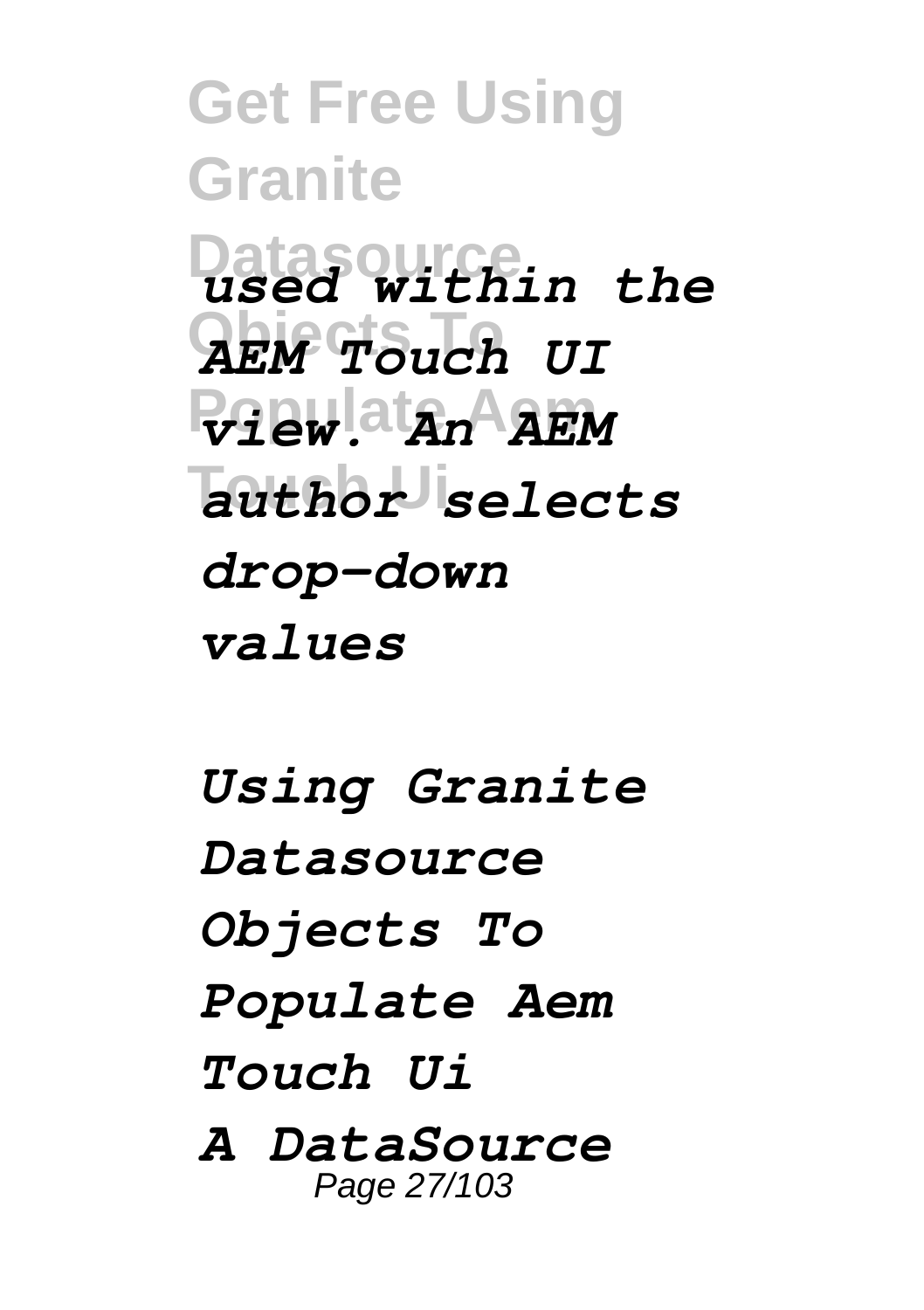**Get Free Using Granite Datasource** *object provides* **Objects To** *a new way for* **Populate Aem** *JDBC clients to*  $\overline{obt}$ ain a DBMS *connection. To create a DataSource object you define it with an entry in the weblogic.proper ties file. This DataSource* Page 28/103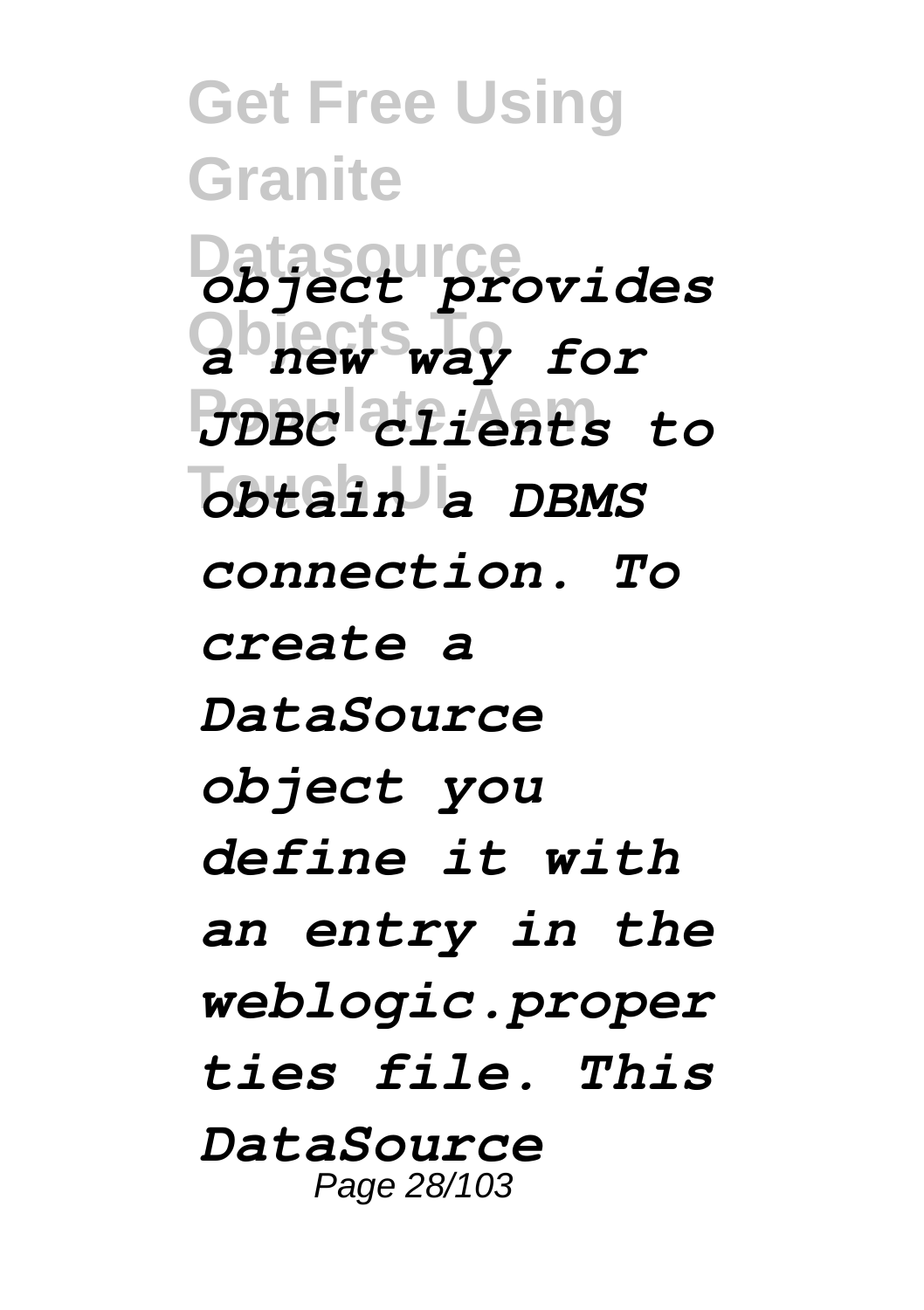**Get Free Using Granite Datasource** *entry then* **Objects To** *points to a* **Populate Aem** *connection pool* **Touch Ui** *that is also defined in the weblogic.proper ties file.*

*Using a DataSource object to get a JDBC connection Type:* Page 29/103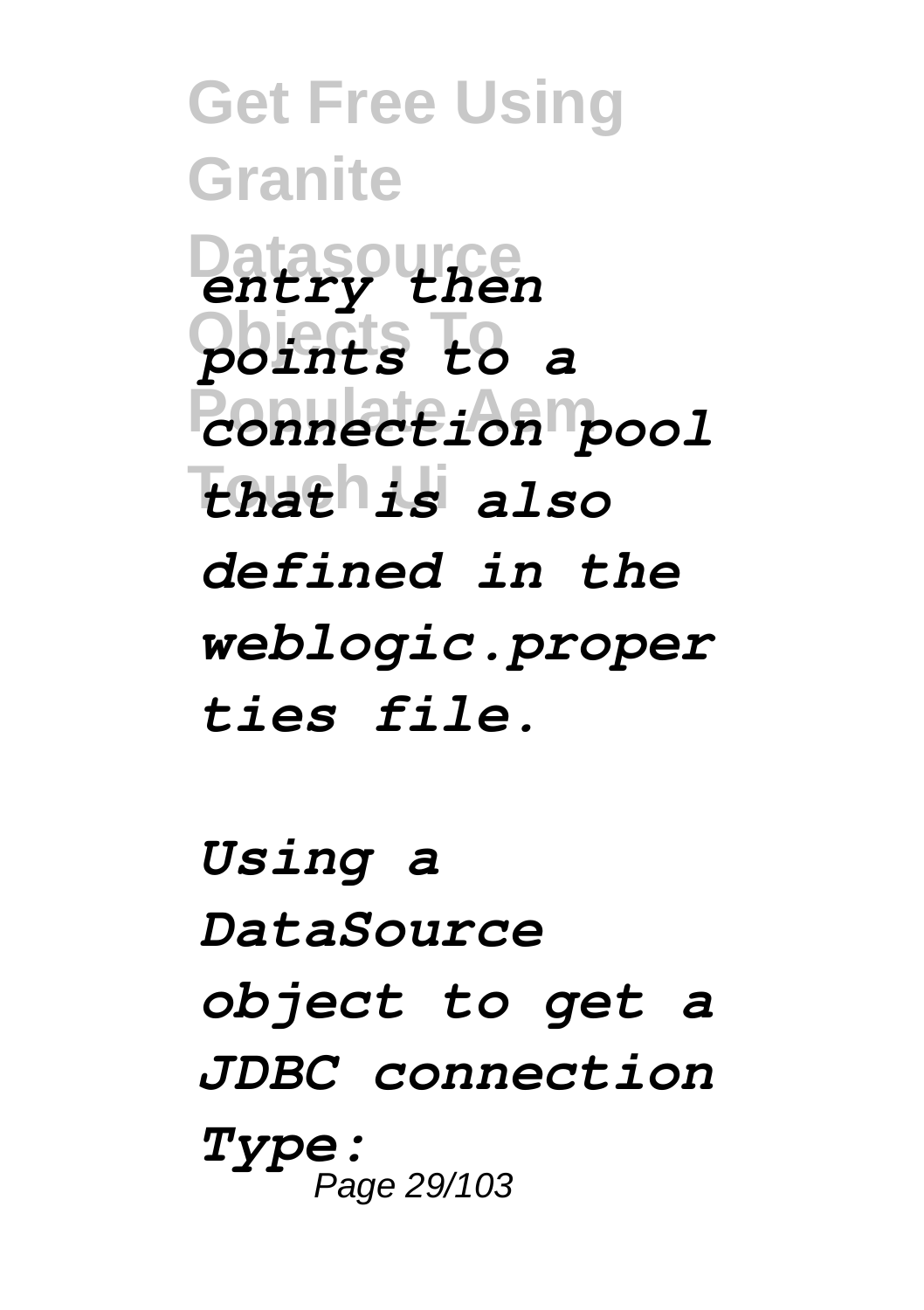**Get Free Using Granite Datasource** *nt:folder. Step* **Objects To** *4.3: Create the* **Populate Aem** *HTL file i.e.,* **Touch Ui** *mylist.html under mylist (/ apps/myHTL63/co mponents/dataso urce/mylist) Step 4.4: Now insert the below HTL code in mylist.html (/apps/myHTL63/* Page 30/103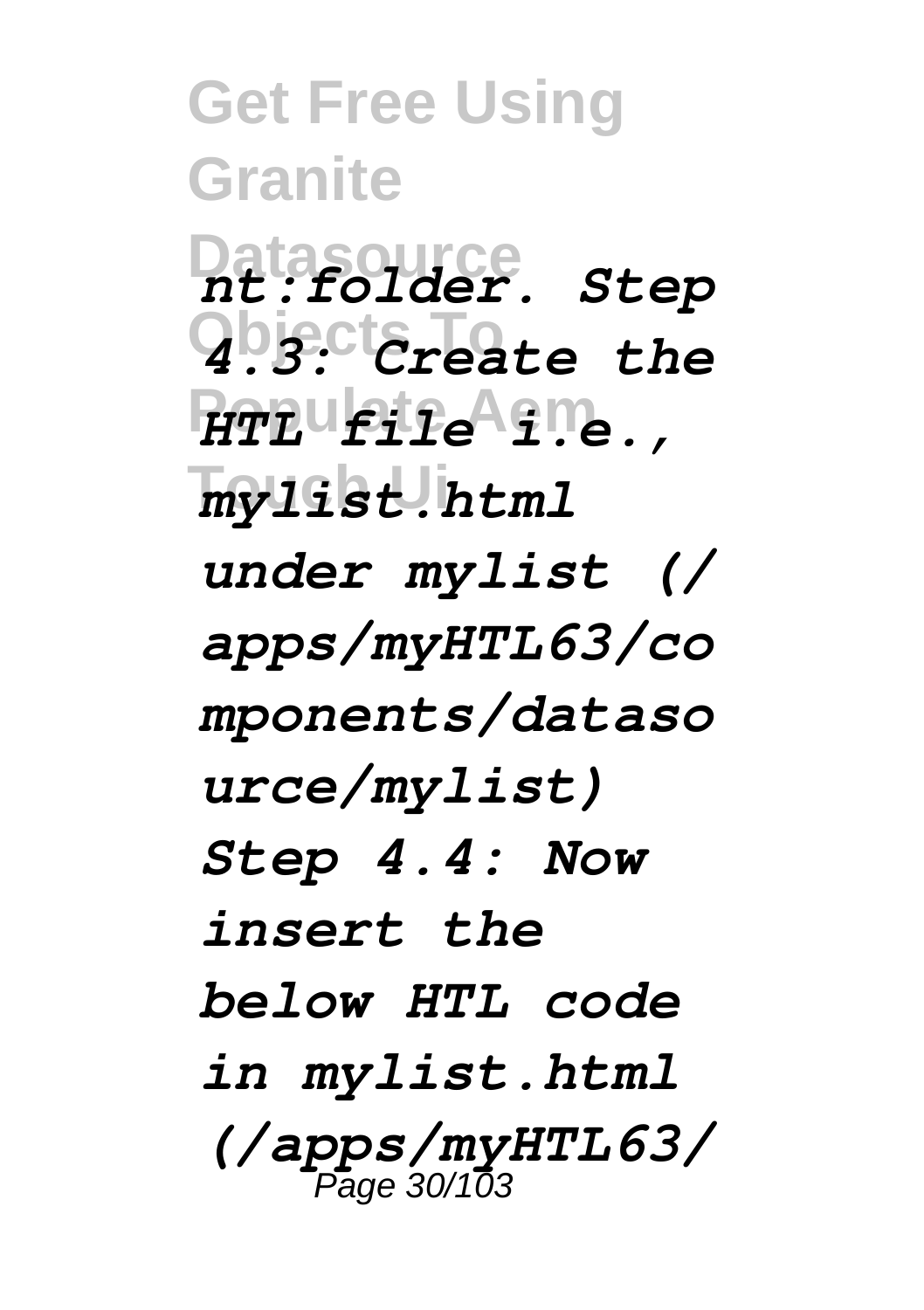**Get Free Using Granite Datasource** *components/data* **Objects To** *source/mylist/m* **Populate Aem** *ylist.html) to* **Touch Ui** *call the datasource object that is created in the Java class. <sly data-sly-u se.data="com.fo o.service.core. HtlDataSourceEx ample"> </sly>.* Page 31/103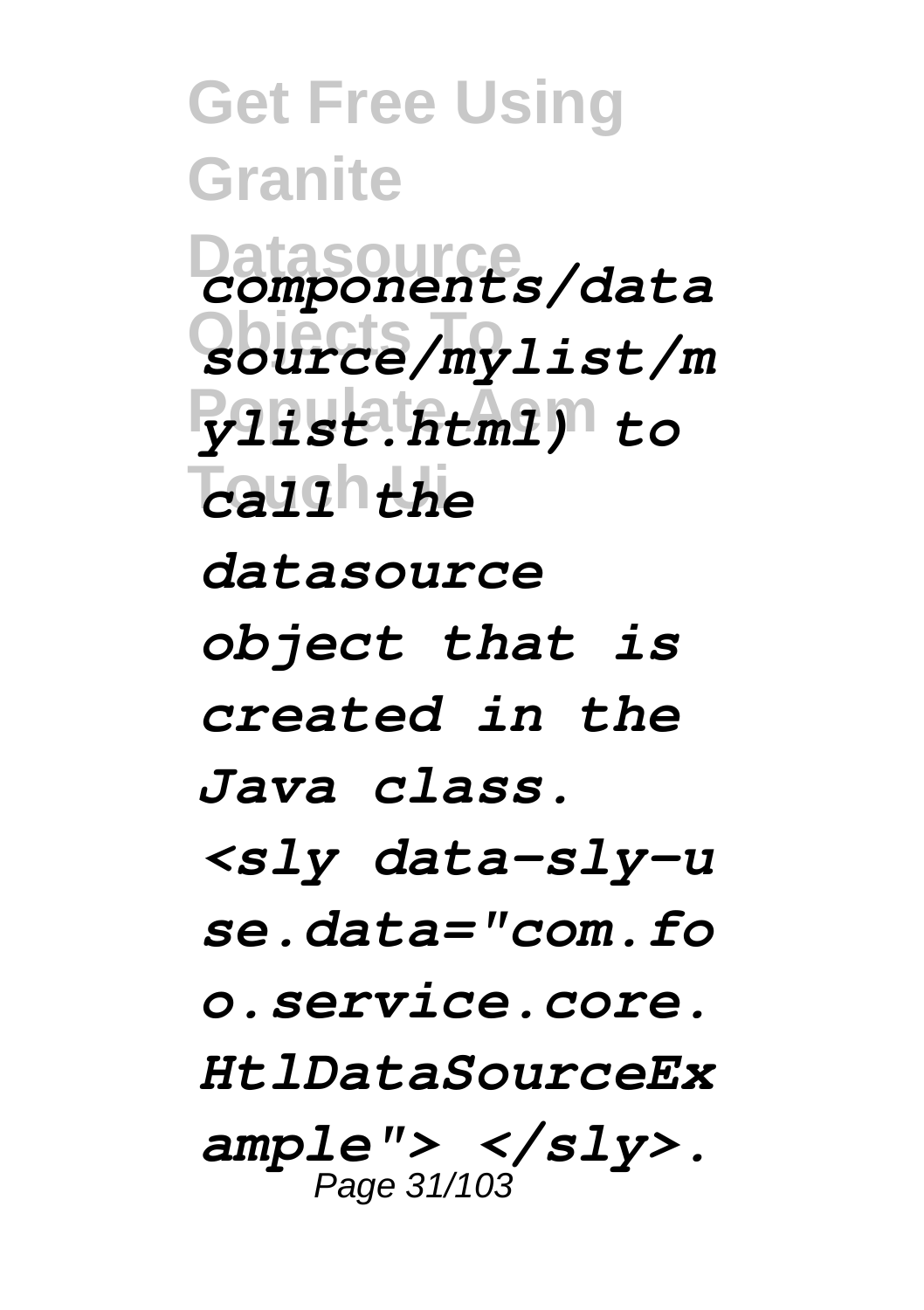**Get Free Using Granite Datasource Objects To** *How to create* **Populate Aem** *dropdown* **Touch Ui** *dynamically using Granite ... Using Granite DataSource objects to populate AEM Touch UI objects JCR Node Properties* Page 32/103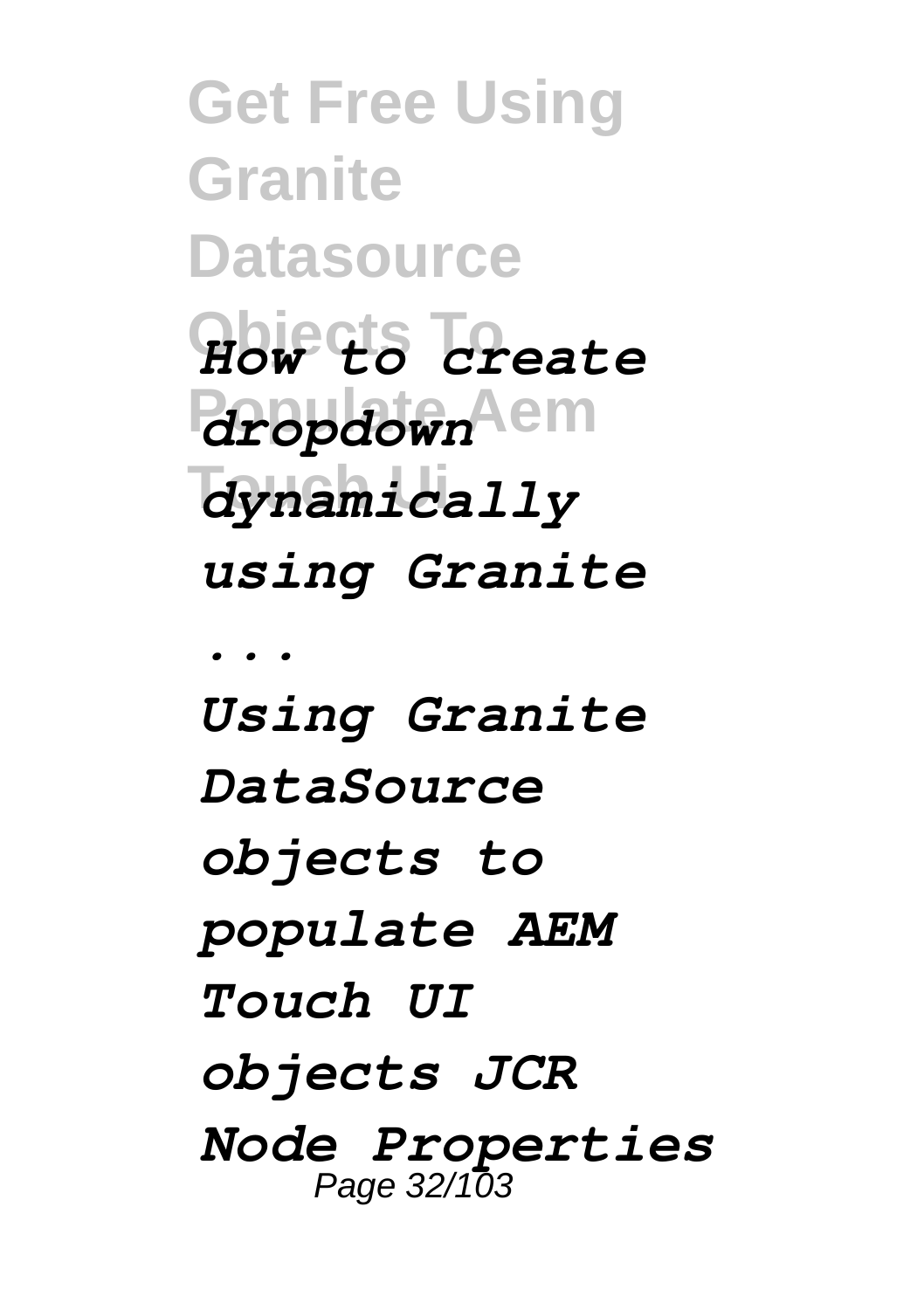**Get Free Using Granite Datasource** *The template* **Objects To** *component* **Populate Aem** *should declare* **Touch Ui** *the node property dataso urceResourceTyp e of type string .*

*Granite Reference docs.adobe.com Granite* Page 33/103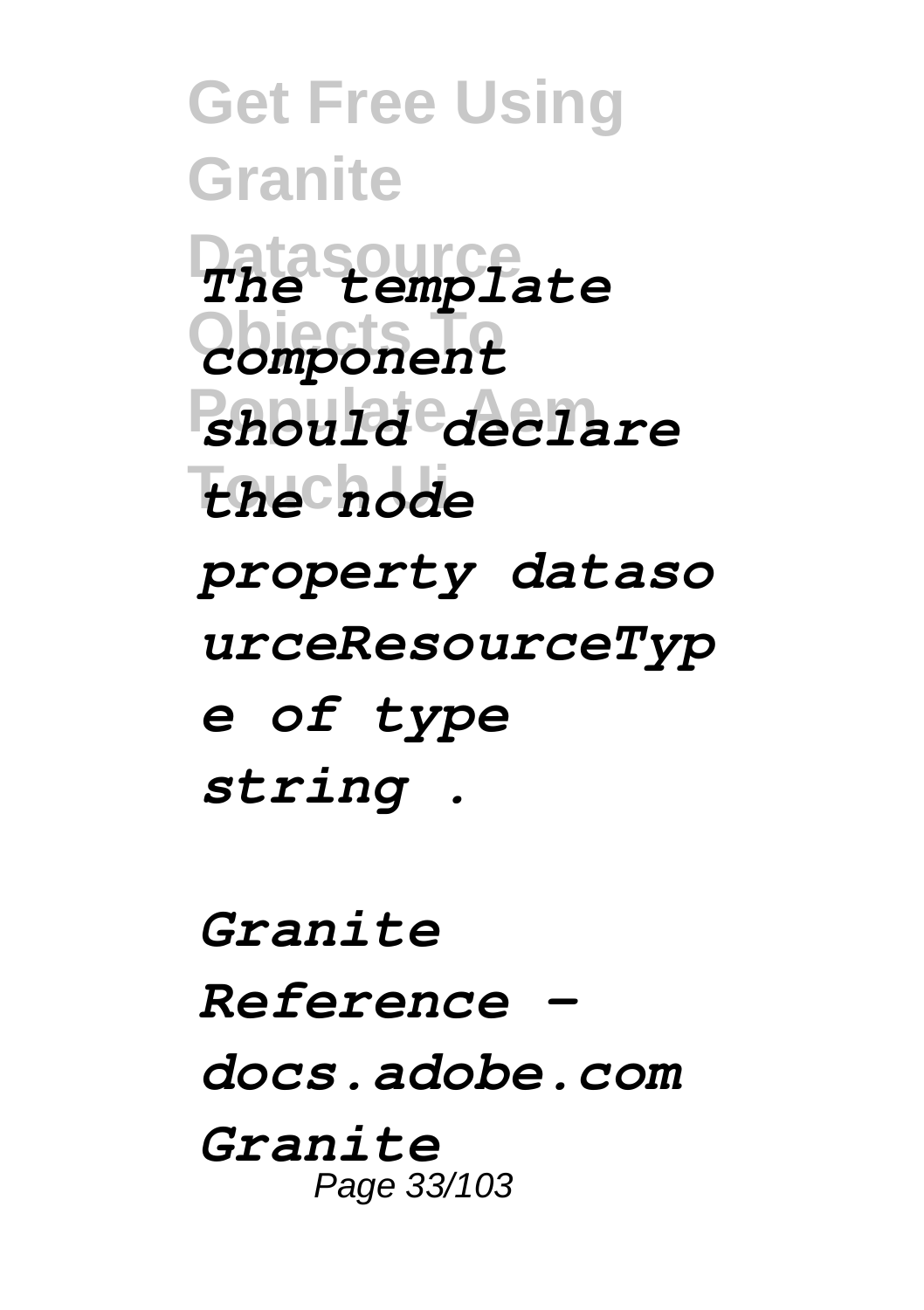**Get Free Using Granite Datasource** *Datasource is* **Objects To** *the answer to* **Populate Aem** *this question.* **Touch Ui** *A datasource is the factory to provide a collection of Resource and normally used to dynamically populate data in the dialog fields such as* Page 34/103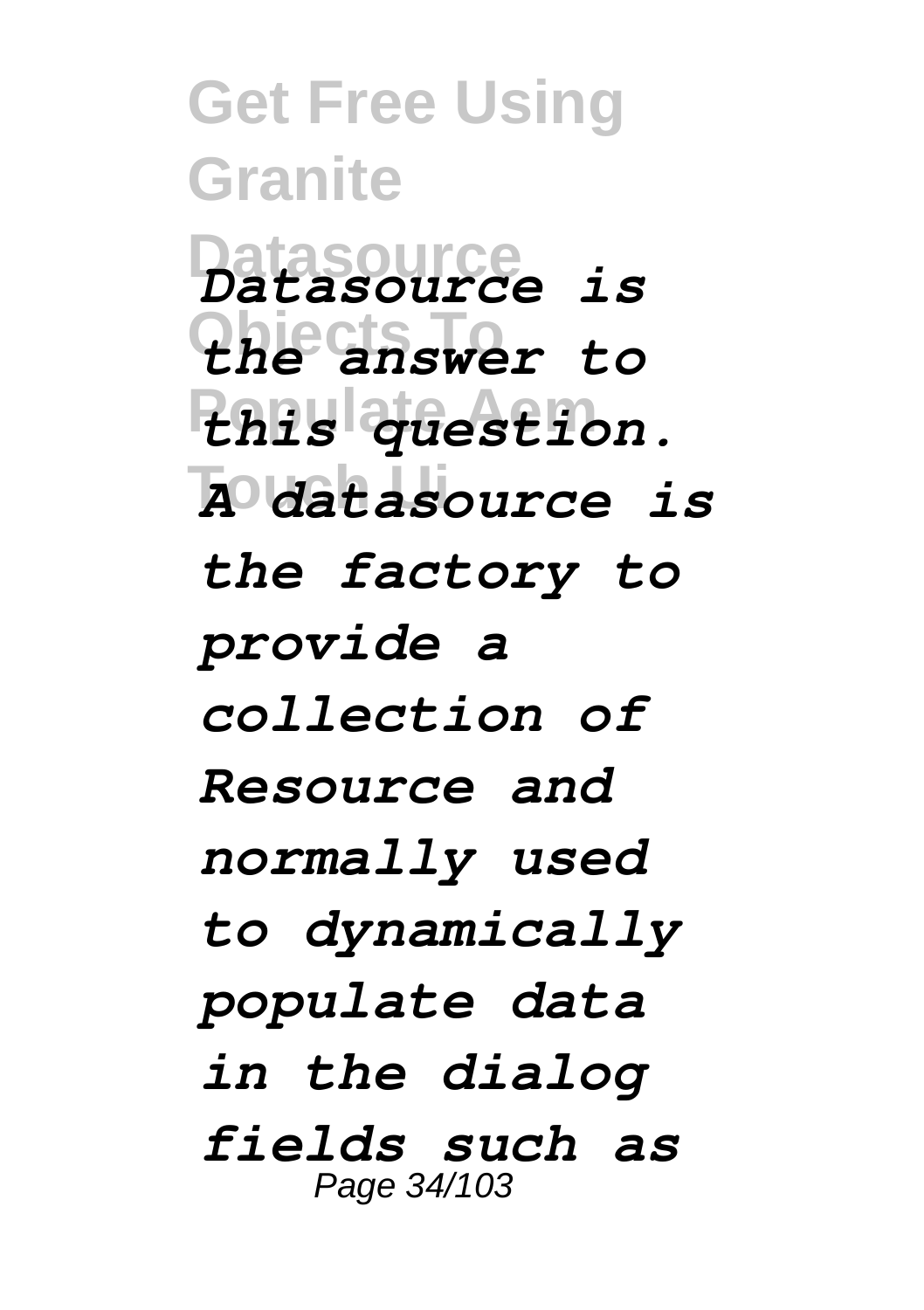**Get Free Using Granite Datasource** *dropdowns. In* **Objects To** *this post, we* **Populate Aem** *are going to* **Touch Ui** *create a dynamic datasource and we will use it to populate a dropdown in our component.*

*Day 18: Working with Granite* Page 35/103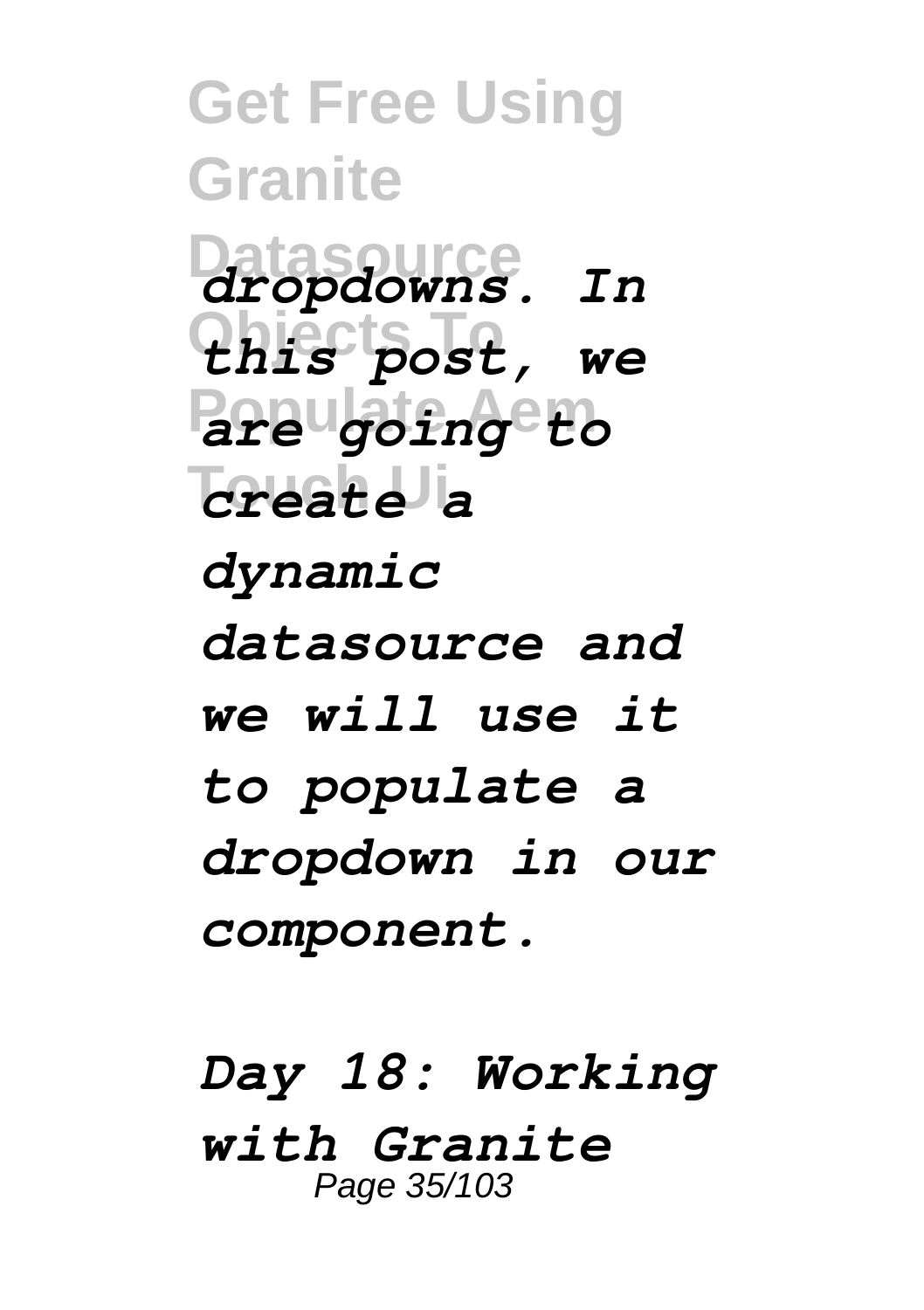**Get Free Using Granite Datasource** *Datasources* **Objects To** *We can do this* **Populate Aem** *using the sprin* **Touch Ui** *g.datasource.jn di-name property. e.g. #JBoss defined datasource using JNDI spri ng.datasource.j ndi-name = java :jboss/datasour ces/testDB 3.* Page 36/103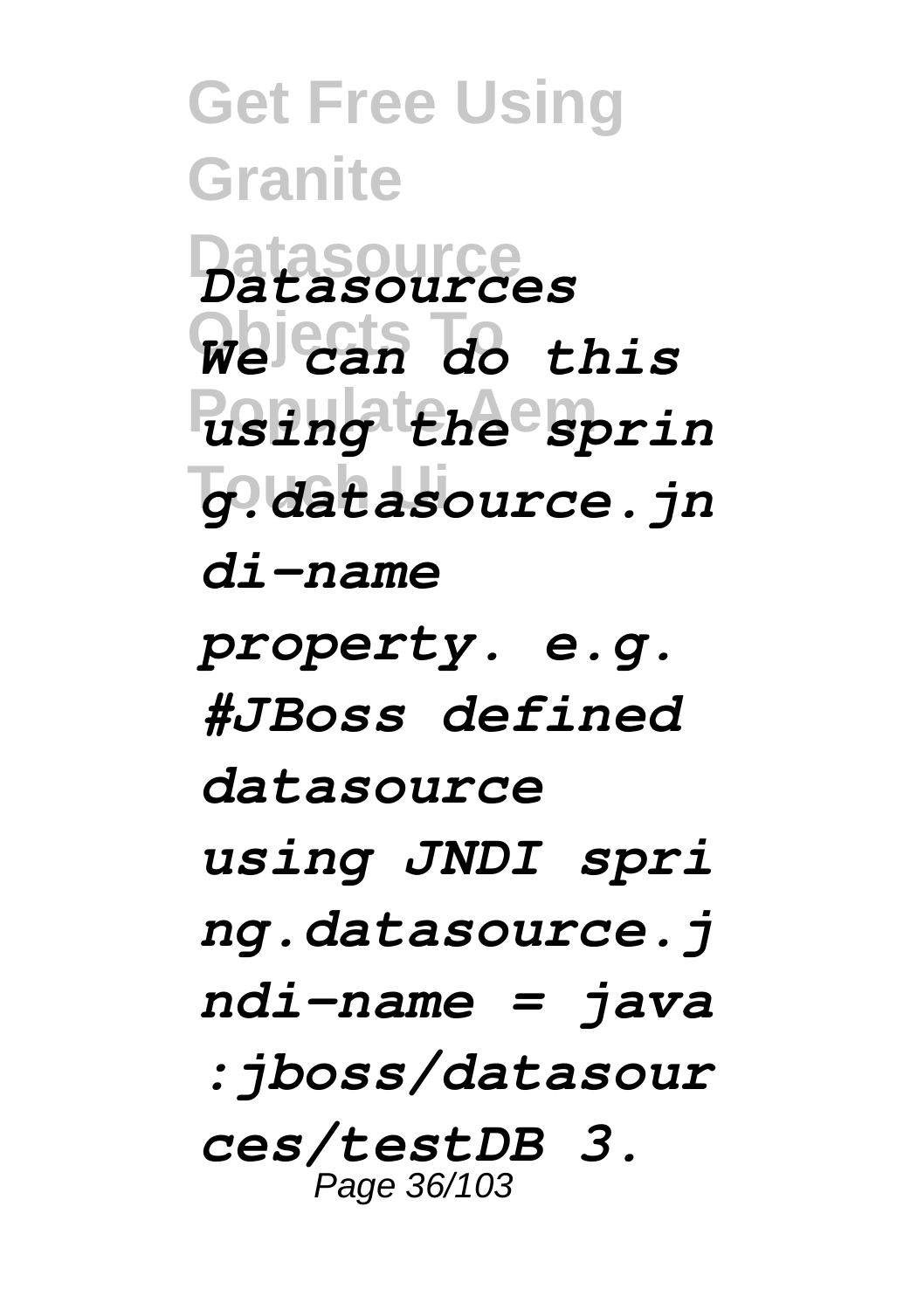**Get Free Using Granite Datasource** *Connection* **Objects To** *Pooling 3.1.* **Populate Aem** *HikariCP,* **Touch Ui** *tomcat pooling and commons DBCP2. For a pooling DataSource to be created, Spring boot verifies that a valid Driver class is* Page 37/103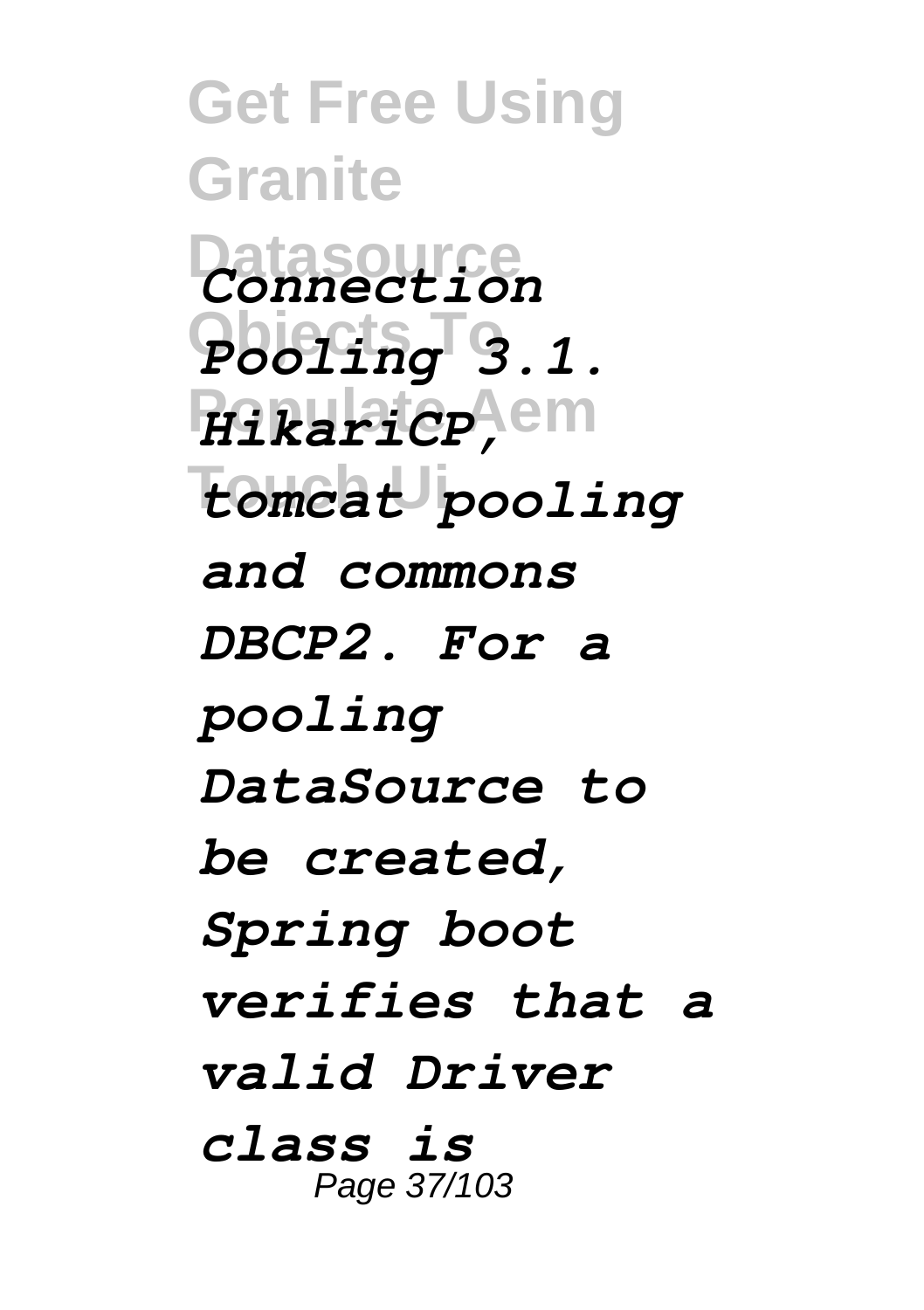**Get Free Using Granite Datasource** *available.* **Objects To Populate Aem** *Spring Boot* **Touch Ui** *DataSource Configuration Example - HowToDoInJava Download Ebook Using Granite Datasource Objects To Populate Aem Touch Ui UI ...* Page 38/103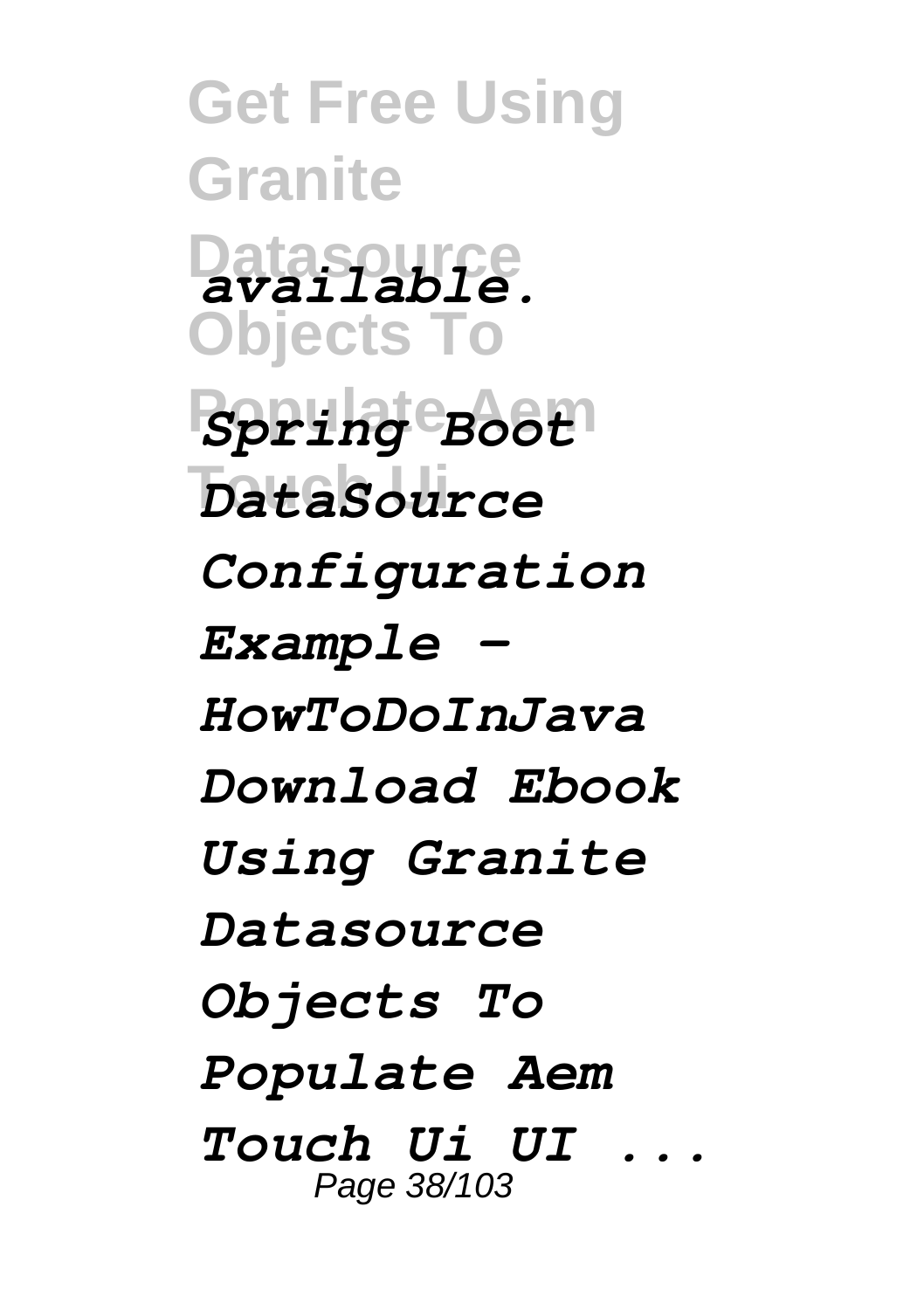**Get Free Using Granite Datasource** *Using Granite* **Objects To** *DataSource* **Populate Aem** *objects to* **Touch Ui** *populate Experience Manager 6.2 Touch UI Select objects You can create an Adobe Experience Manager (AEM) 6.2 Touch UI component that* Page 39/103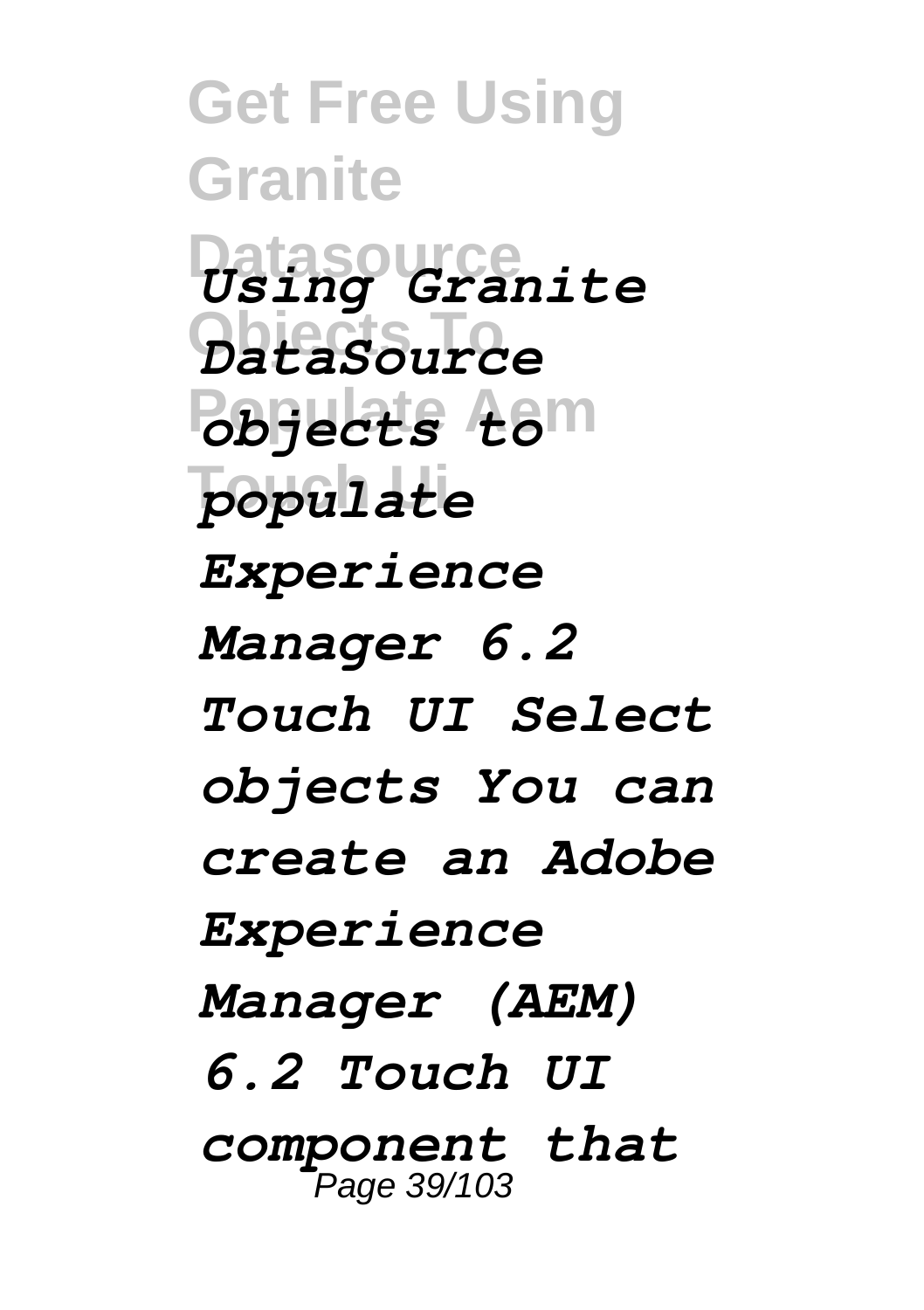**Get Free Using Granite Datasource** *contains a drop-***Objects To** *down control* **Populate Aem** *that can be*  $\sqrt{\text{u}}$ sed within the *AEM Touch UI view.*

*Using Granite Datasource Objects To Populate Aem Touch Ui To bind the* Page 40/103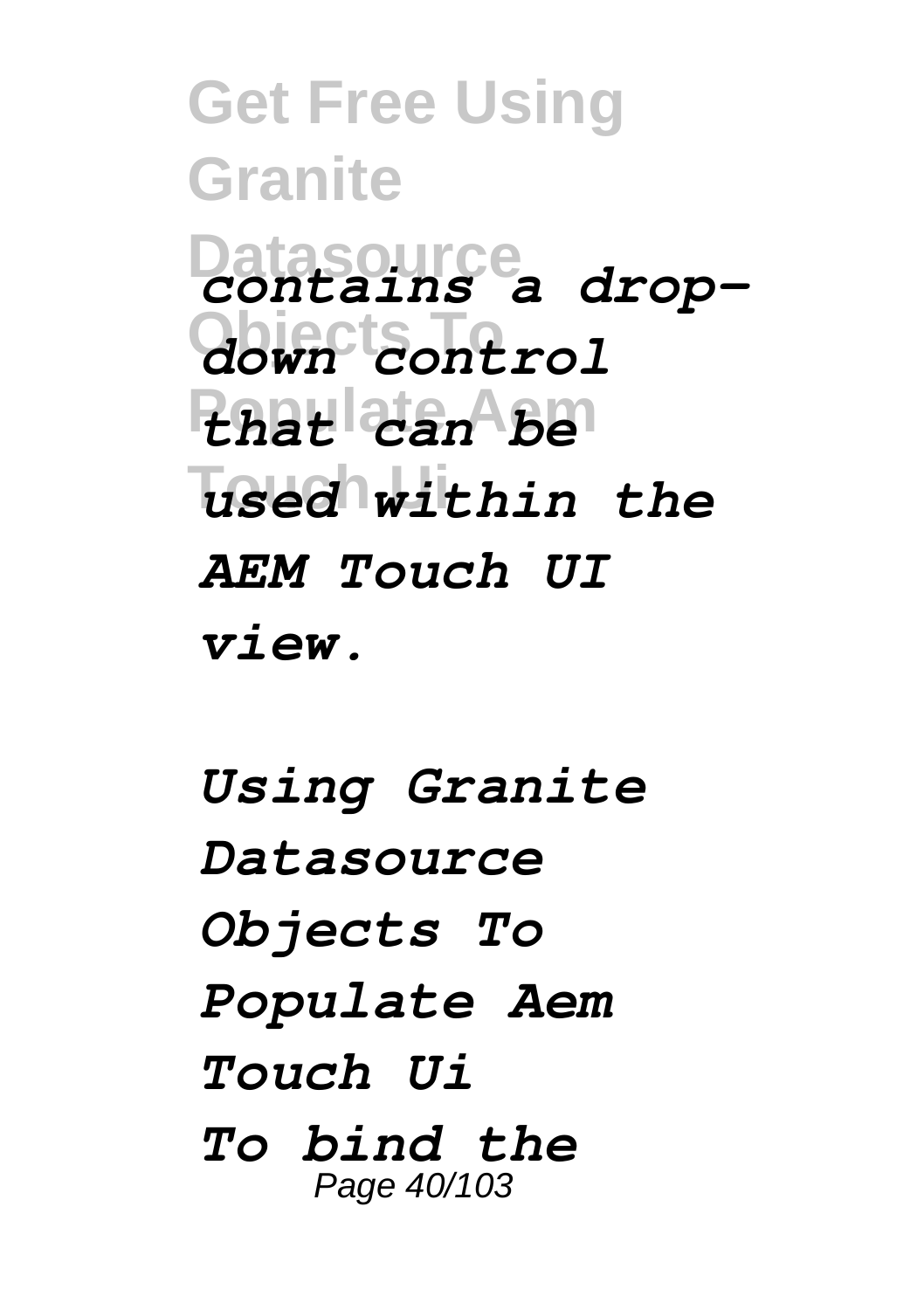**Get Free Using Granite Datasource** *DataGrid to a* **Objects To** *strongly typed* **Populate Aem** *array of*  $\overline{obj}$ ects, the *object type must contain public properties. To create a DataGr idTableStyle that displays the array, set the DataGridTab* Page 41/103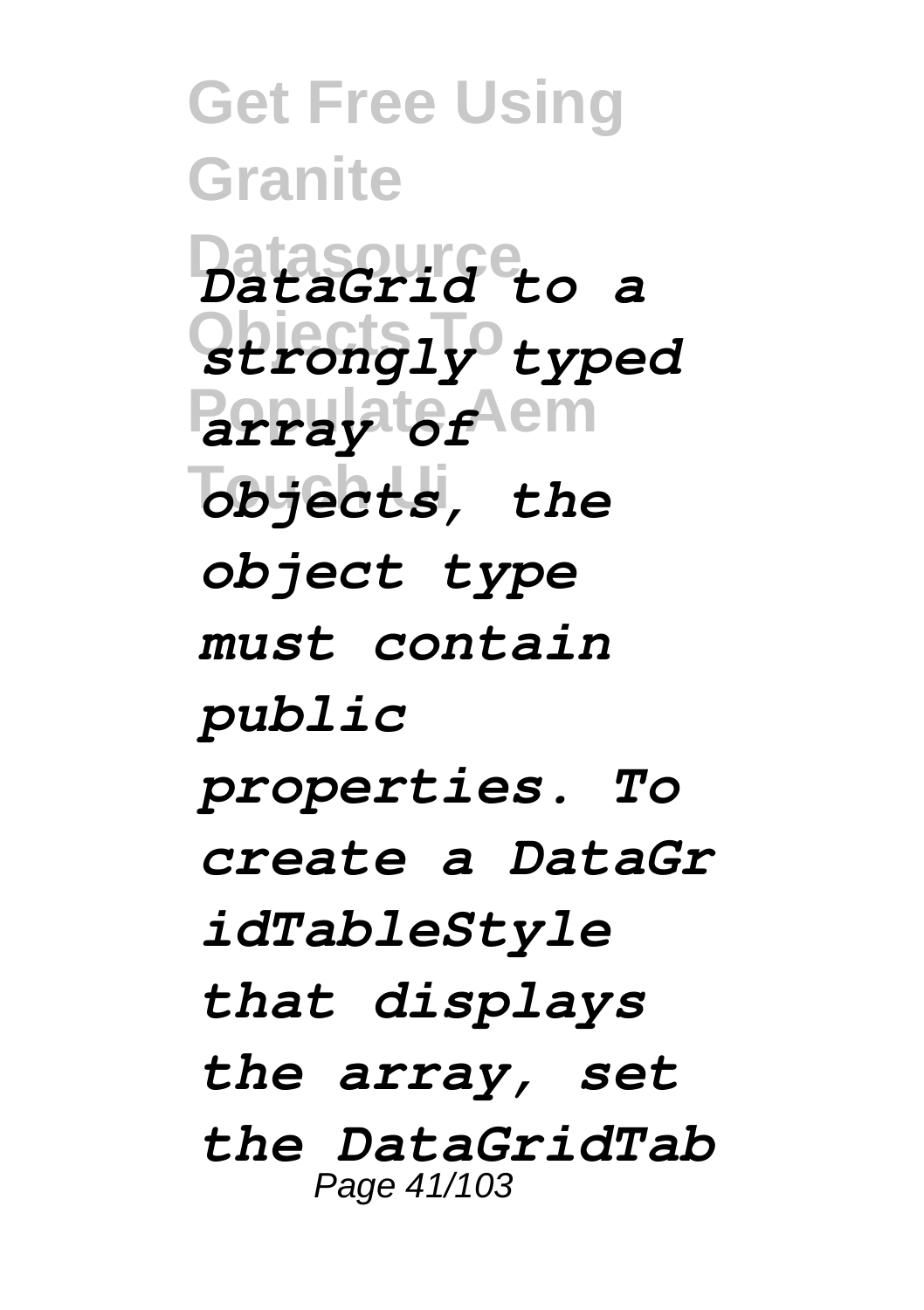**Get Free Using Granite Datasource** *leStyle.Mapping* **Objects To** *Name property* **Populate Aem** *to typename* **Touch Ui** *where typename is replaced by the name of the object type.*

*DataGrid.DataSo urce Property ( System.Windows. Forms ...*

*When you use* Page 42/103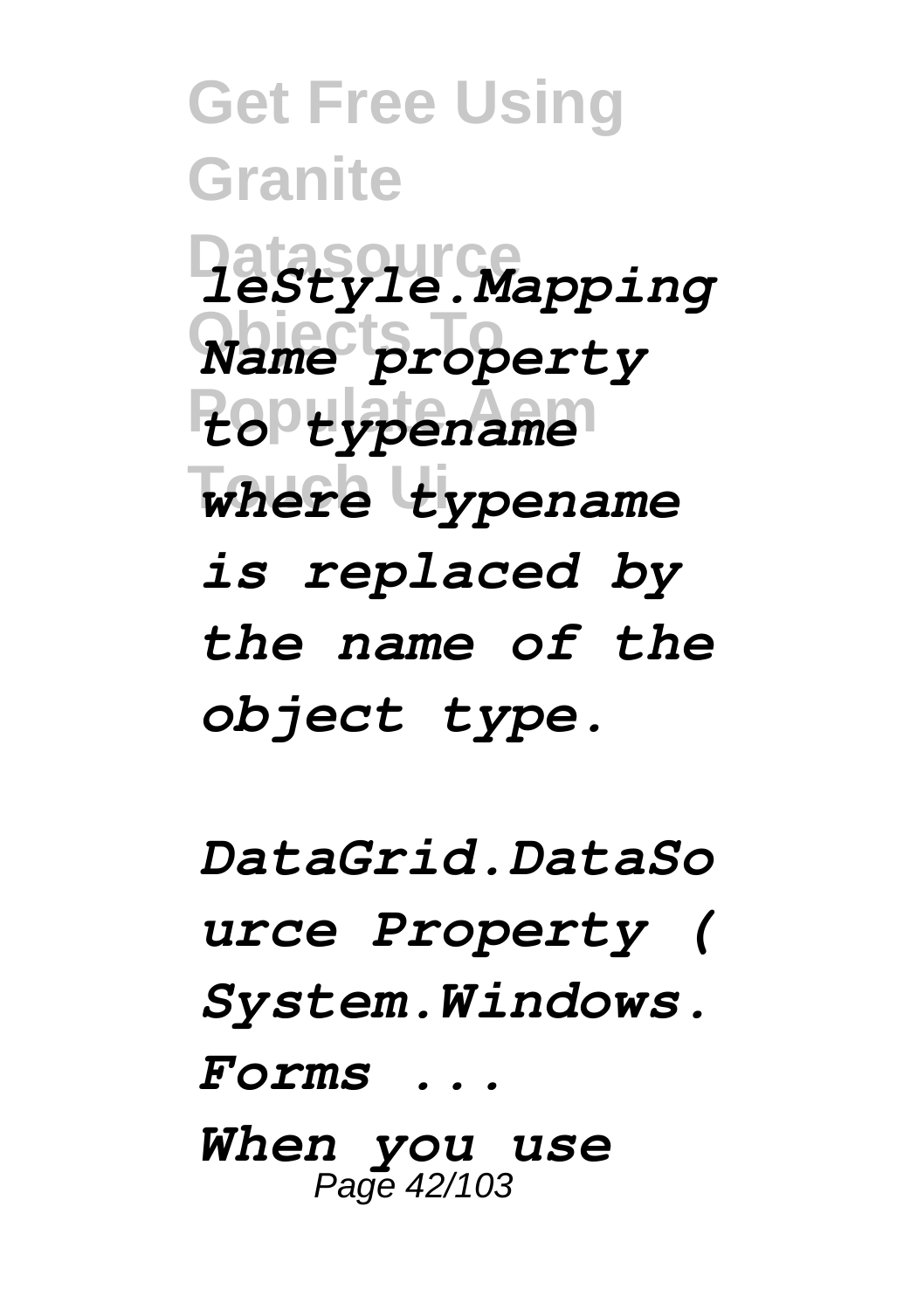**Get Free Using Granite Datasource** *data-bound* **Objects To** *controls, you* **Populate Aem** *sometimes have* **Touch Ui** *to respond to changes in the data source when the data source does not raise listchanged events. When you use the BindingSource* Page 43/103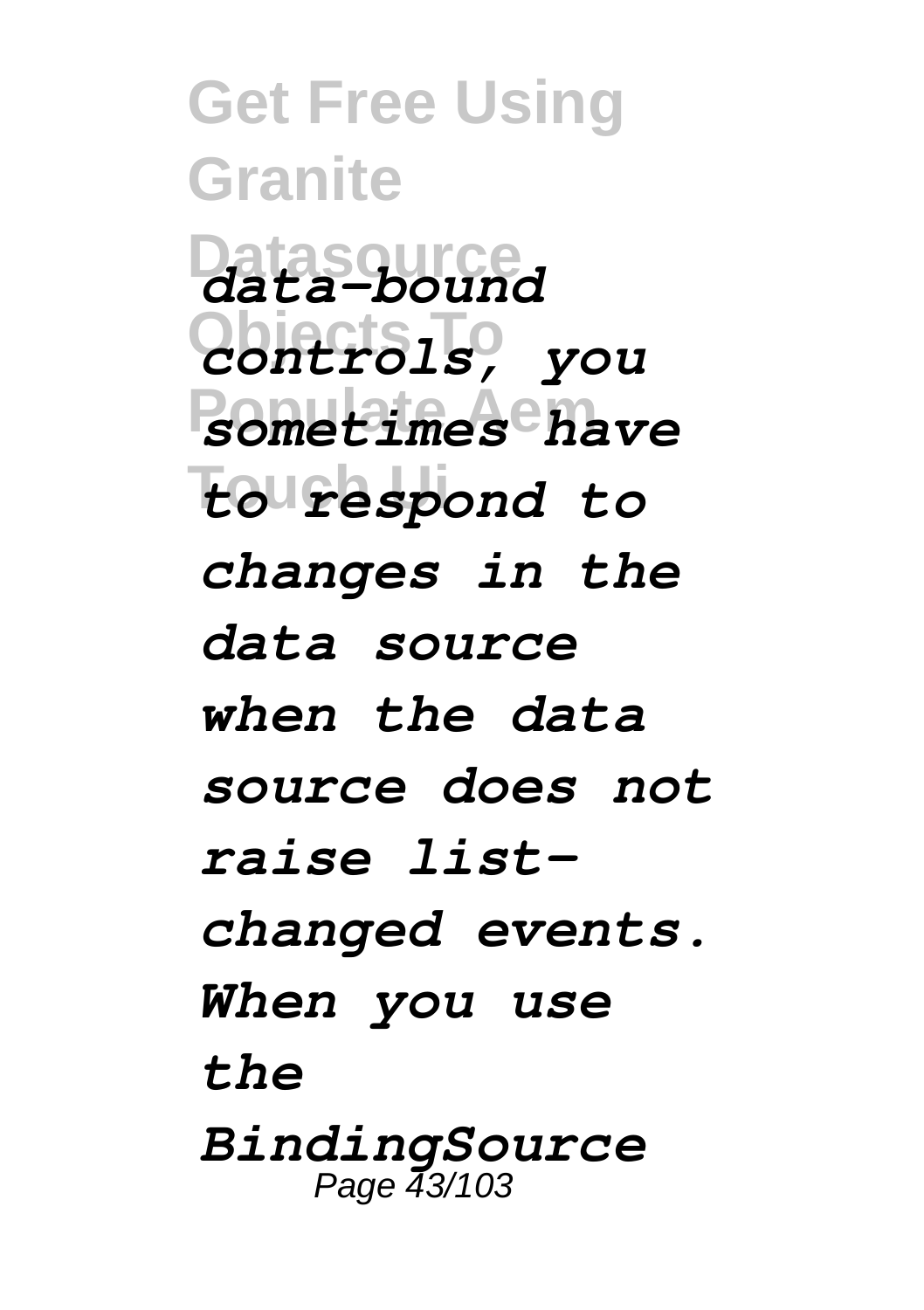**Get Free Using Granite Datasource** *component to* **Objects To** *bind your data* **Populate Aem** *source to a* **Touch Ui** *Windows Forms control, you can notify the control that your data source has changed by calling the ResetBindings method.* Page 44/103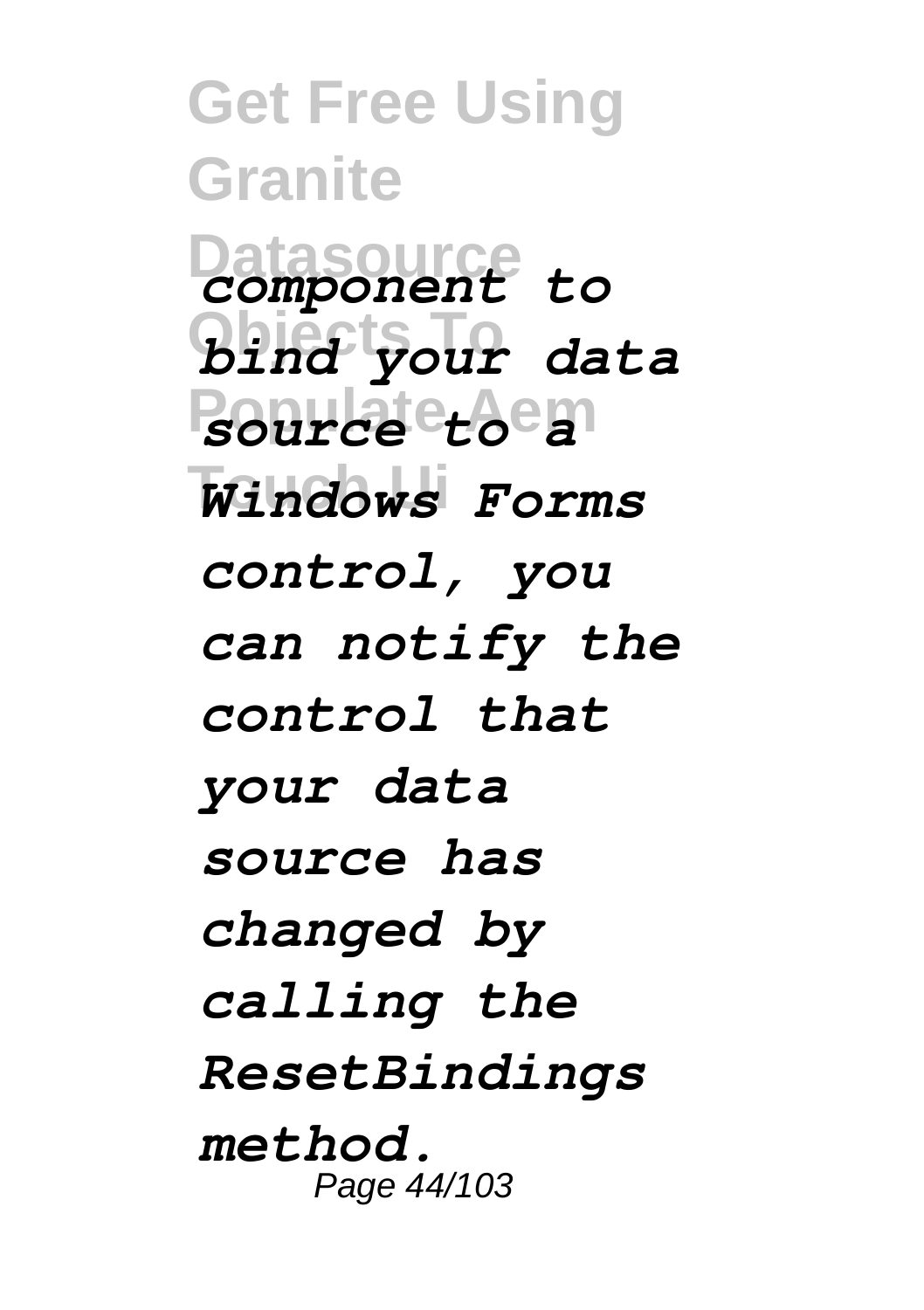**Get Free Using Granite Datasource Objects To** *Reflect Data* **Populate Aem** *Source Updates* **Touch Ui** *in Control with BindingSource*

*...*

*DataSource is a factory to provide a collection of Resource items. It is useful to provide dynamic* Page 45/103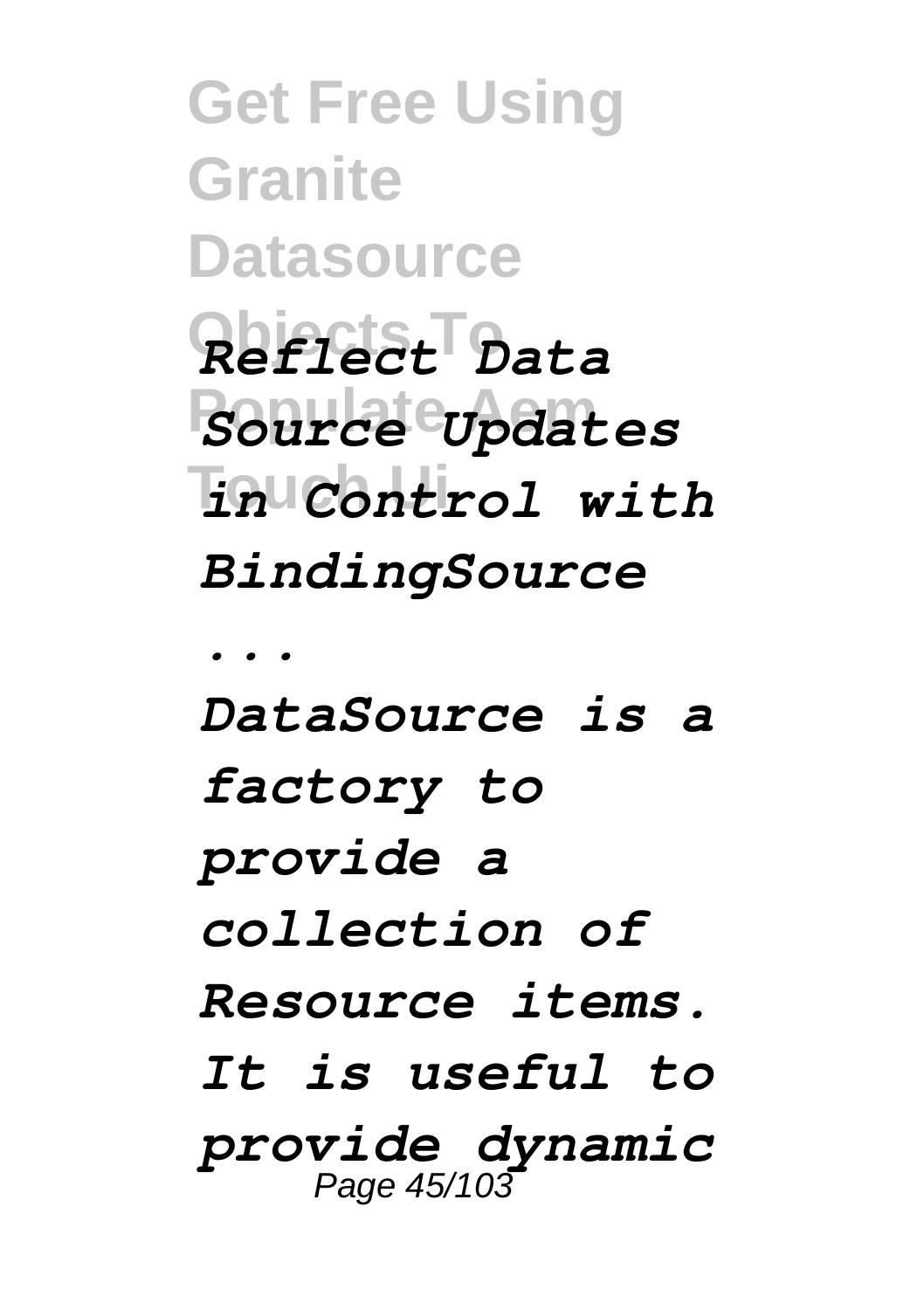**Get Free Using Granite Datasource** *items for Touch*  $\partial f$ <sup>j</sup>ecmponents. **Populate Aem** *However, I'd* **Touch Ui** *also like to show you an alternative method using Cognifide's Zen Garden. Using DataSource. In this article Adobe describes how to use* Page 46/103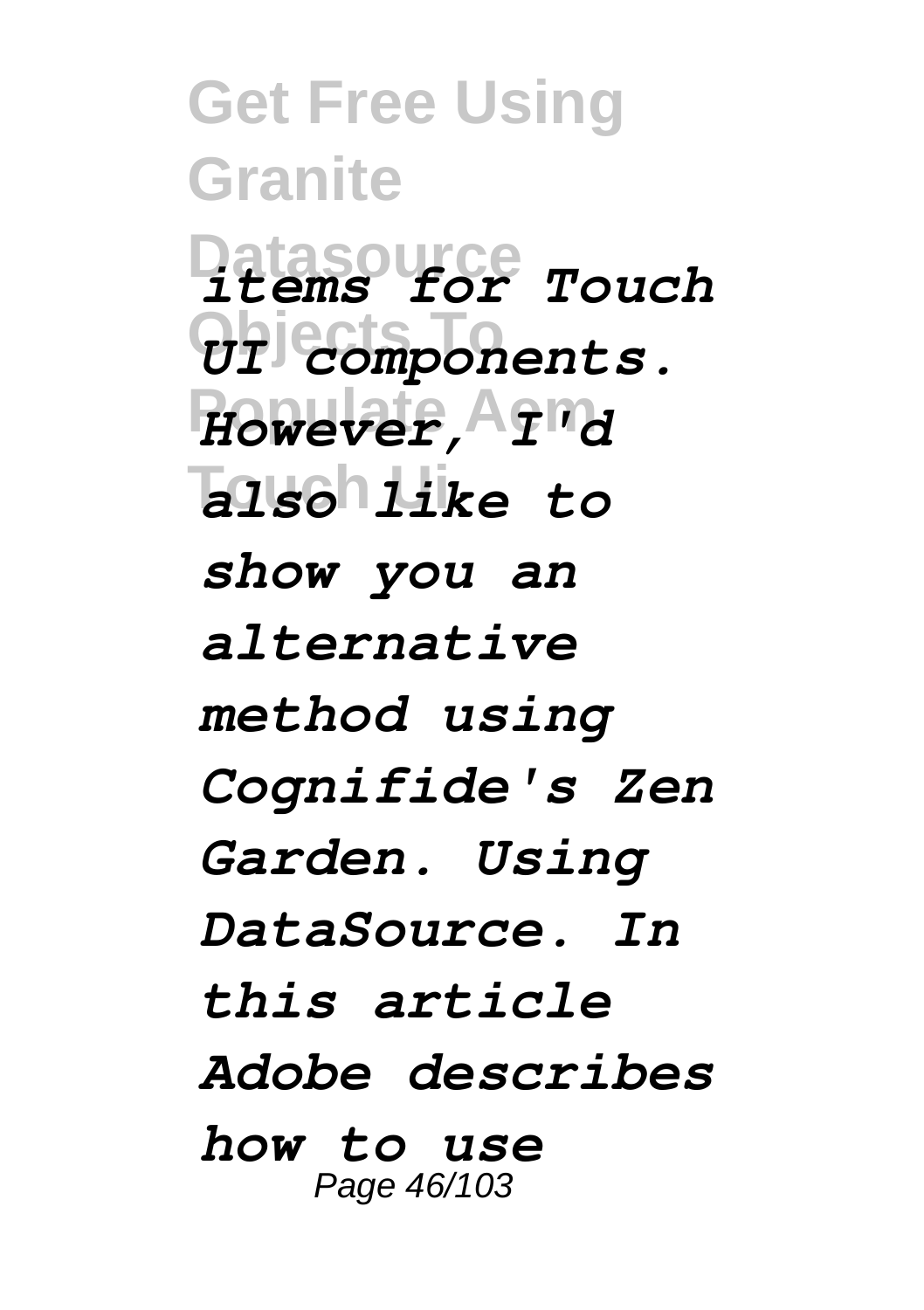**Get Free Using Granite Datasource** *DataSource in a* **Objects To** *jsp file.* **Populate Aem** *However,* **Touch Ui** *instead of jsp, we can use servlet.*

*Using Zen Garden to populate AEM Touch UI objects Using a* Page 47/103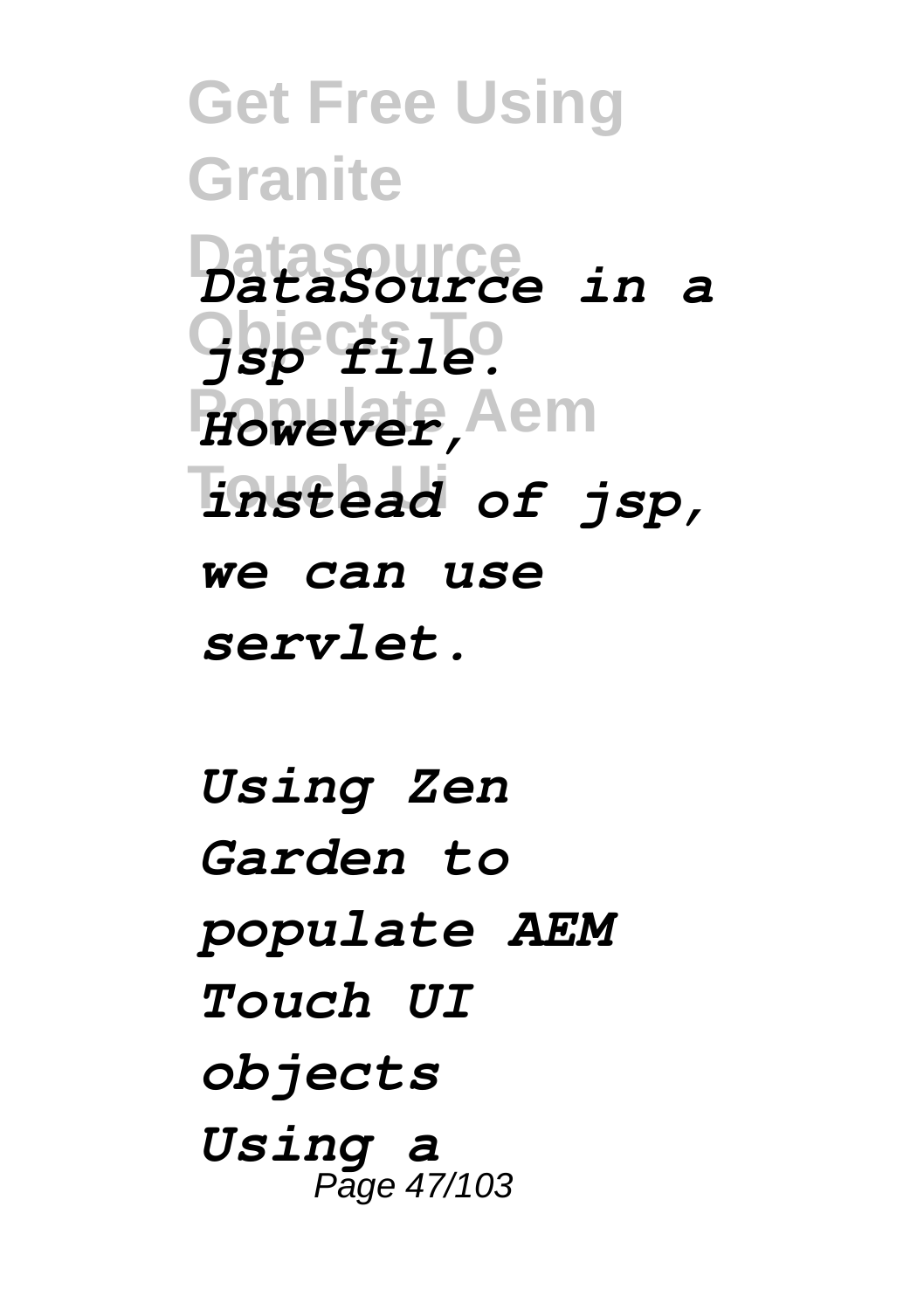**Get Free Using Granite Datasource** *DataSource* **Objects To** *object is the preferred***em Touch Ui** *alternative to using the DriverManager for establishing a connection to a data source. They are similar to the extent that the* Page 48/103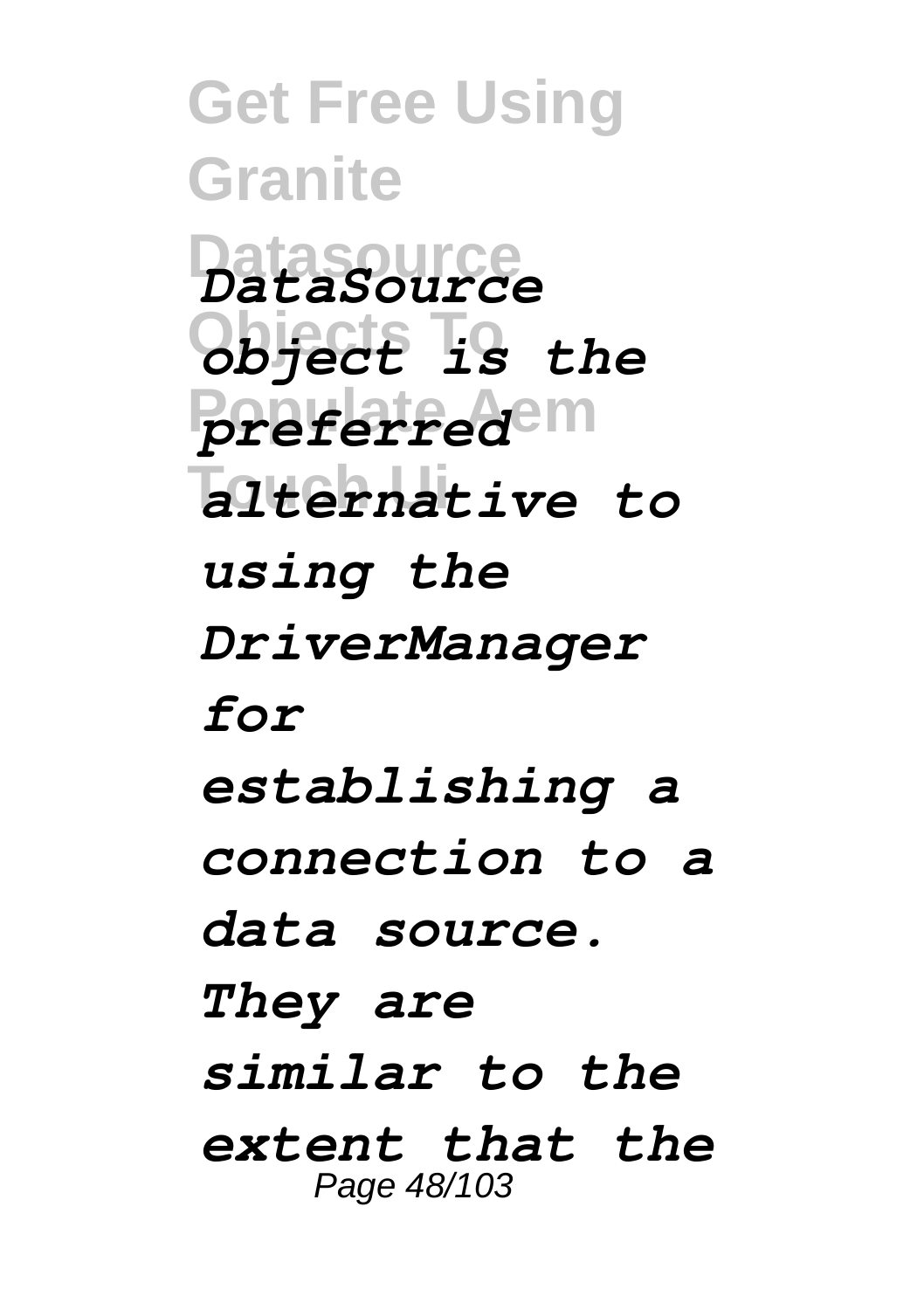**Get Free Using Granite Datasource** *DriverManager* **Objects To** *class and* **Populate Aem** *DataSource* **Touch Ui** *interface both have methods for creating a connection, methods for getting and setting a timeout limit for making a connection, and* Page 49/103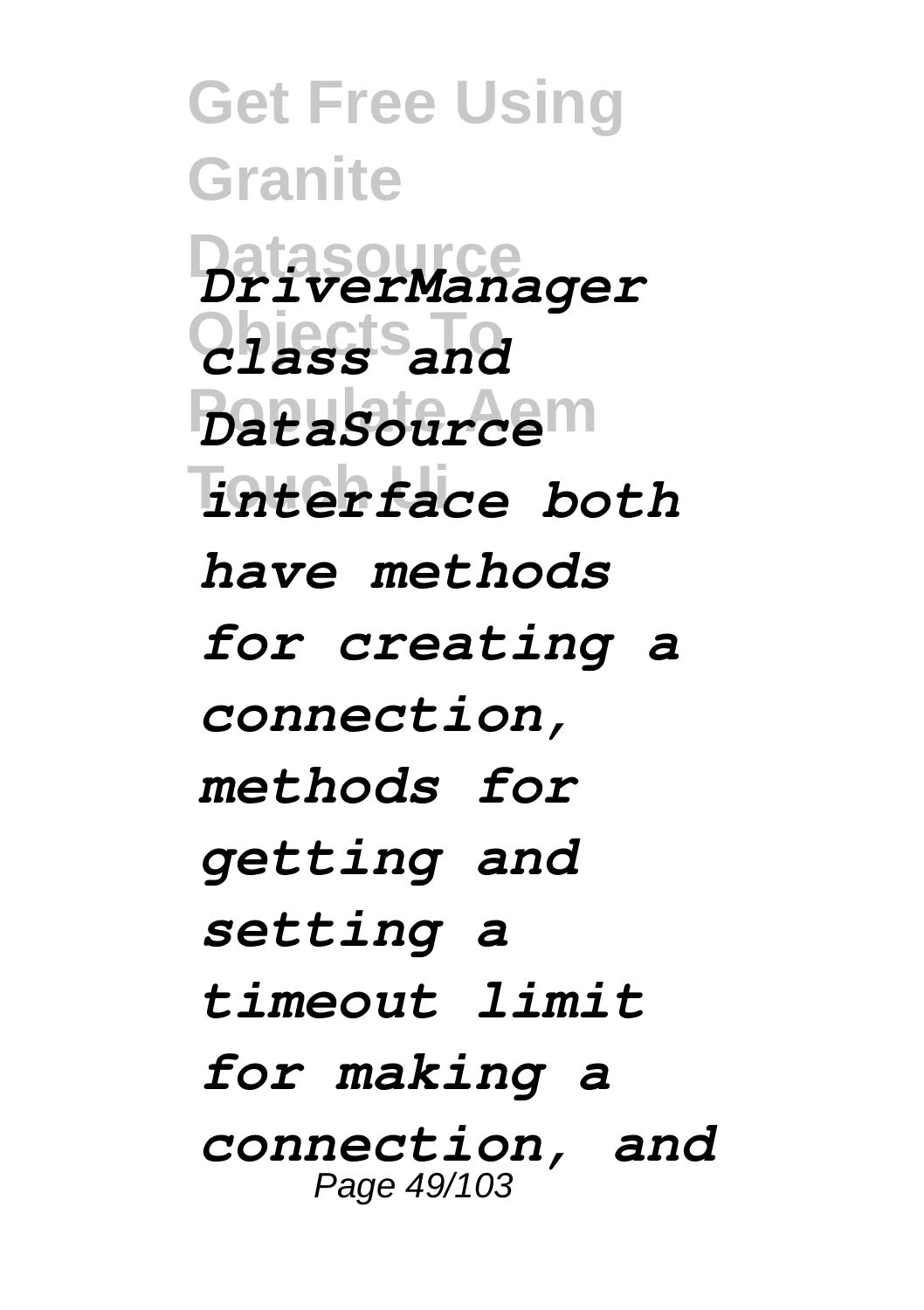**Get Free Using Granite Datasource** *methods for* **Objects To** *getting and* **Populate Aem** *setting a* **Touch Ui** *stream for logging.*

*Datasource - Wikipedia Using statement caching. Derby supports JDBC statement caching, which* Page 50/103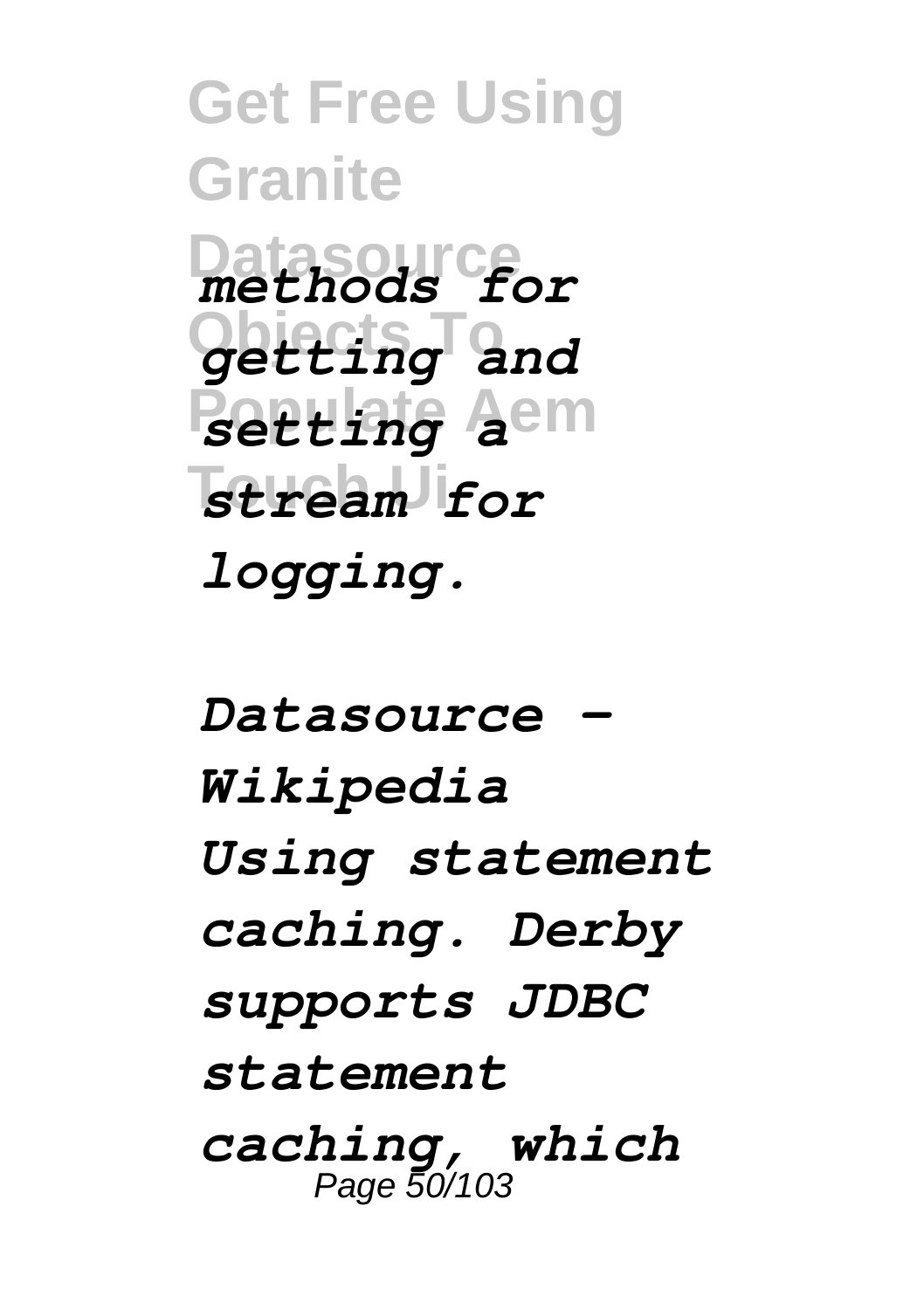**Get Free Using Granite Datasource** *can improve the* **Objects To** *performance of* **Populate Aem** *applications* **Touch Ui** *that use Prepar edStatement or CallableStateme nt objects. Statement caching avoids the performance penalty incurred by going over the* Page 51/103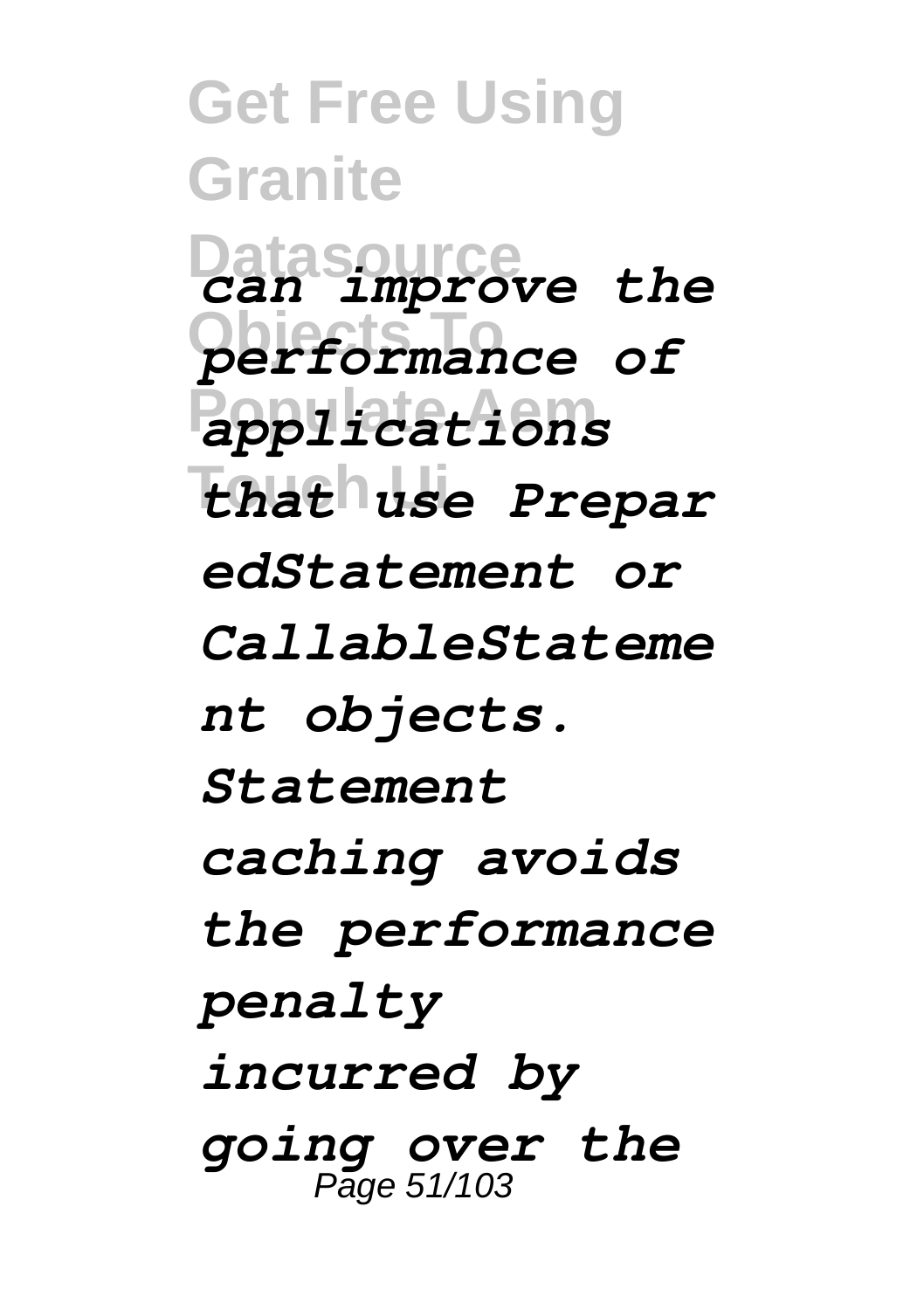**Get Free Using Granite Datasource** *network from* **Objects To** *the client to* **Populate Aem** *the server to* **Touch Ui** *prepare a statement that has already been prepared on the same connection.*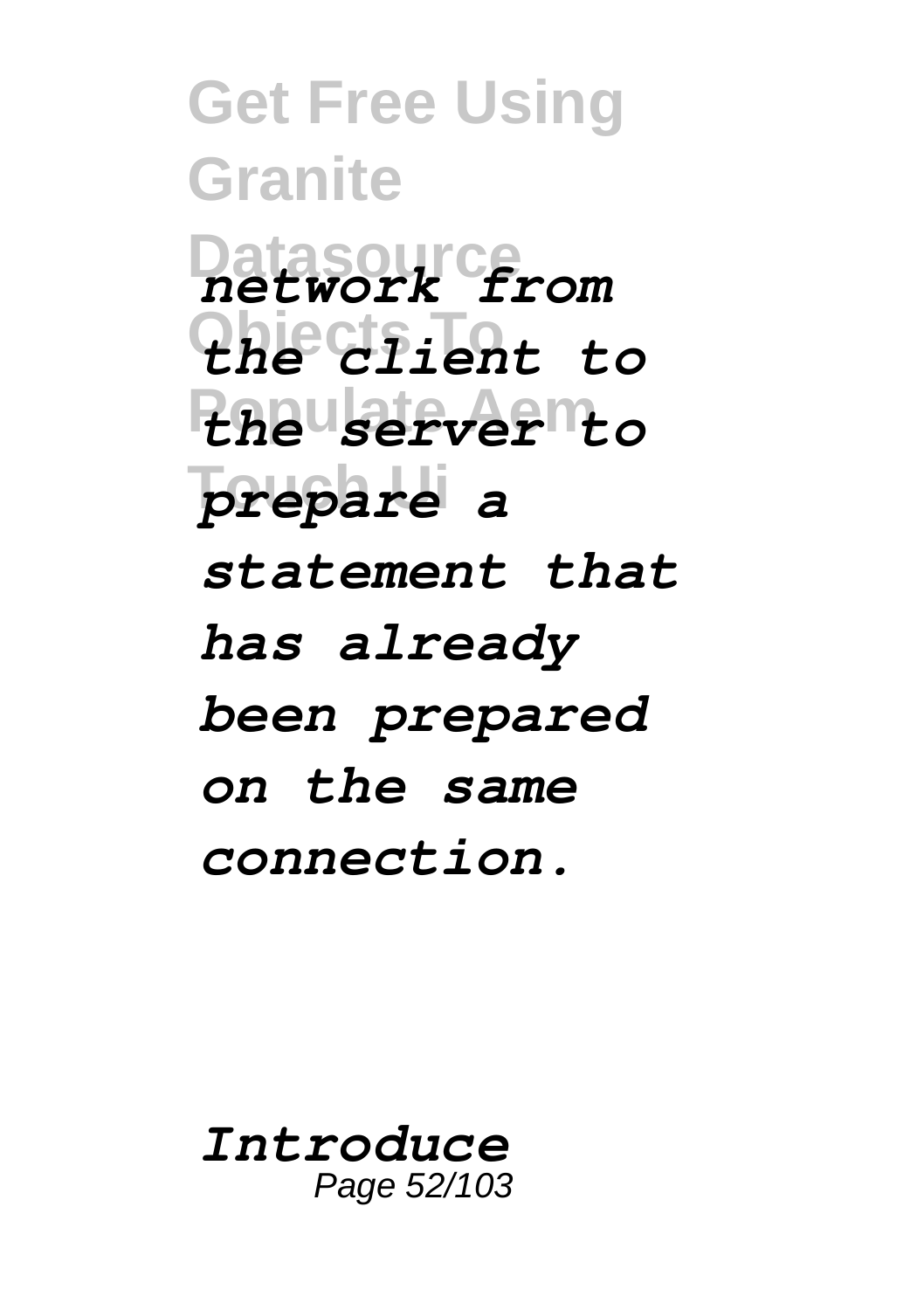**Get Free Using Granite** Datasour*ce*<br>Granite/Coral **Objects To** *Resource types* **Populate Aem** *Adding granite*  $T$ esource types *to a component dialog Aged Book Page Ornaments | Repurposed Book Pages Challenge Adding granite resource types to a component* Page 53/103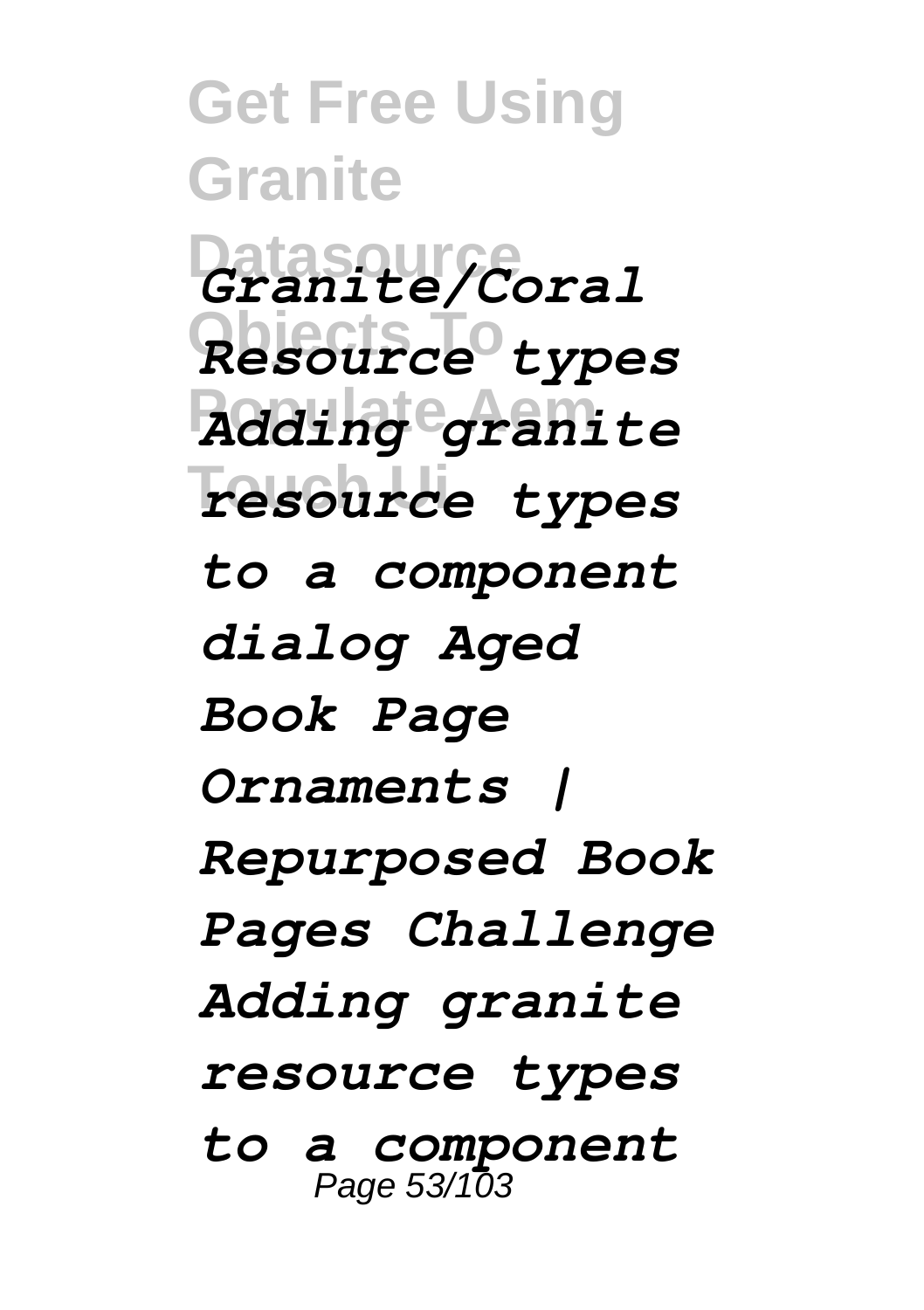**Get Free Using Granite Datasource** *dialog Remove a* **Objects To** *Library Plate:* **Populate Aem** *Save Your Books* **Touch Ui**

*Using Picture Books in the Classroom77. Input field Validation using Granite UI in AEM. Modern BI - Governance* Page 54/103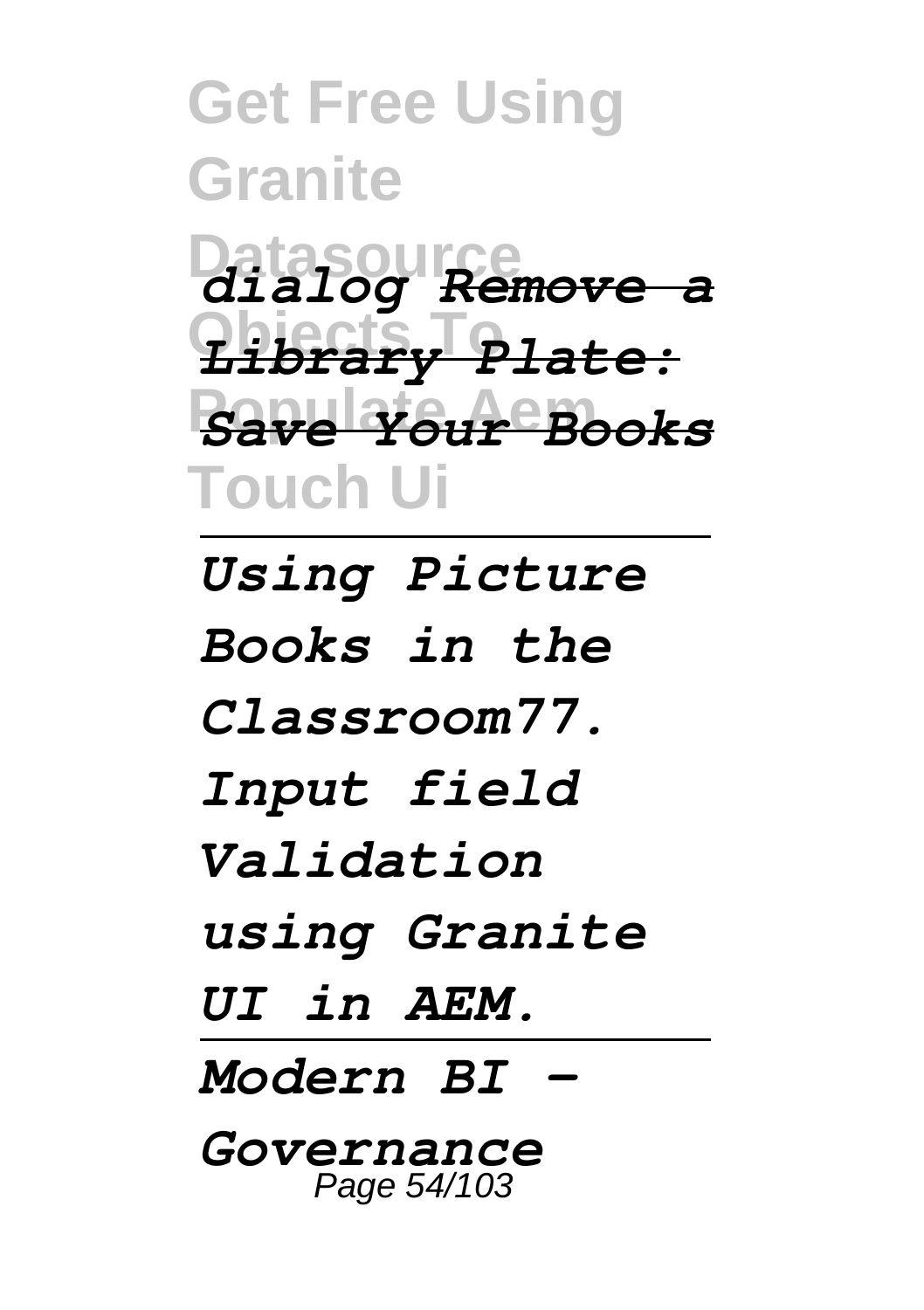**Get Free Using Granite Datasource** *[Power BI]Using* **Objects To** *an WCMUsePojo* **Populate Aem** *class to* populate an *Experience Manager Touch UI Select Field 68. Dynamic dropdown with DataSource. How to Use Art Notes in Picture Books*  Page 55/103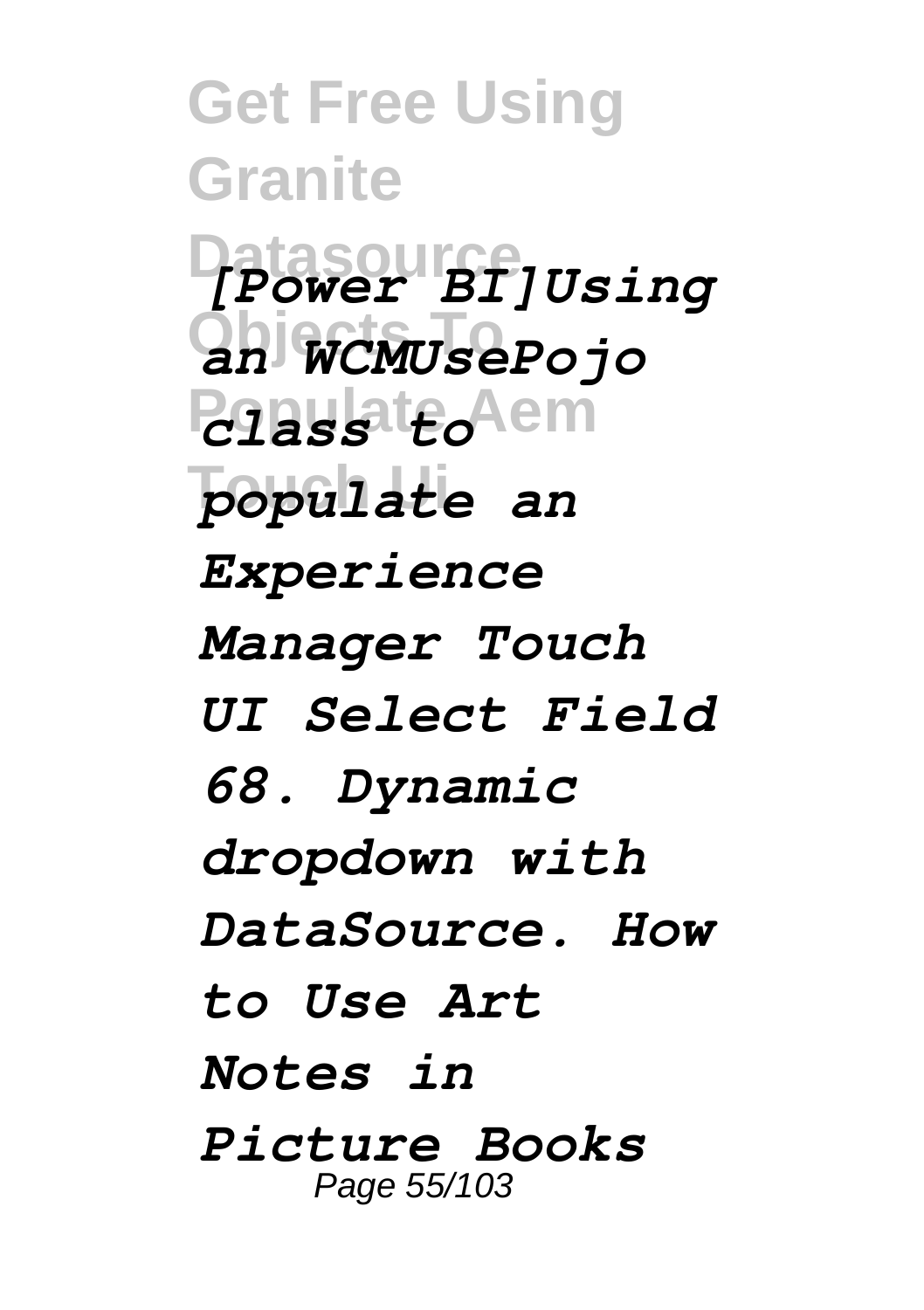**Get Free Using Granite**  $\n *Modern BI* -\n$ **Objects To** *Architecture* **Populate Aem** *\u0026 Security* **Touch Ui** *[Power BI] Microservices Tutorial for Beginners Part-1 | When, What and Why? Introduction to Microservices 49. editConfig(drag* Page 56/103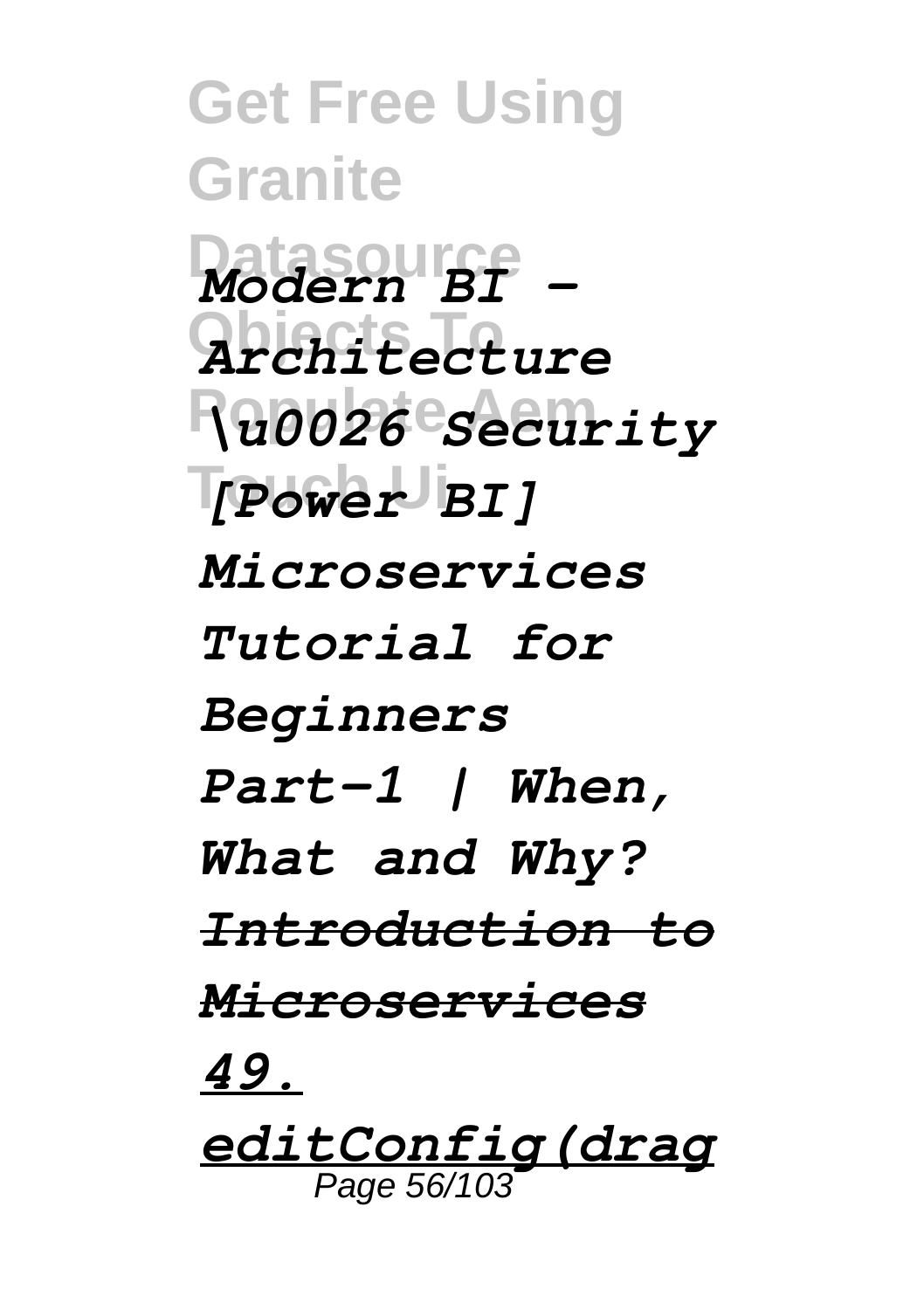**Get Free Using Granite Datasource** *and drop* **Objects To** *functionality)* **Populate Aem** *in AEM. Power* **Touch Ui** *BI Report Server: Introduction, Administration, and Best Practices 78. Show/Hide dialog fields with a Dropdown in AEM.* Page 57/103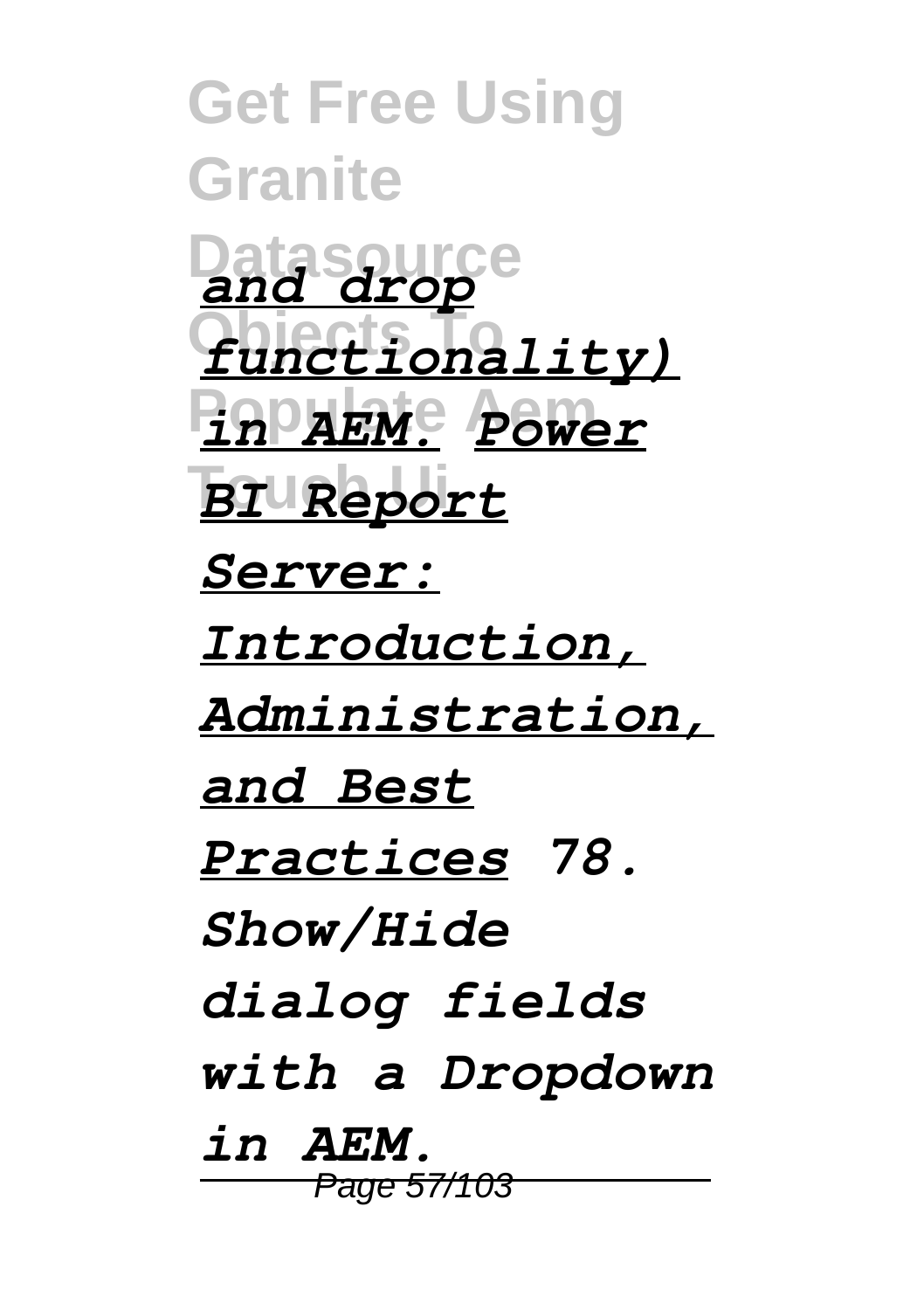**Get Free Using Granite Datasource** *When* **Objects To** *Microservices* **Populate Aem** *Meet Event*  $Sourceing74.$ *Introduction of Validation in AEM touch ui Dialog JSON - Dynamic Dependent Dropdown List using Jquery and Ajax* Page 58/103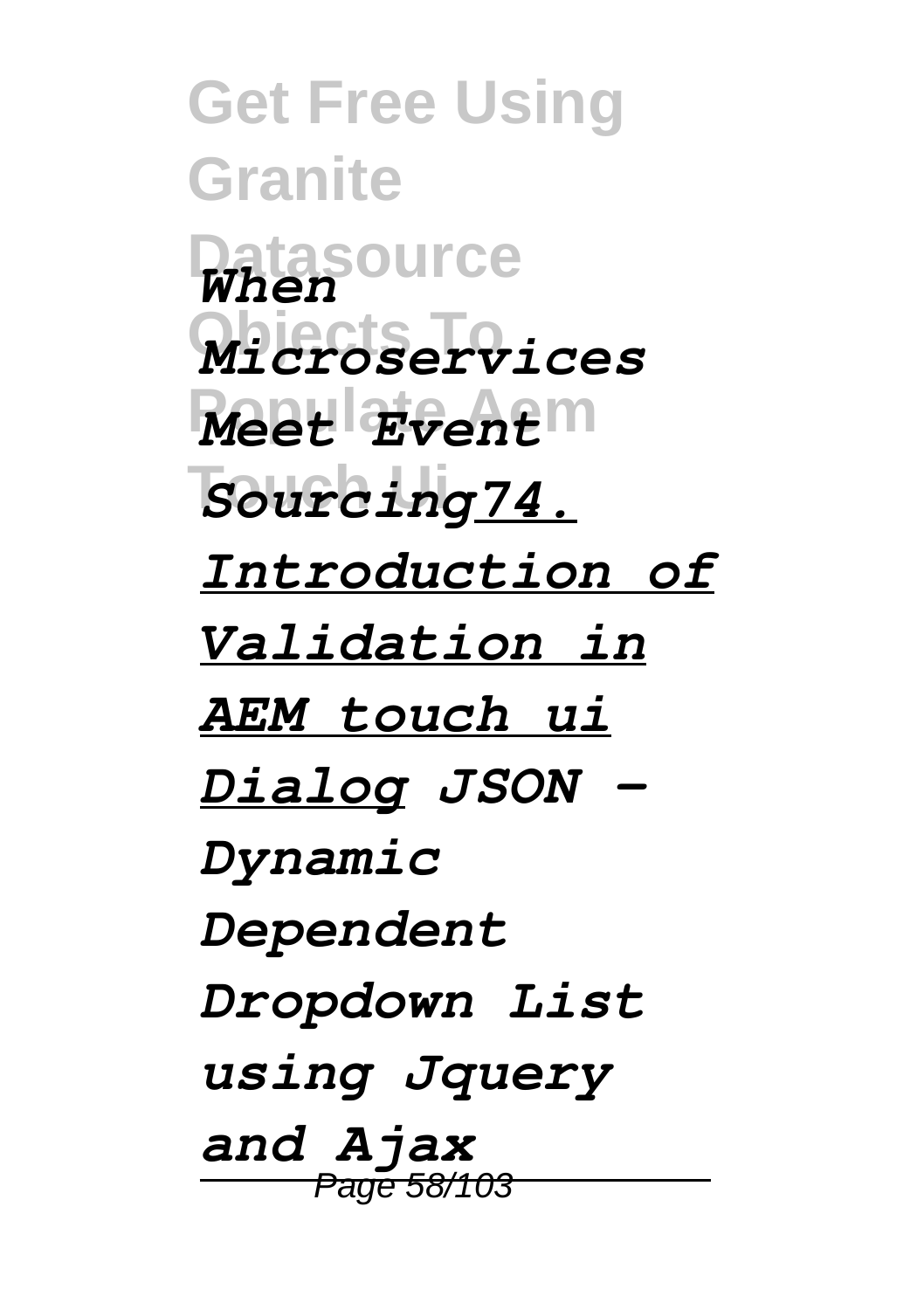**Get Free Using Granite Datasource** *Editable* **Objects To** *Template in AEM* **Populate Aem** *- AEM Tutorial* **Touch Ui** *Series 11 - How to create Component, Template in AEM 6.442. Rich text editor in touch UI dialog in AEM How to Search for New Books How to* Page 59/103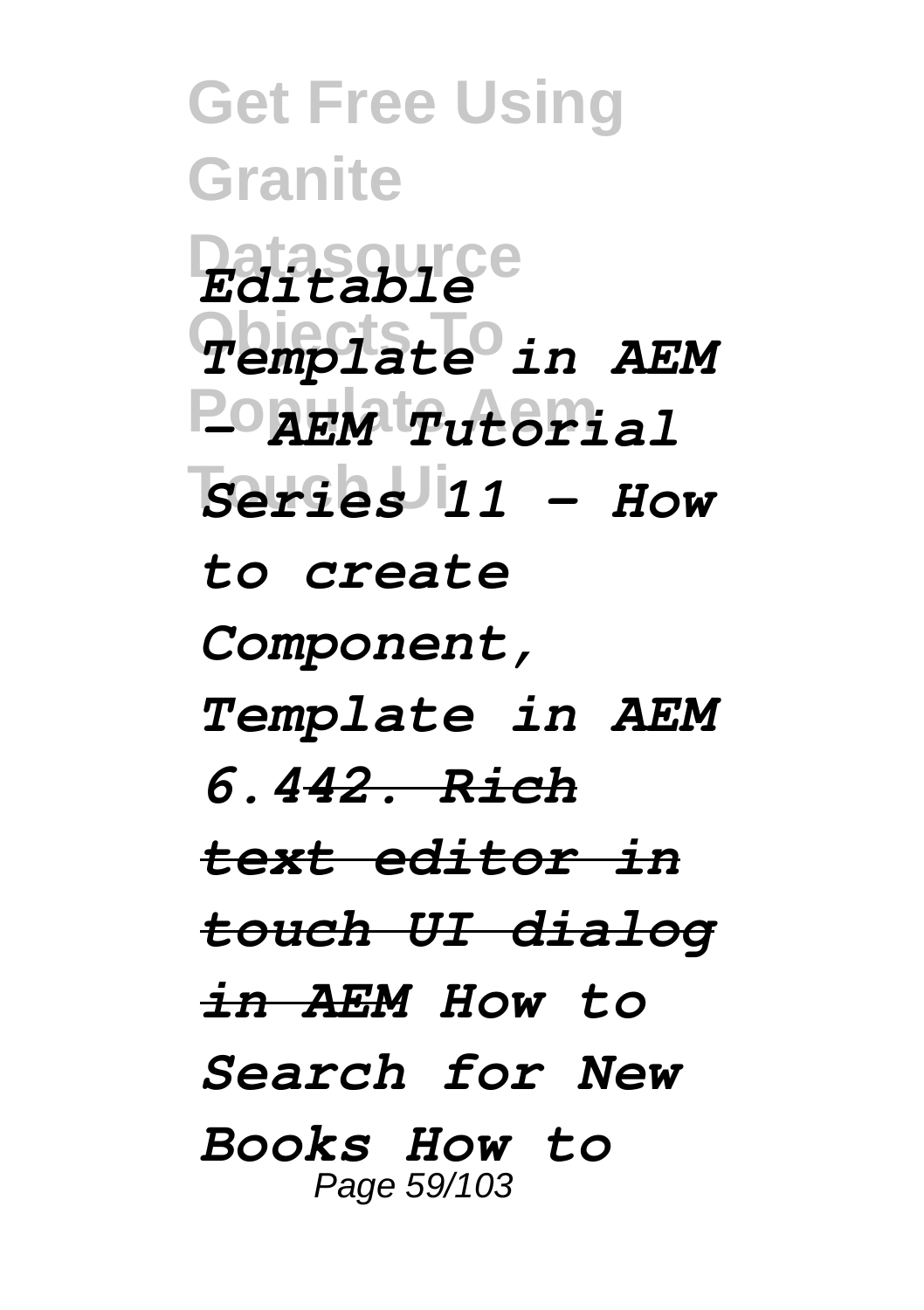**Get Free Using Granite Datasource** *Improve Your* **Objects To** *Book | Adding* **Populate Aem** *Images to Books* **Touch Ui** *Show and Hide Tabs based on Drop Down Selection using Granite Widgets in AEM Power BI Office Hours [June 2020 #2] Preparing a Board Book* Page 60/103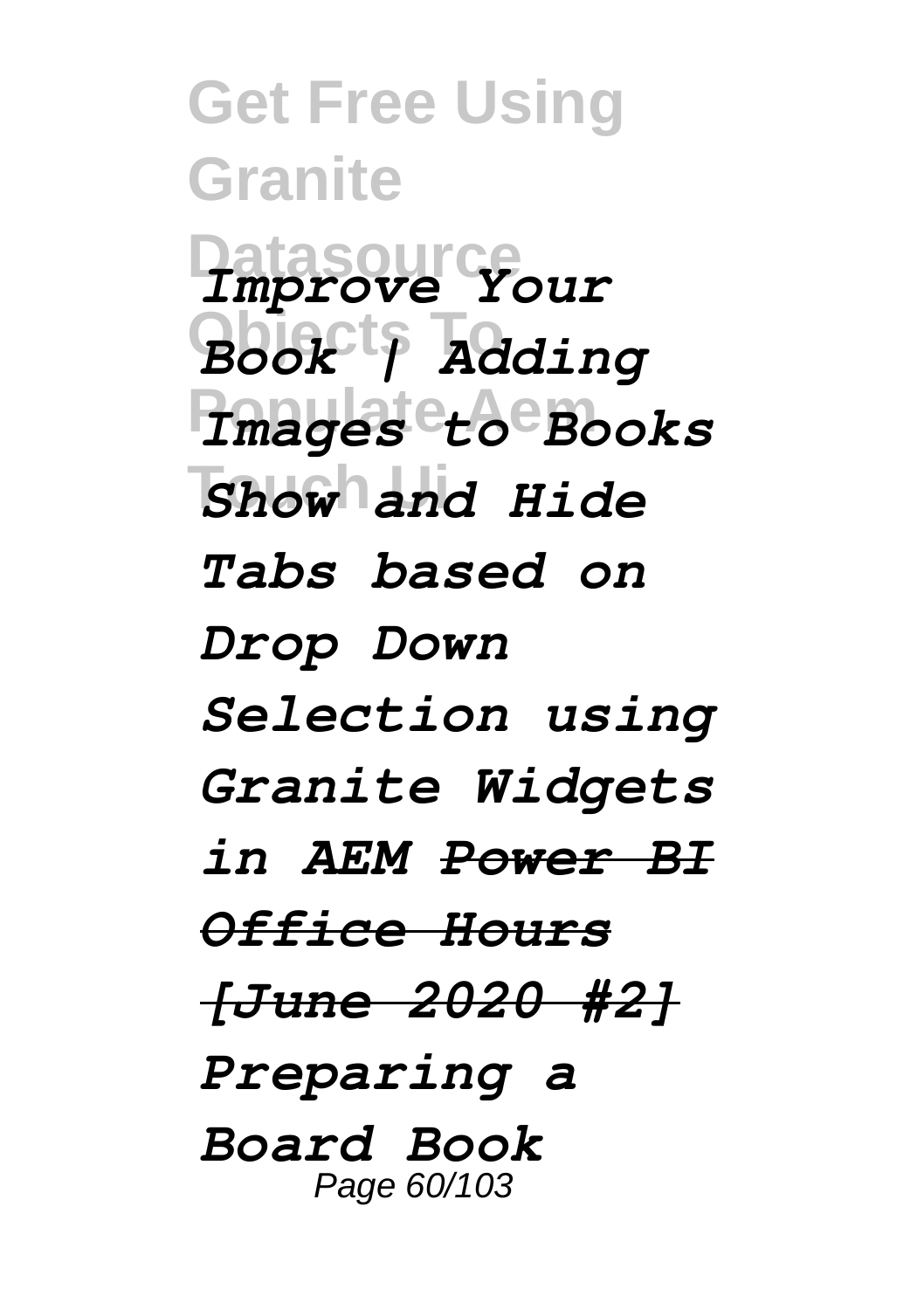**Get Free Using Granite Datasour**<sup>8</sup> 75. **Objects To** *Adding JS via* **Populate Aem** *cq authoring* **Touch Ui** *dialog in AEM Electronic Financial Reporting. Comments on the IASB ED General Presentation and Disclosures WEKA API 2/19: Loading and* Page 61/103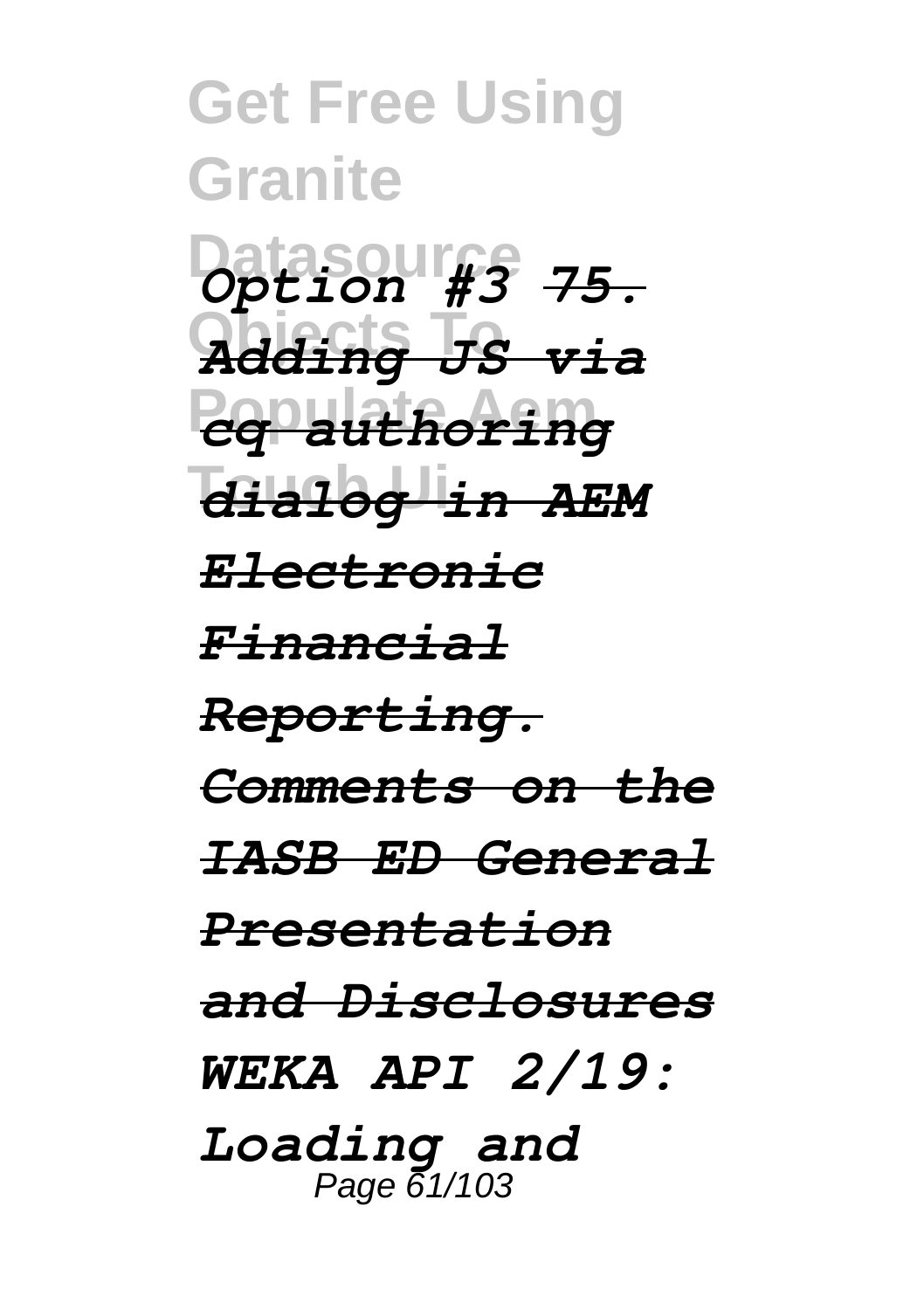**Get Free Using Granite Datasource** *Saving Data* **Objects To** *Using Granite* **Populate Aem** *Datasource* **Touch Ui** *Objects To Using Granite DataSource objects to populate AEM Touch UI objects. 1. Select /apps/my website2/compon ents/herotext2/* Page 62/103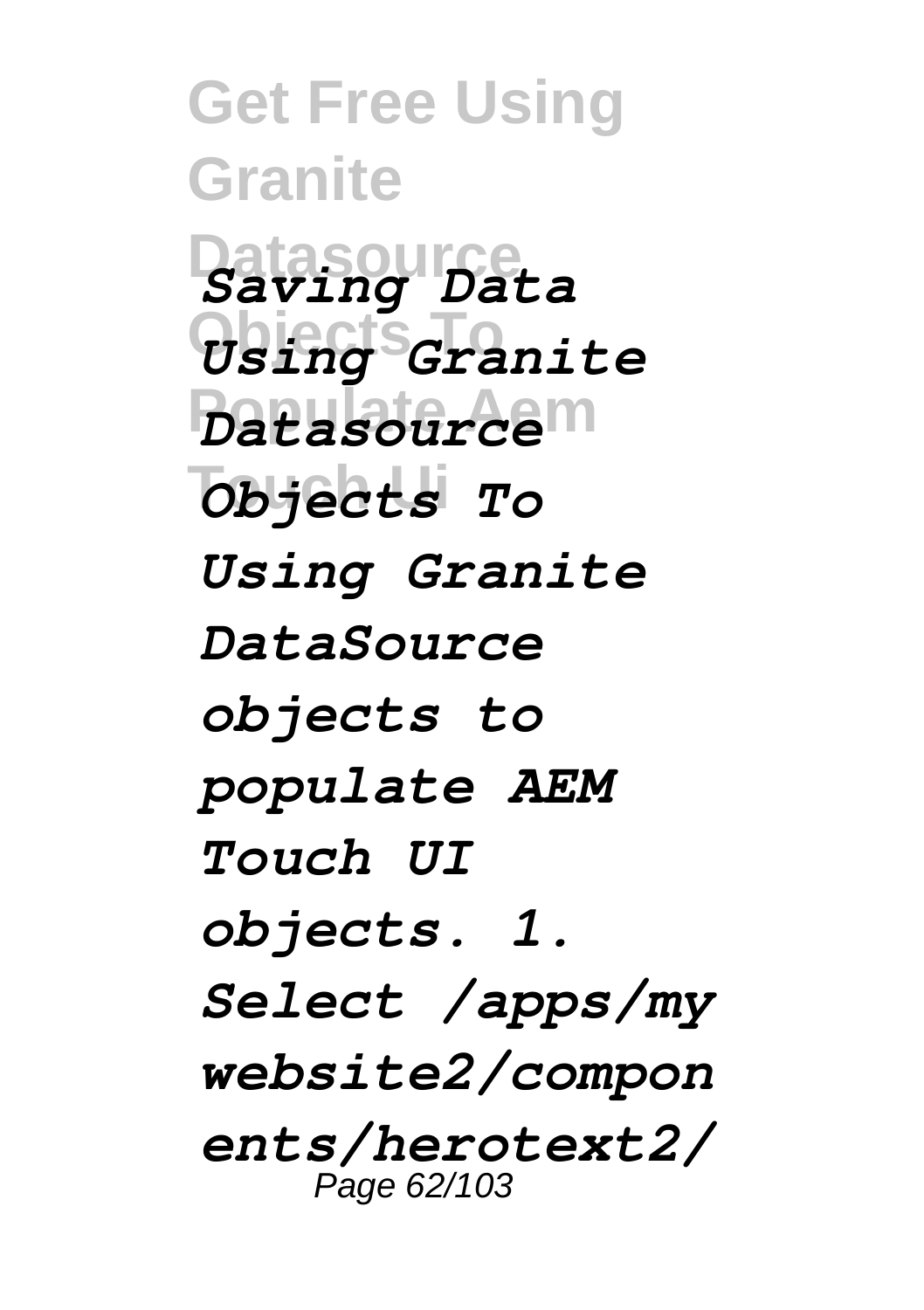**Get Free Using Granite Datasource** *cq:dialog/conte* **Objects To** *nt/items/herote* **Populate Aem** *xt/items/column* **Touch Ui** */items. 2. Right click and select Create, Create Node. 3. Enter the following values: 4. Add the following properties to the* Page 63/103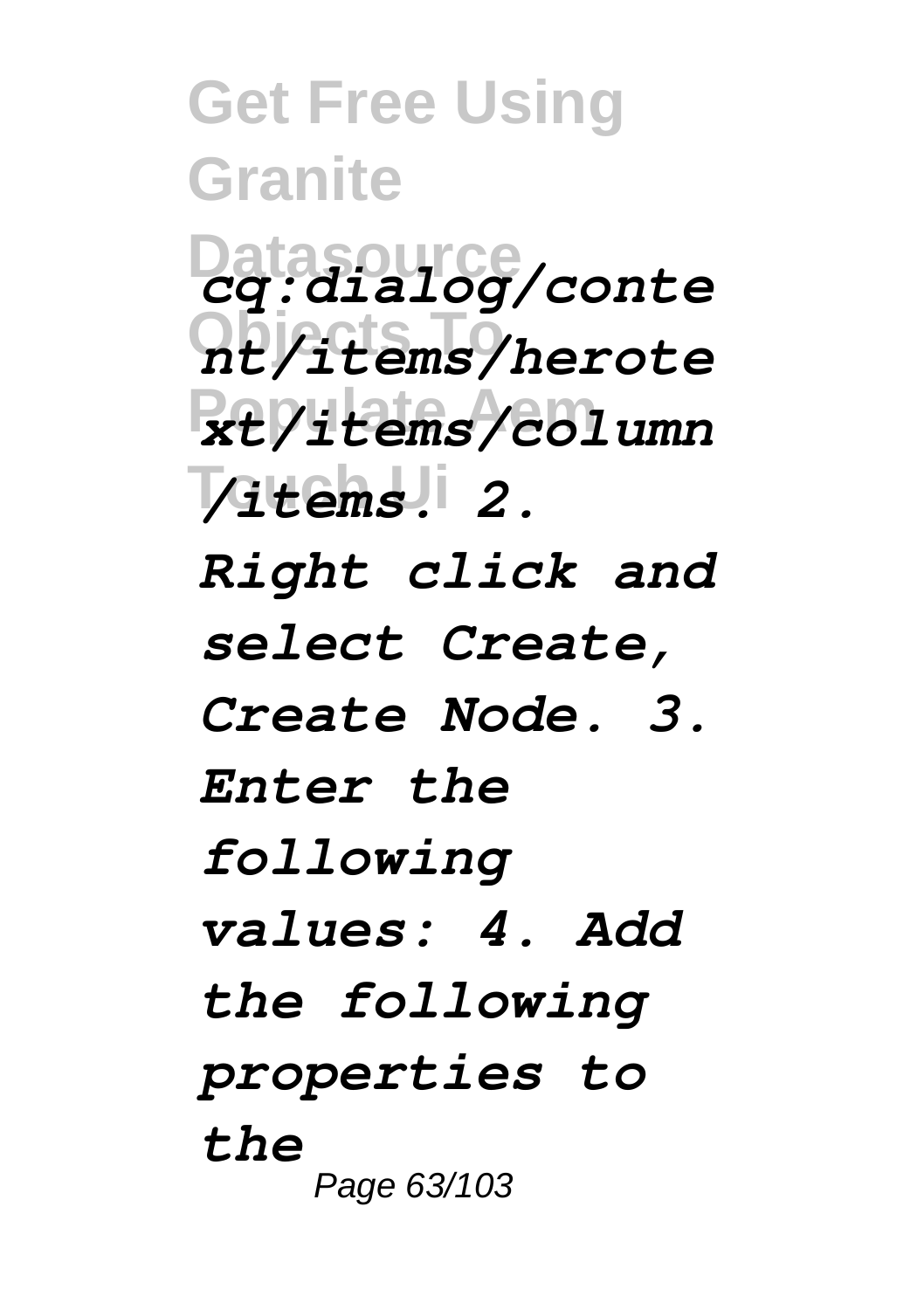**Get Free Using Granite Datasource** *taskPriority* **Objects To** *...* **Populate Aem Touch Ui** *Using Granite DataSource objects to populate AEM Touch UI ... Using Granite DataSource objects to populate Experience* Page 64/103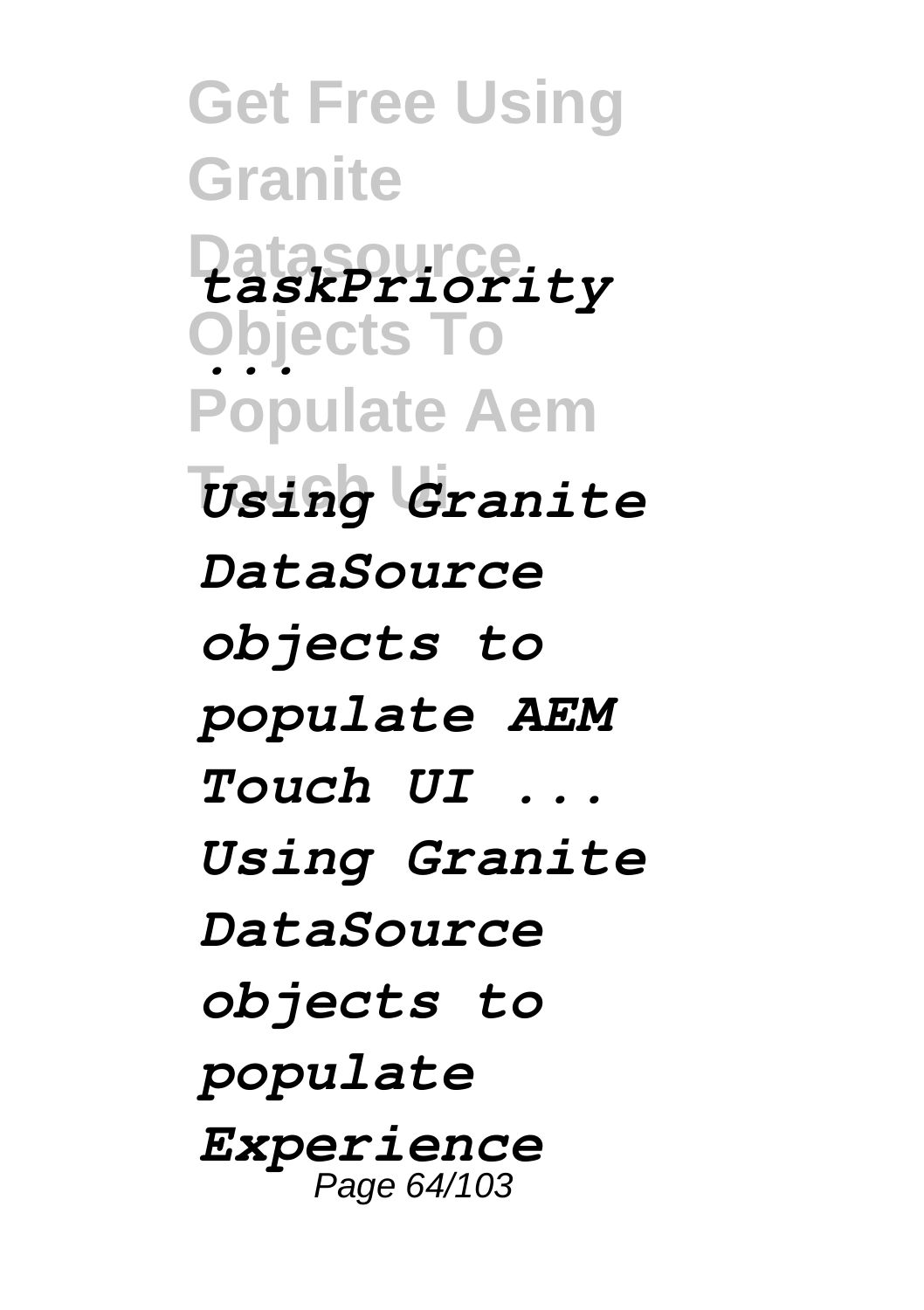**Get Free Using Granite Datasource** *Manager 6.2* **Objects To** *Touch UI Select* **Populate Aem** *objects. You* **Touch Ui** *can create an Adobe Experience Manager (AEM) 6.2 Touch UI component that contains a dropdown control that can be used within the* Page 65/103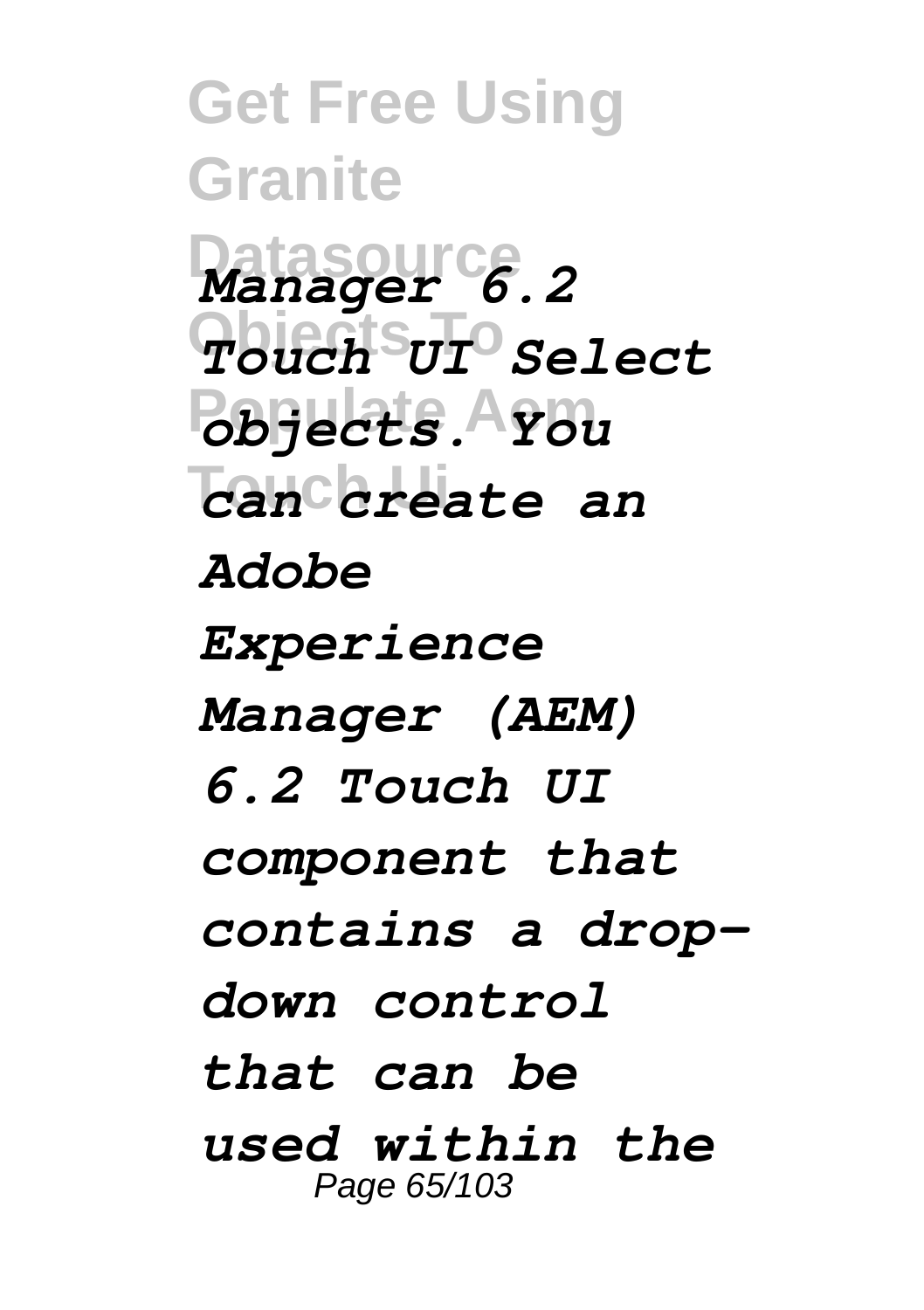**Get Free Using Granite Datasource** *AEM Touch UI* **Objects To** *view. An AEM* **Populate Aem** *author selects* **Touch Ui** *drop-down values during design time. For example, an author can select a USA state value from an AEM component that displays* Page 66/103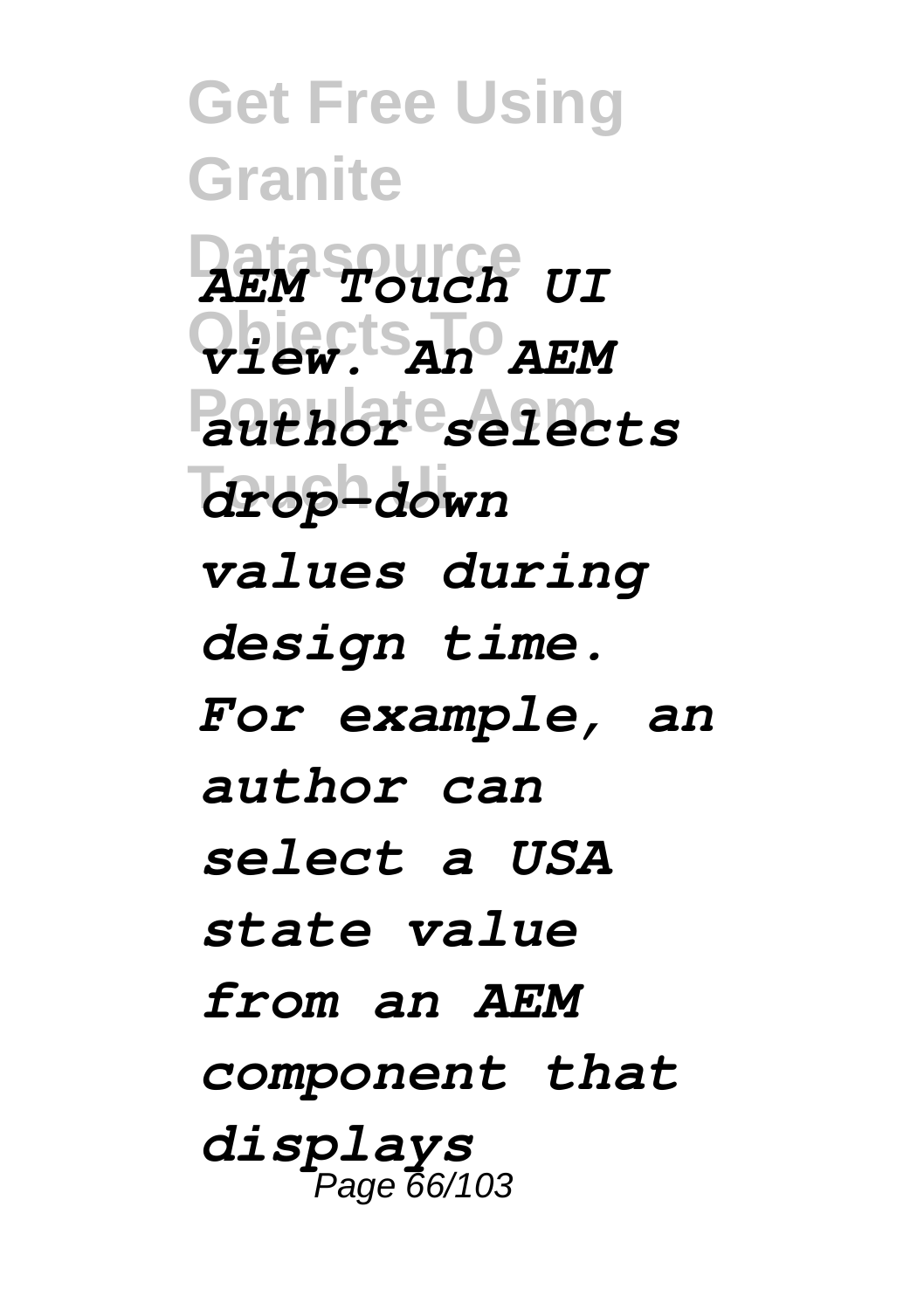**Get Free Using Granite Datasource** *address* **Objects To** *information.* **Populate Aem Touch Ui** *Using Granite DataSource objects to populate Experience ... Using Granite DataSource objects to populate AEM Touch UI* Page 67/103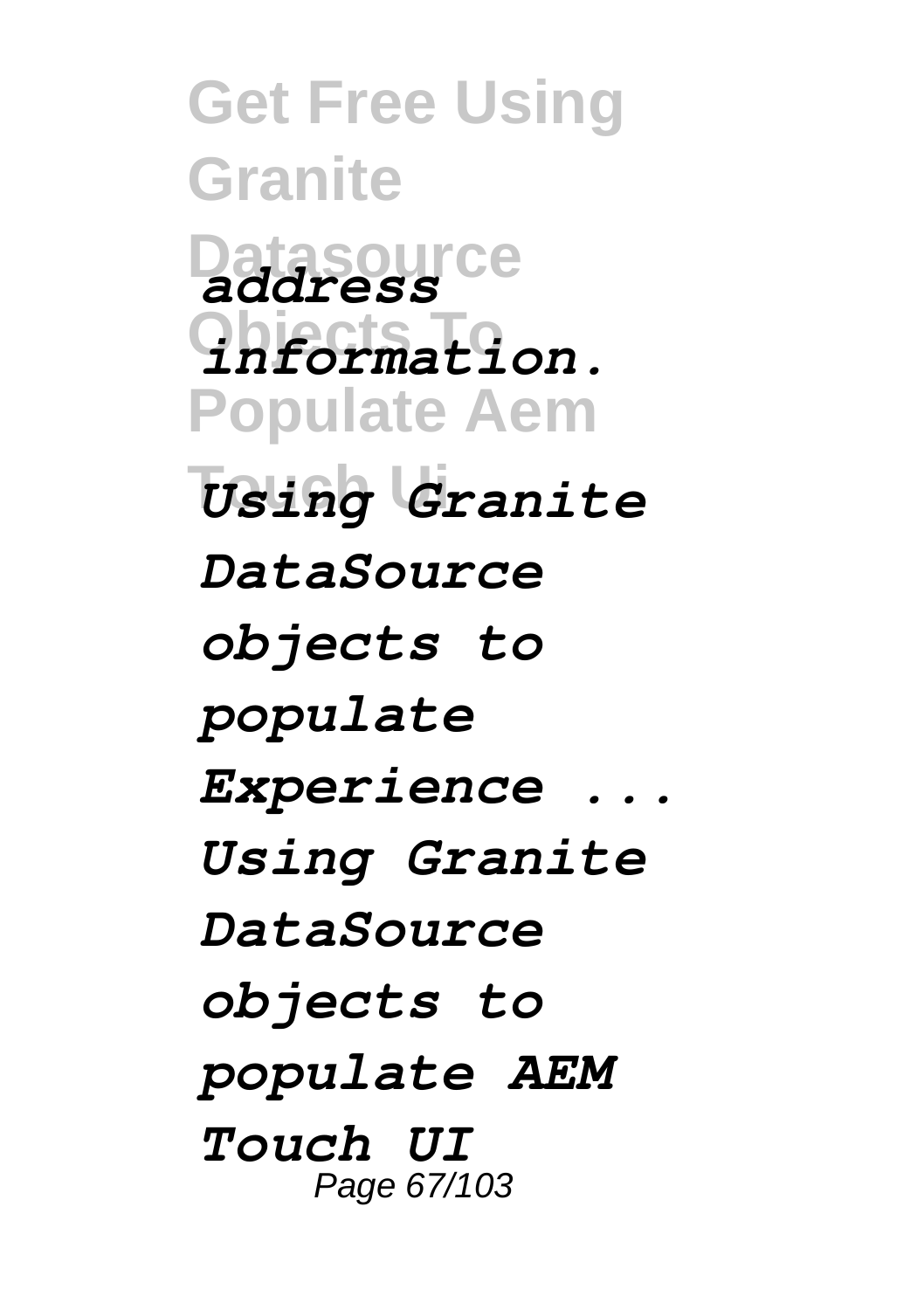**Get Free Using Granite Datasource** *objects. You* **Objects To** *can create an* **Adobeite Aem Touch Ui** *Experience Manager (AEM) 6 Touch UI component that contains dropdown controls that can be used within the AEM Touch UI view. A drop-*Page 68/103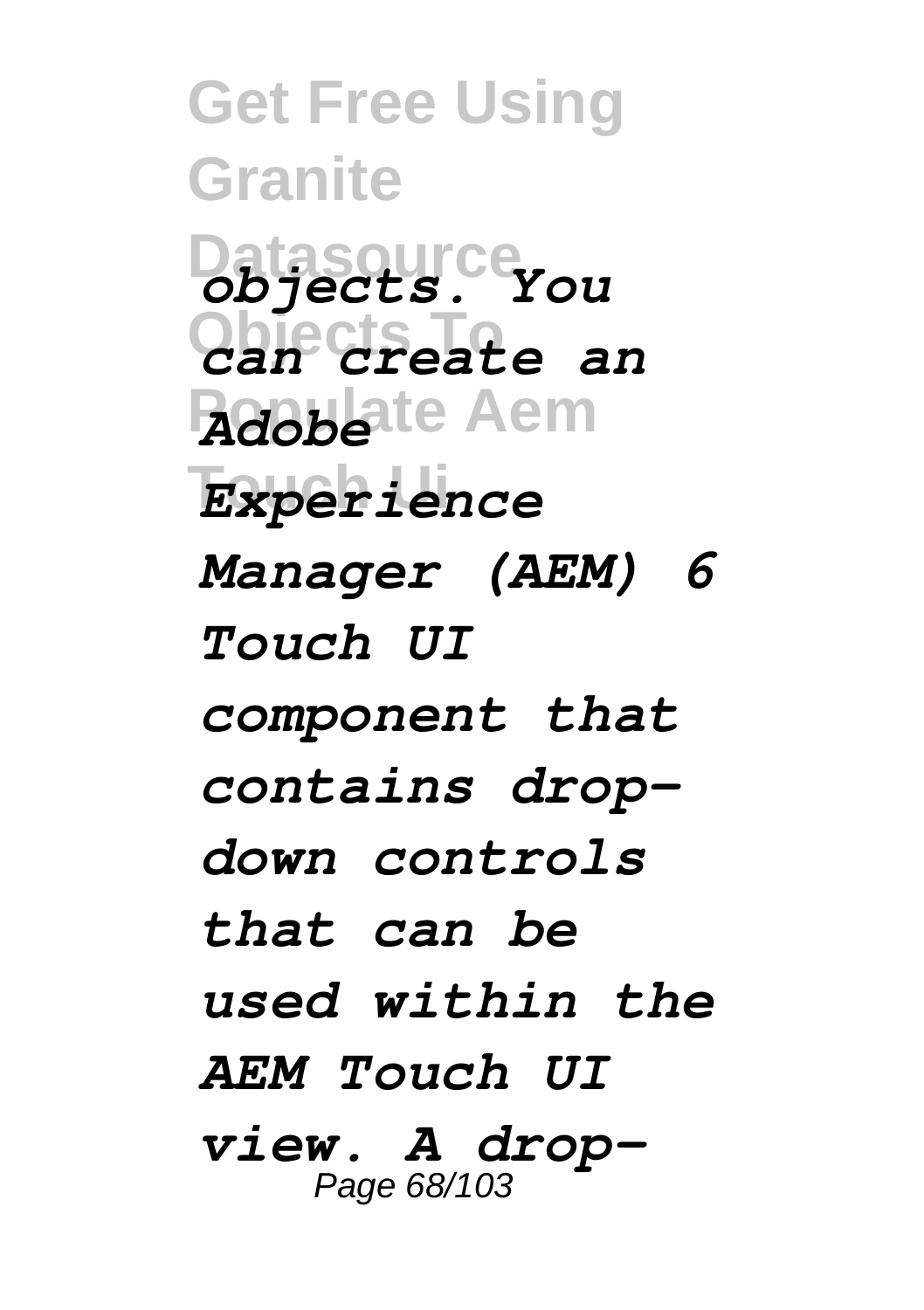**Get Free Using Granite Datasource** *down control* **Objects To** *can be* **Populate Aem** *populated by* **Touch Ui** *using a com.ado be.granite.ui.c omponents.ds.Da taSource object.*

*Using Granite DataSource objects to populate AEM T* Page 69/103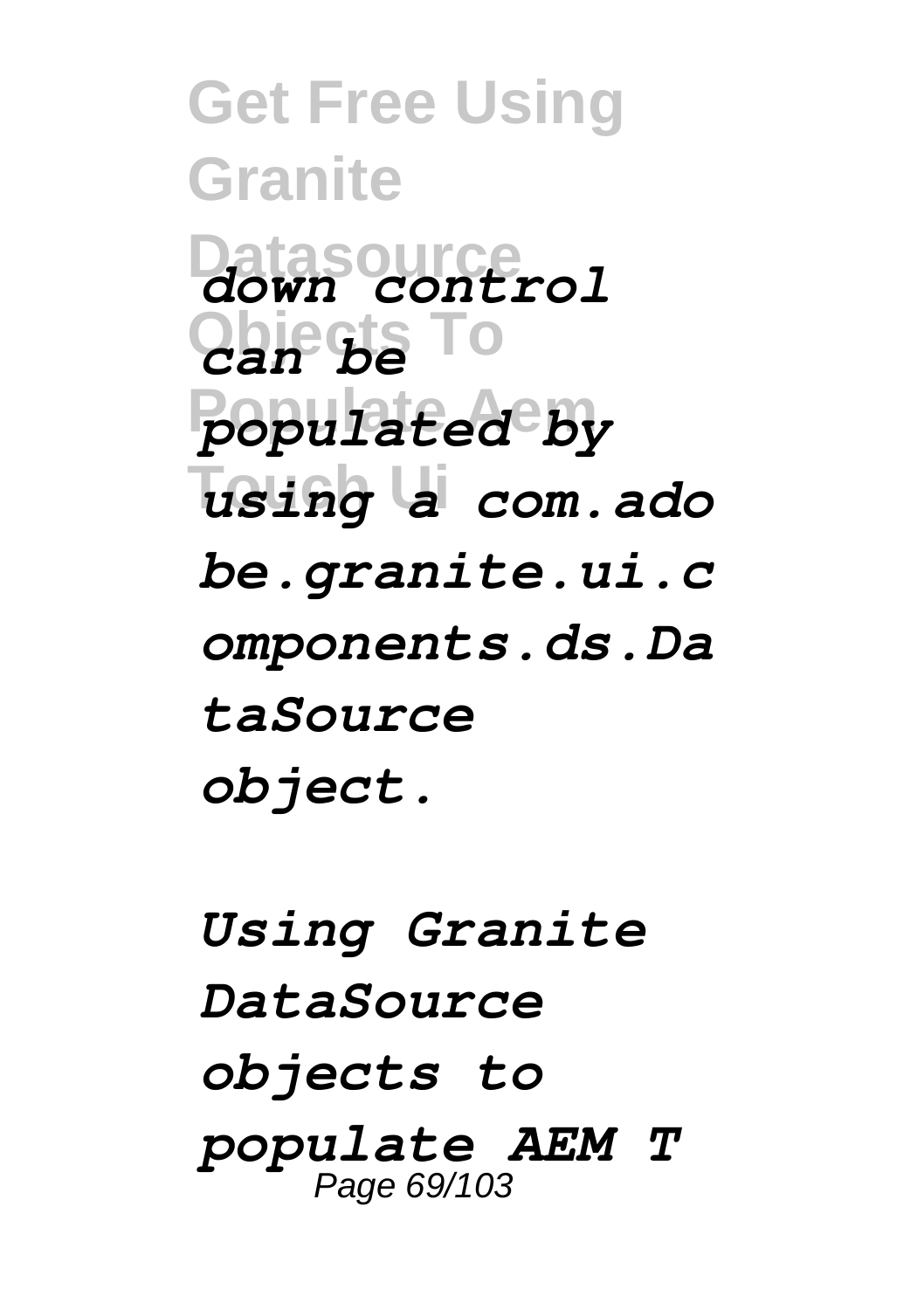**Get Free Using Granite Datasource Objects To Populate Aem** *components for Adobe* Ui *... When creating Experience Manager (AEM) 6.5, you use Granite/Coral resource types. These resource types are used in the component's* Page 70/103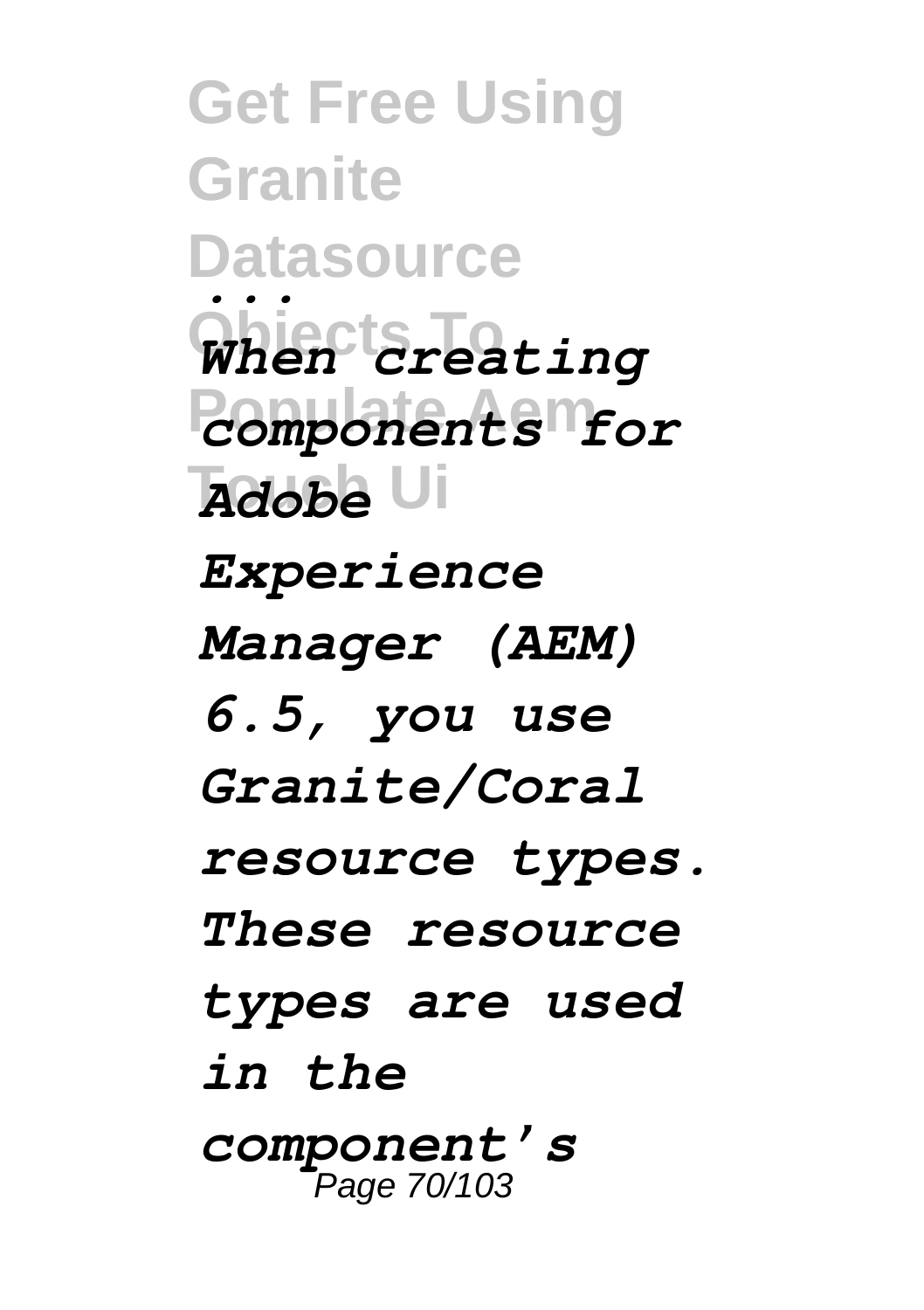**Get Free Using Granite** Datasourcehat  $q$ **b**jecthe U<sub>I</sub> that **Populate Aem** *makes up the* **Touch Ui** *dialog fields and lets an author enter information used by the AEM component.*

*Building Experience Manager 6.5* Page 71/103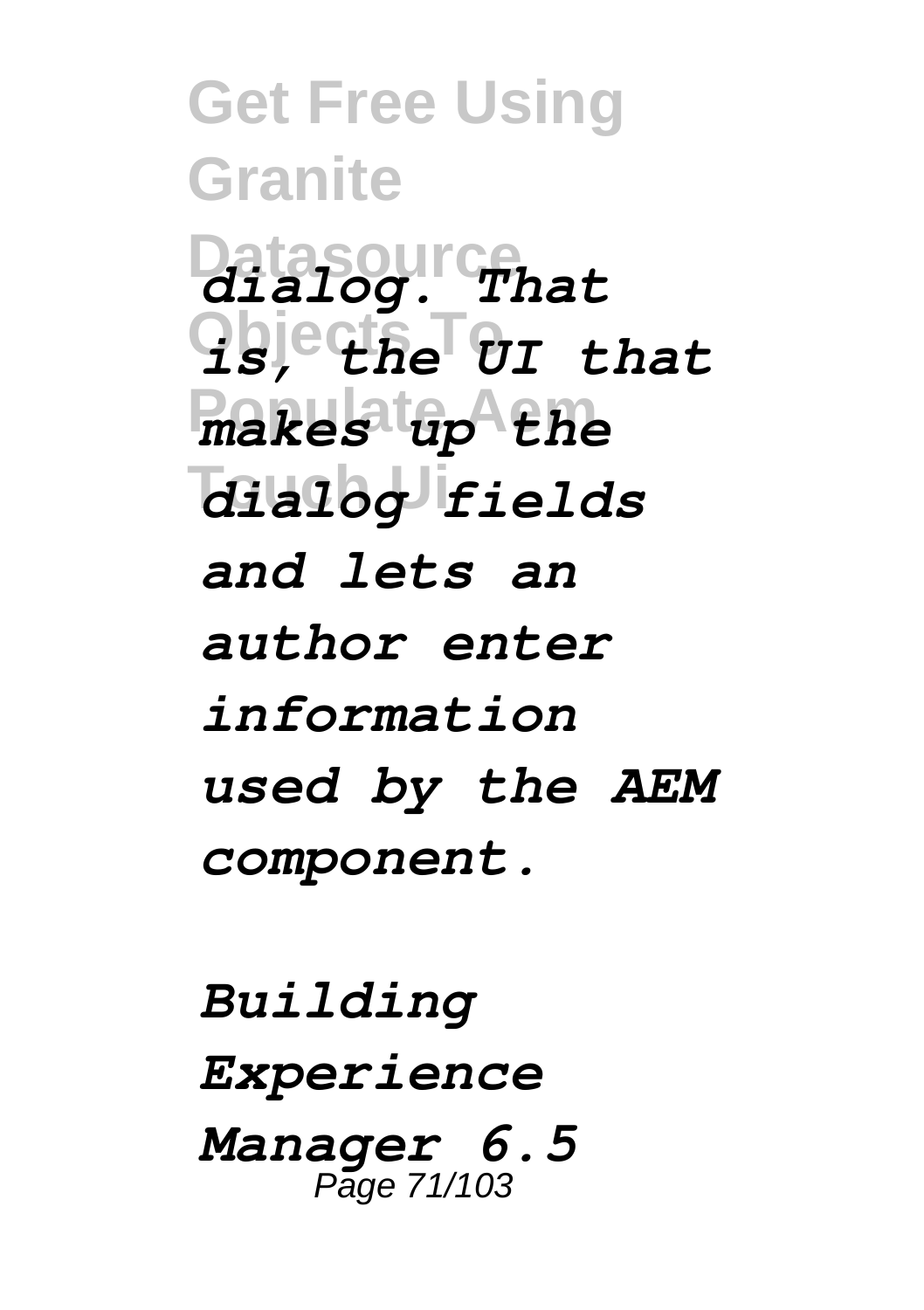**Get Free Using Granite Datasource** *Components* **Objects To** *using Granite* **Populate Aem** *...* **Touch Ui** *Using Granite DataSource objects to populate Experience Manager 6.2 Touch UI Select objects You can create an Adobe Experience* Page 72/103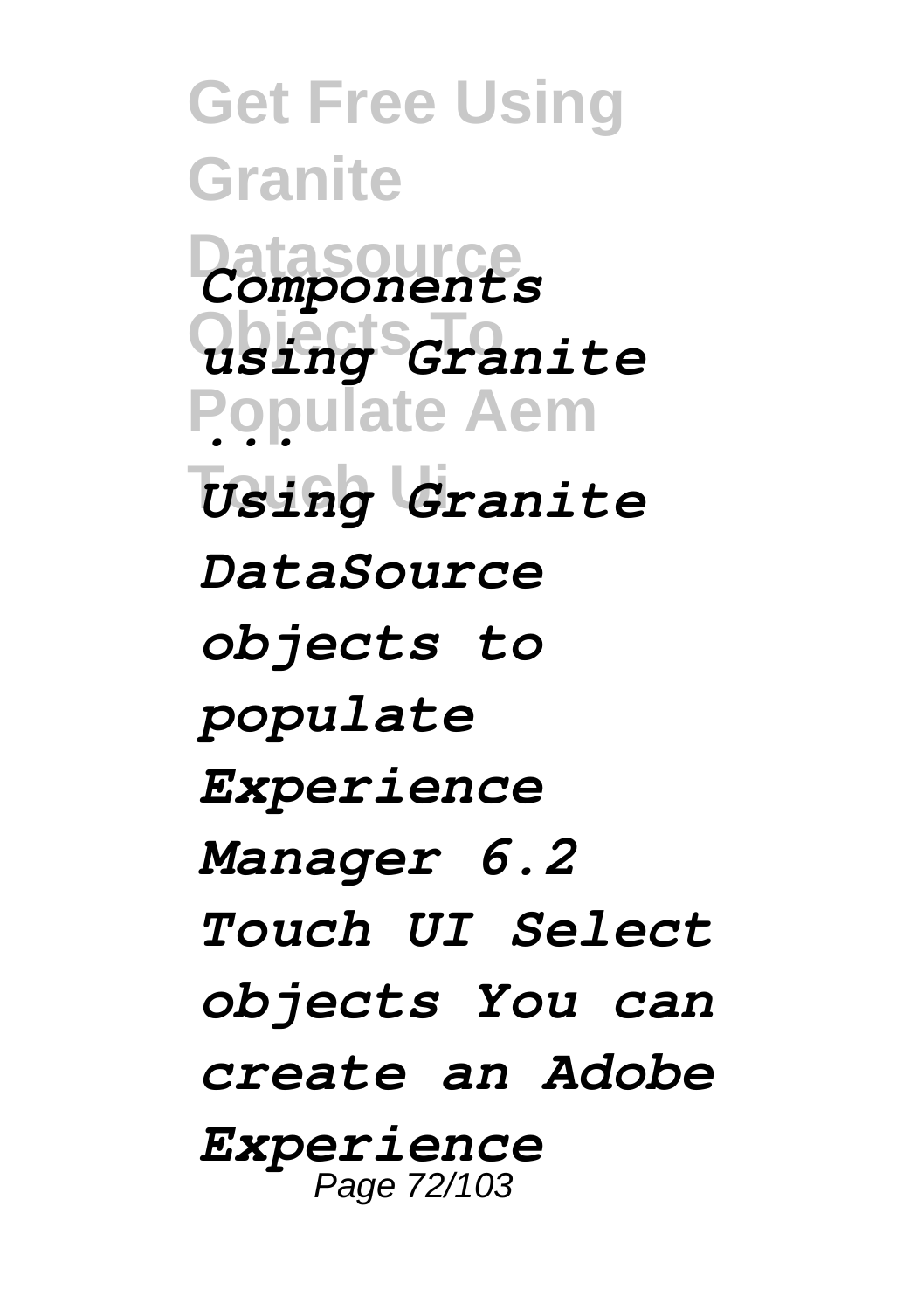**Get Free Using Granite Datasource** *Manager (AEM)* **Objects To** *6.2 Touch UI* **Populate Aem** *component that* **Touch Ui** *contains a dropdown control that can be used within the AEM Touch UI view.*

*Using Granite DataSource objects to* Page 73/103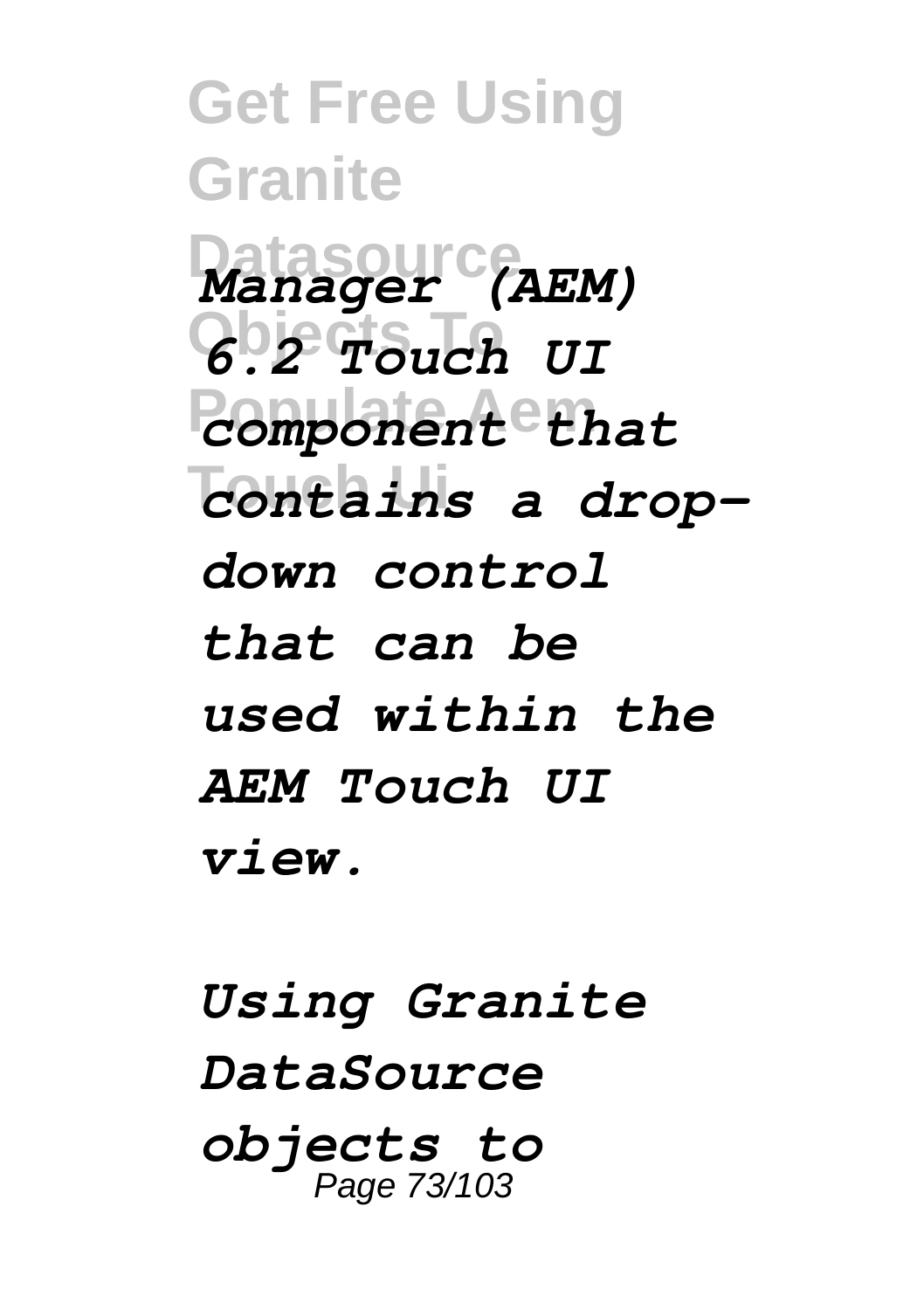**Get Free Using Granite Datasource** *populate* **Objects To** *Experience ...* **Populate Aem** *Granite* **Touch Ui** *Datasource is the answer to this question. A datasource is the factory to provide a collection of Resource and are normally used to* Page 74/103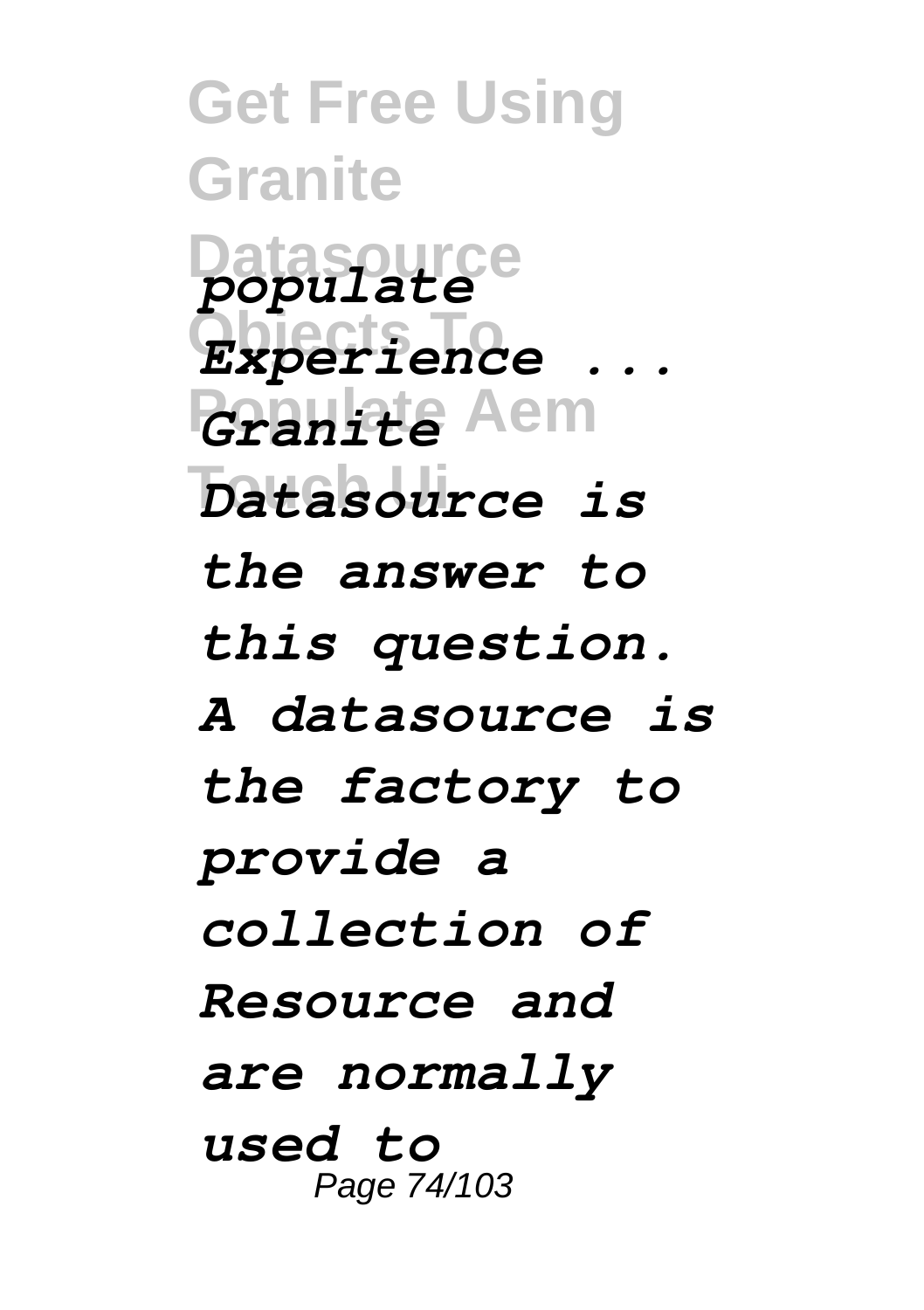**Get Free Using Granite Datasource** *dynamically* **Objects To** *populate data* **Populate Aem** *in the dialog* **Touch Ui** *fields such as dropdowns. Thus, we only have to maintain our dropdown values only at one location and it can be used throughout our* Page 75/103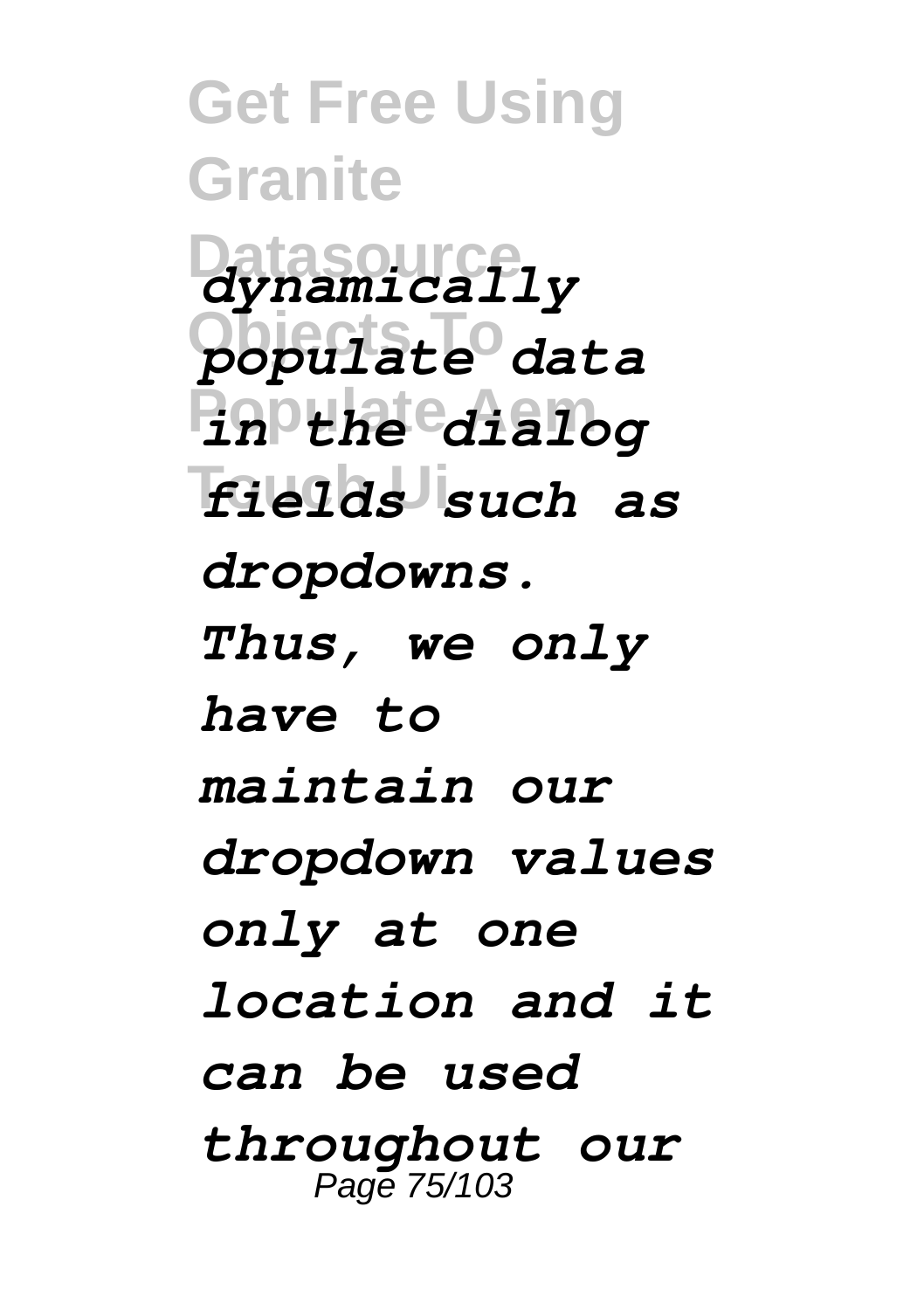**Get Free Using Granite Datasource** *entire code.* **Objects To** *Bayu lete\_Aem* **Touch Ui** *Granite Datasources (Dynamic Dropdown) | Red Quark Using Granite DataSource objects to populate AEM Touch UI ...* Page 76/103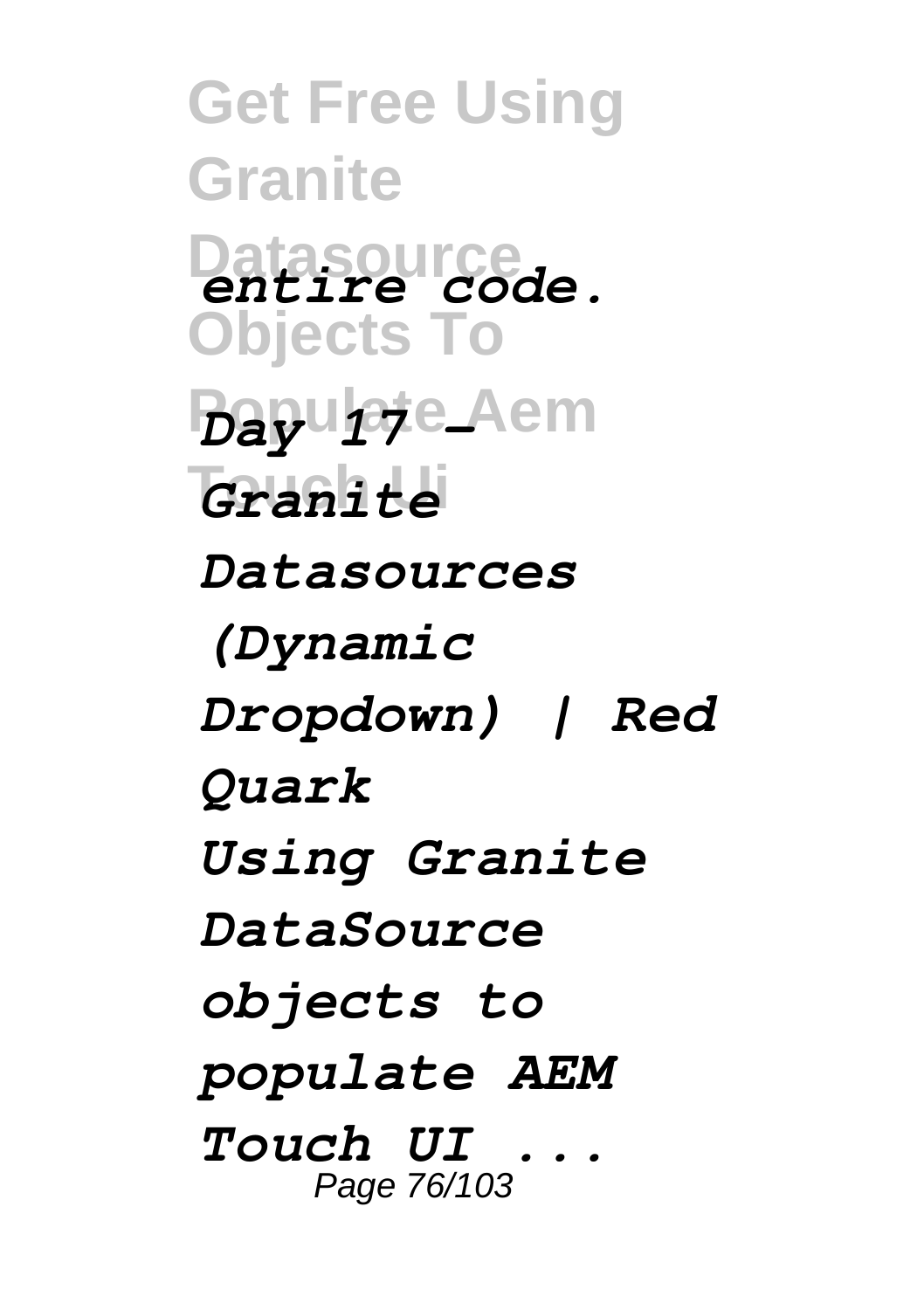**Get Free Using Granite Datasource** *Using Granite* **Objects To** *DataSource* **Populate Aem** *objects to* **Touch Ui** *populate Experience Manager 6.2 Touch UI Select objects You can create an Adobe Experience Manager (AEM) 6.2 Touch UI component that* Page 77/103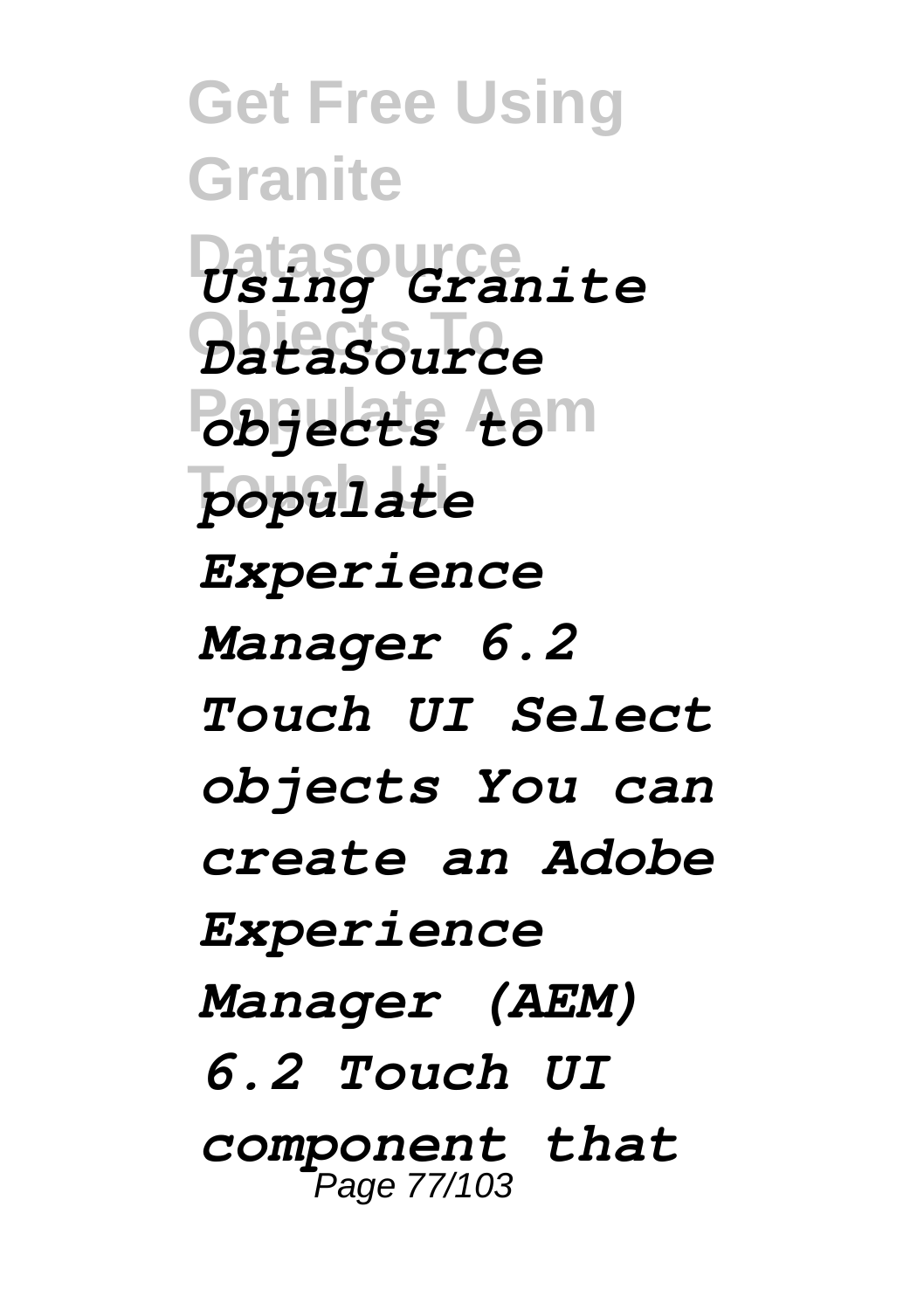**Get Free Using Granite Datasource** *contains a drop-***Objects To** *down control* **Populate Aem** *that can be*  $\sqrt{\text{u}}$ sed within the *AEM Touch UI view. An AEM author selects drop-down values*

*Using Granite Datasource Objects To* Page 78/103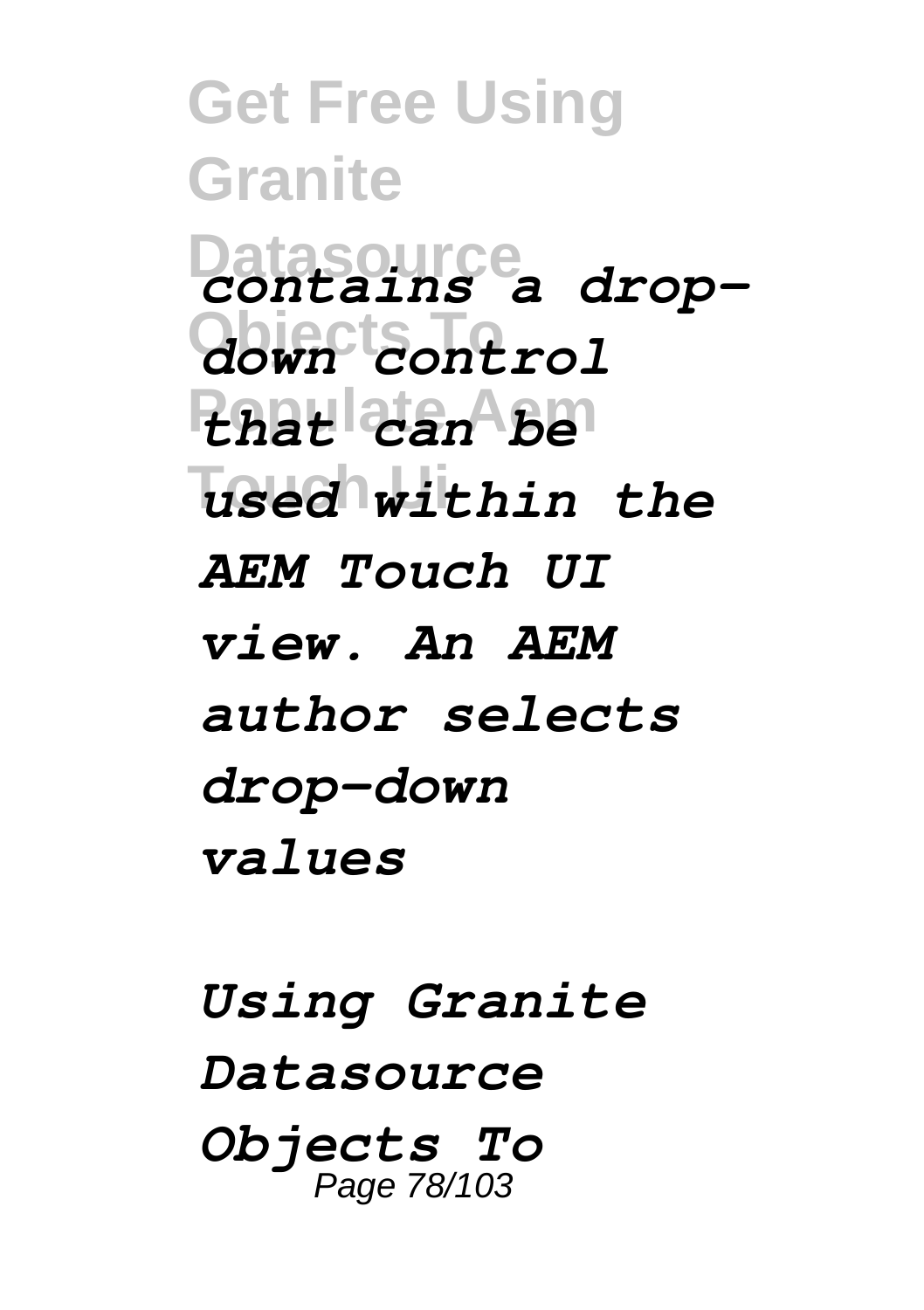**Get Free Using Granite Datasource** *Populate Aem* **Objects To** *Touch Ui* **Populate Aem** *A DataSource*  $\overline{\text{objedt}}$  provides *a new way for JDBC clients to obtain a DBMS connection. To create a DataSource object you define it with an entry in the* Page 79/103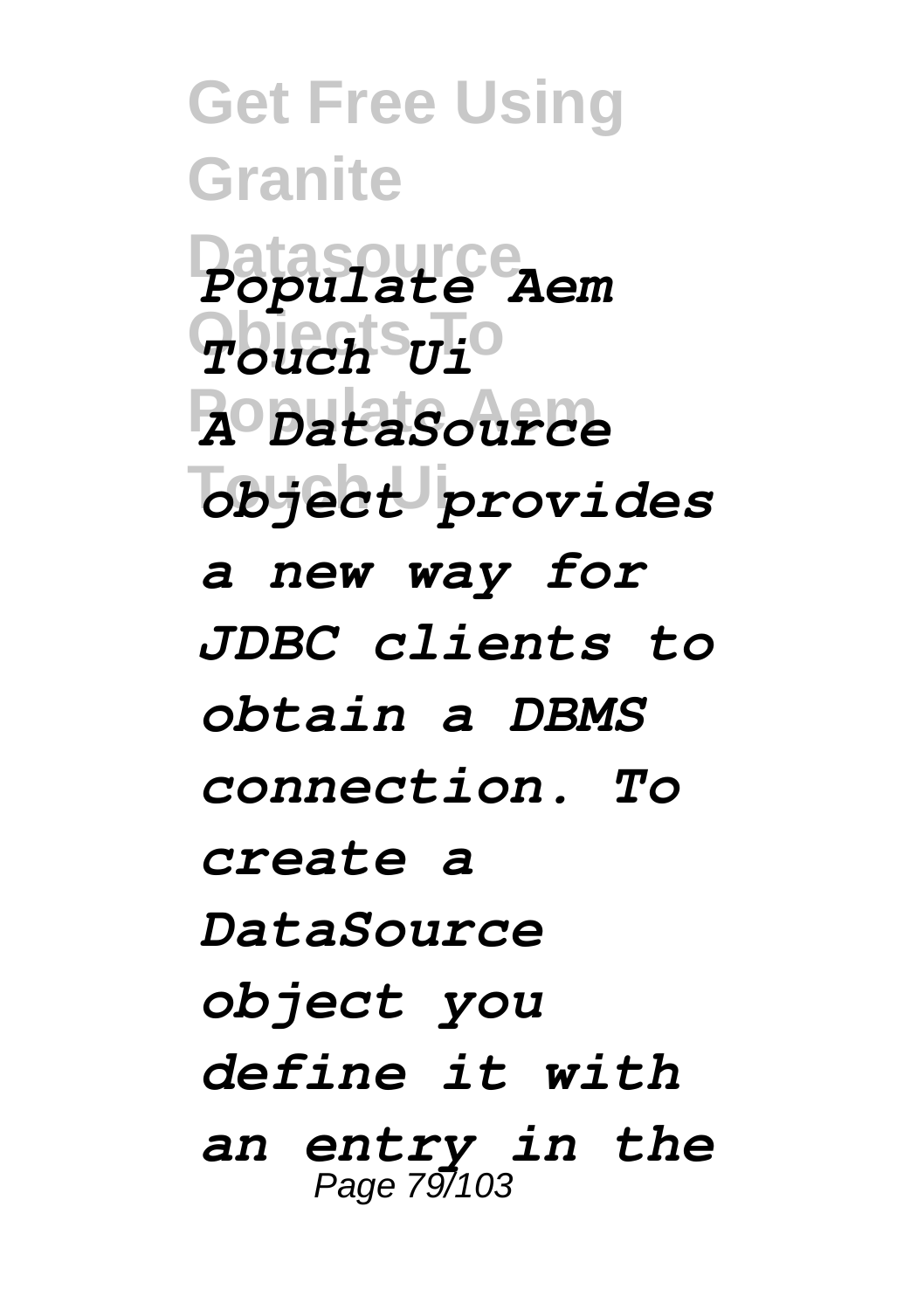**Get Free Using Granite Datasource** *weblogic.proper* **Objects To** *ties file. This* **Populate Aem** *DataSource* **Touch Ui** *entry then points to a connection pool that is also defined in the weblogic.proper ties file.*

*Using a DataSource* Page 80/103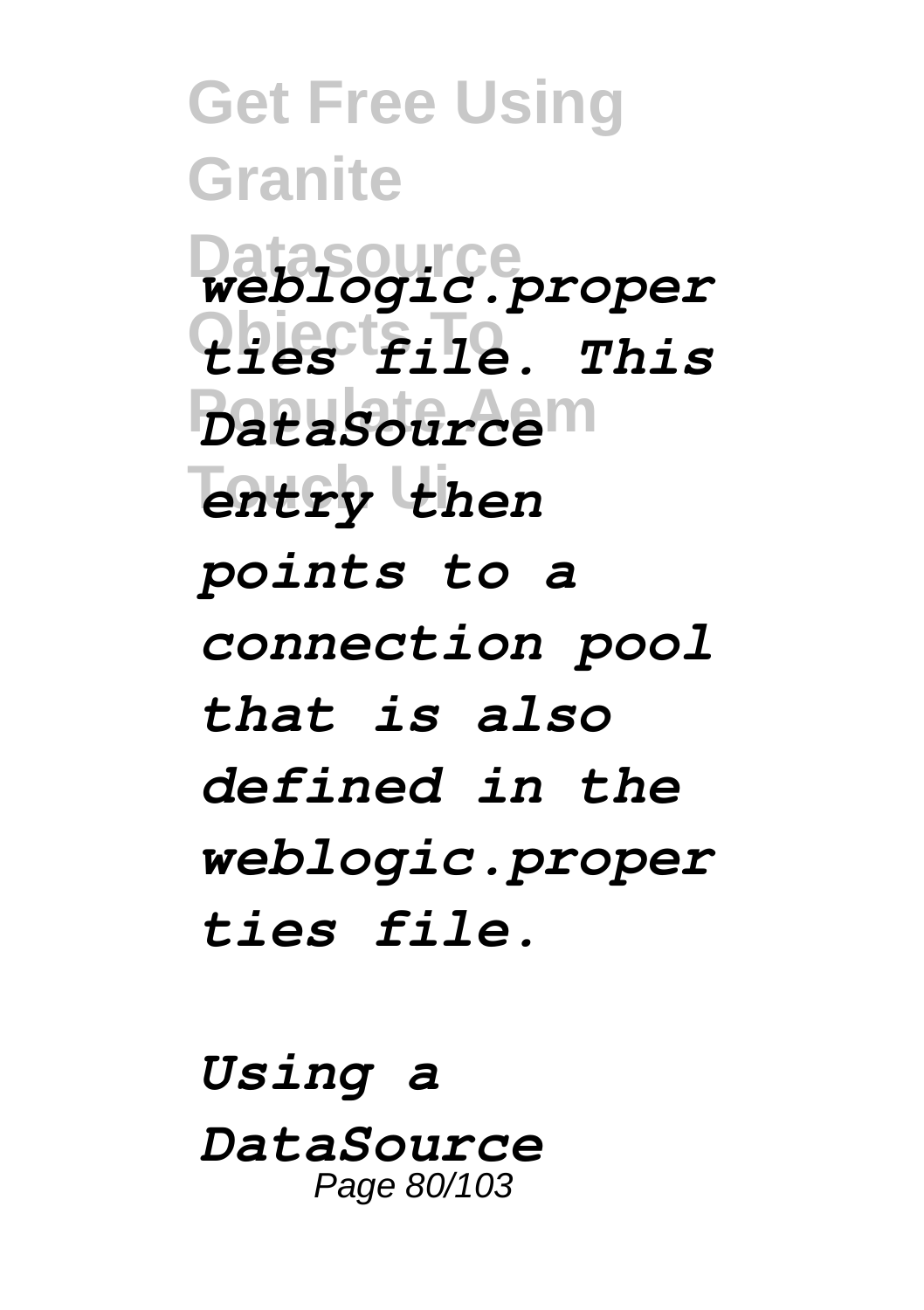**Get Free Using Granite Datasource** *object to get a* **Objects To** *JDBC connection* **Pypelate Aem Touch Ui** *nt:folder. Step 4.3: Create the HTL file i.e., mylist.html under mylist (/ apps/myHTL63/co mponents/dataso urce/mylist) Step 4.4: Now insert the* Page 81/103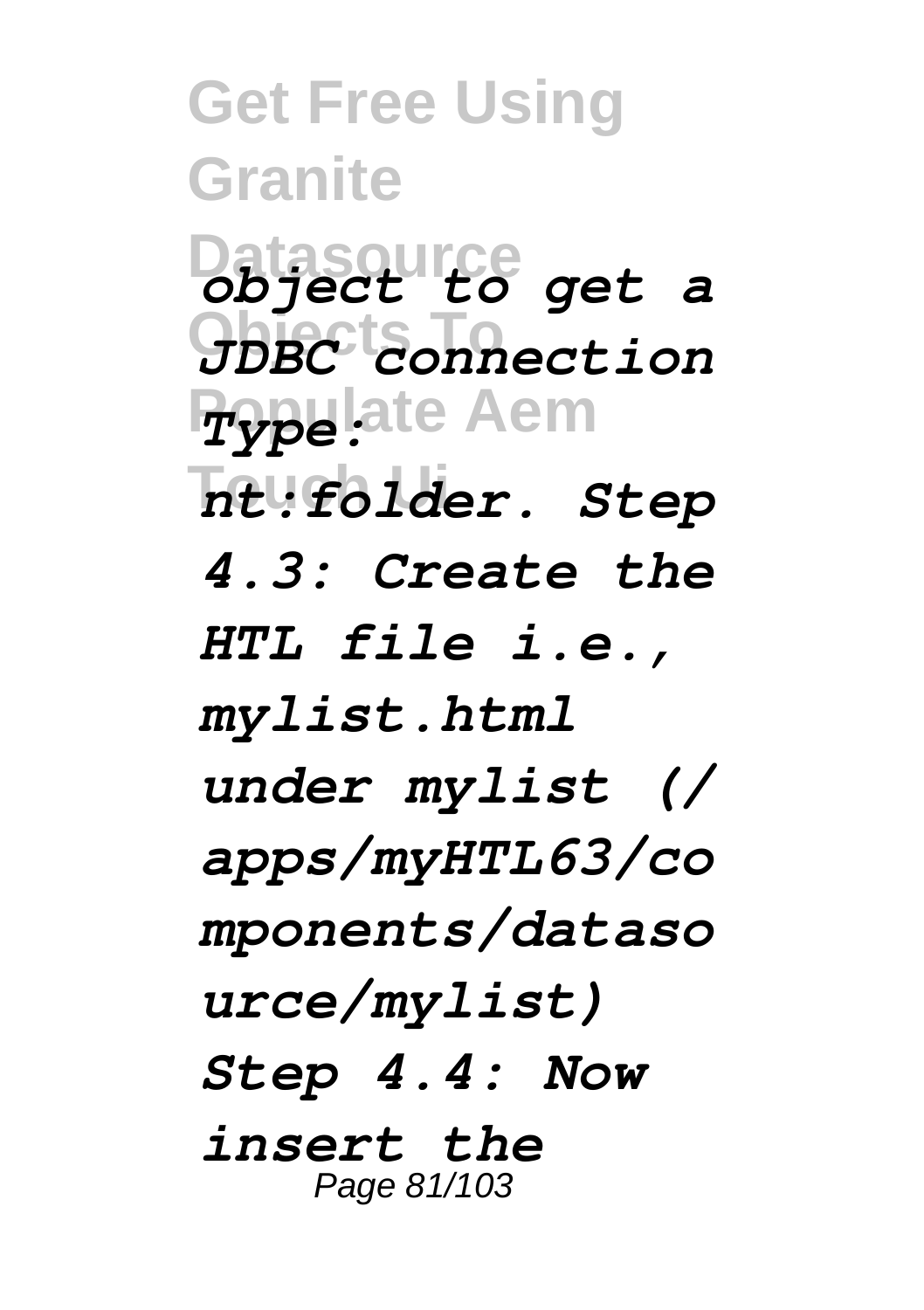**Get Free Using Granite Datasourff** code  $\Omega$ *h* i<sub>my</sub><sup>*fist.html*</sup> **Populate Aem** *(/apps/myHTL63/* **Touch Ui** *components/data source/mylist/m ylist.html) to call the datasource object that is created in the Java class. <sly data-sly-u se.data="com.fo* Page 82/103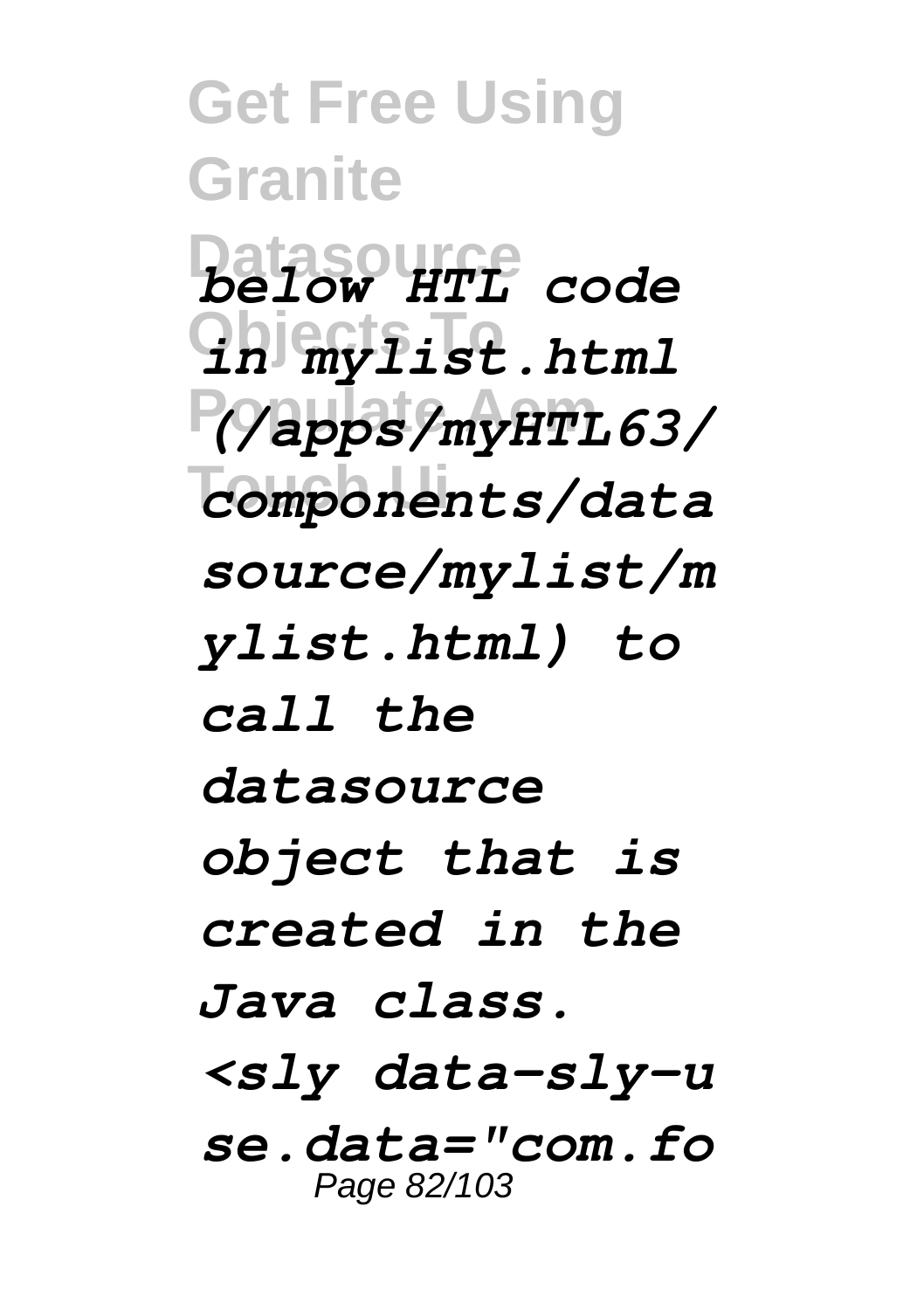**Get Free Using Granite Datasource** *o.service.core.* **Objects To** *HtlDataSourceEx* Pampile<sup>nts</sup> A9Sly>. **Touch Ui**

*How to create dropdown dynamically using Granite*

*... Using Granite DataSource objects to populate AEM* Page 83/103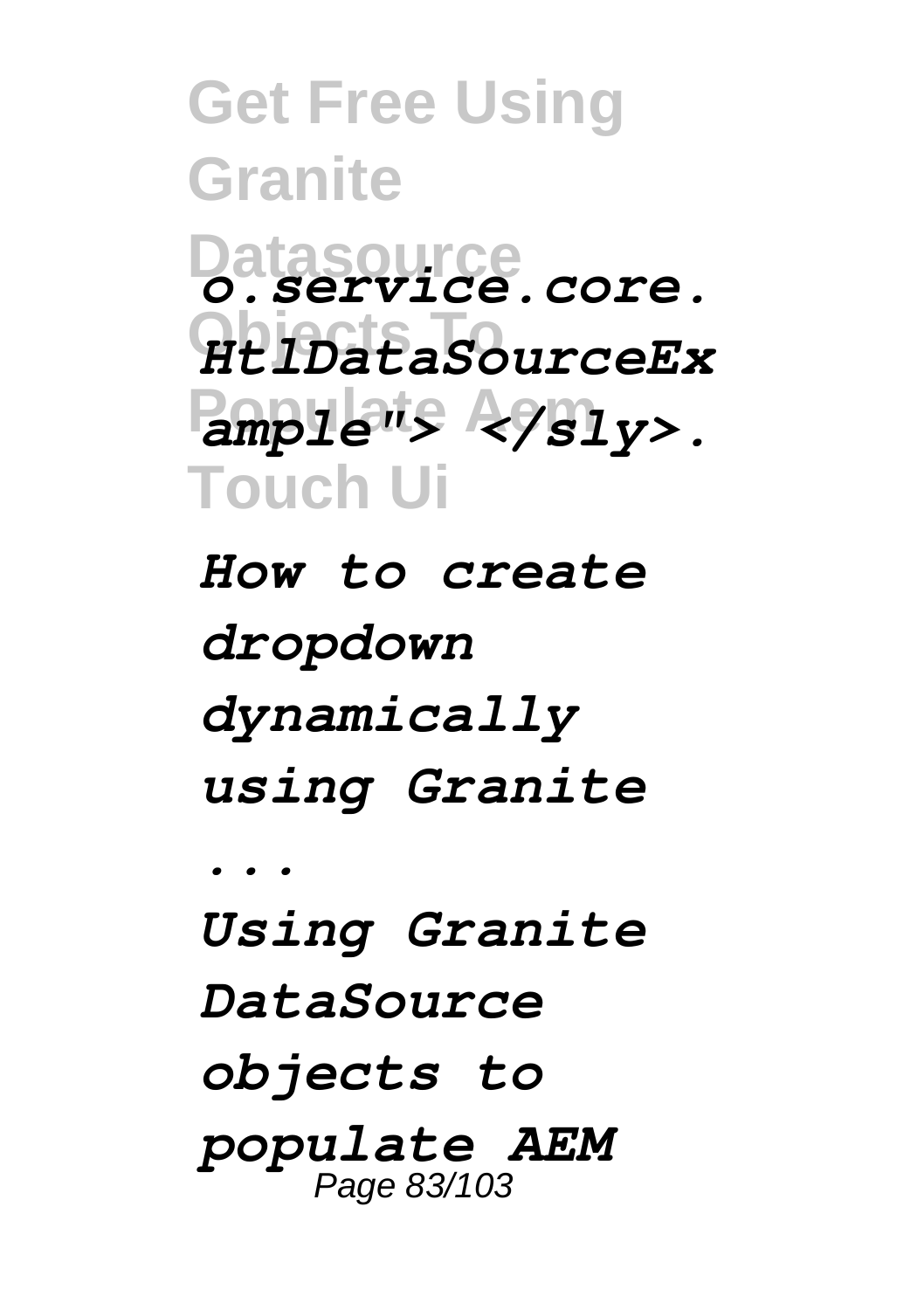**Get Free Using Granite Datasource** *Touch UI* **Objects To** *objects JCR* **Populate Aem** *Node Properties* **Touch Ui** *The template component should declare the node property dataso urceResourceTyp e of type string .*

*Granite* Page 84/103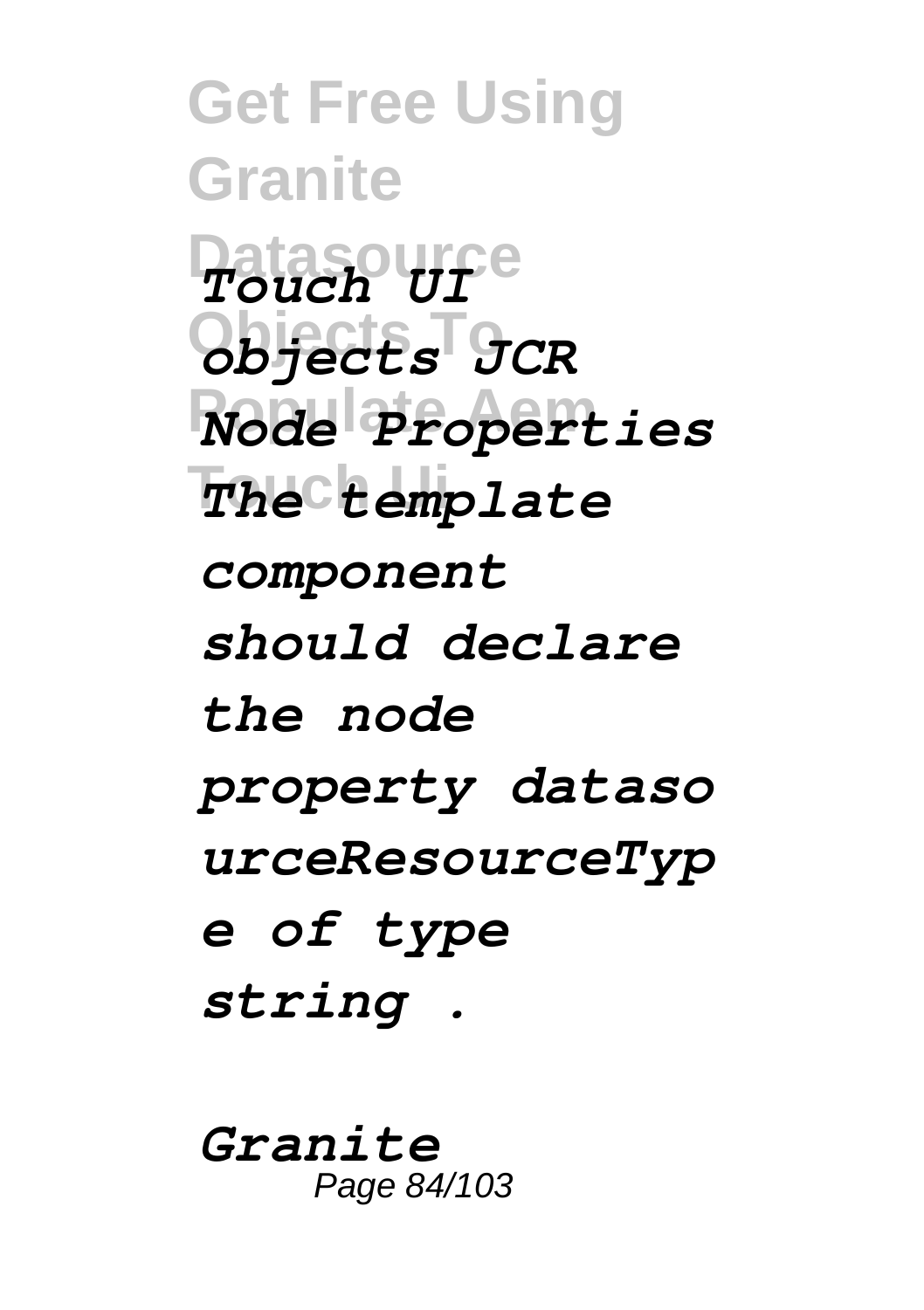**Get Free Using Granite Datasource** *Reference -* **Objects To** *docs.adobe.com* **Populate Aem** *Granite* **Touch Ui** *Datasource is the answer to this question. A datasource is the factory to provide a collection of Resource and normally used to dynamically* Page 85/103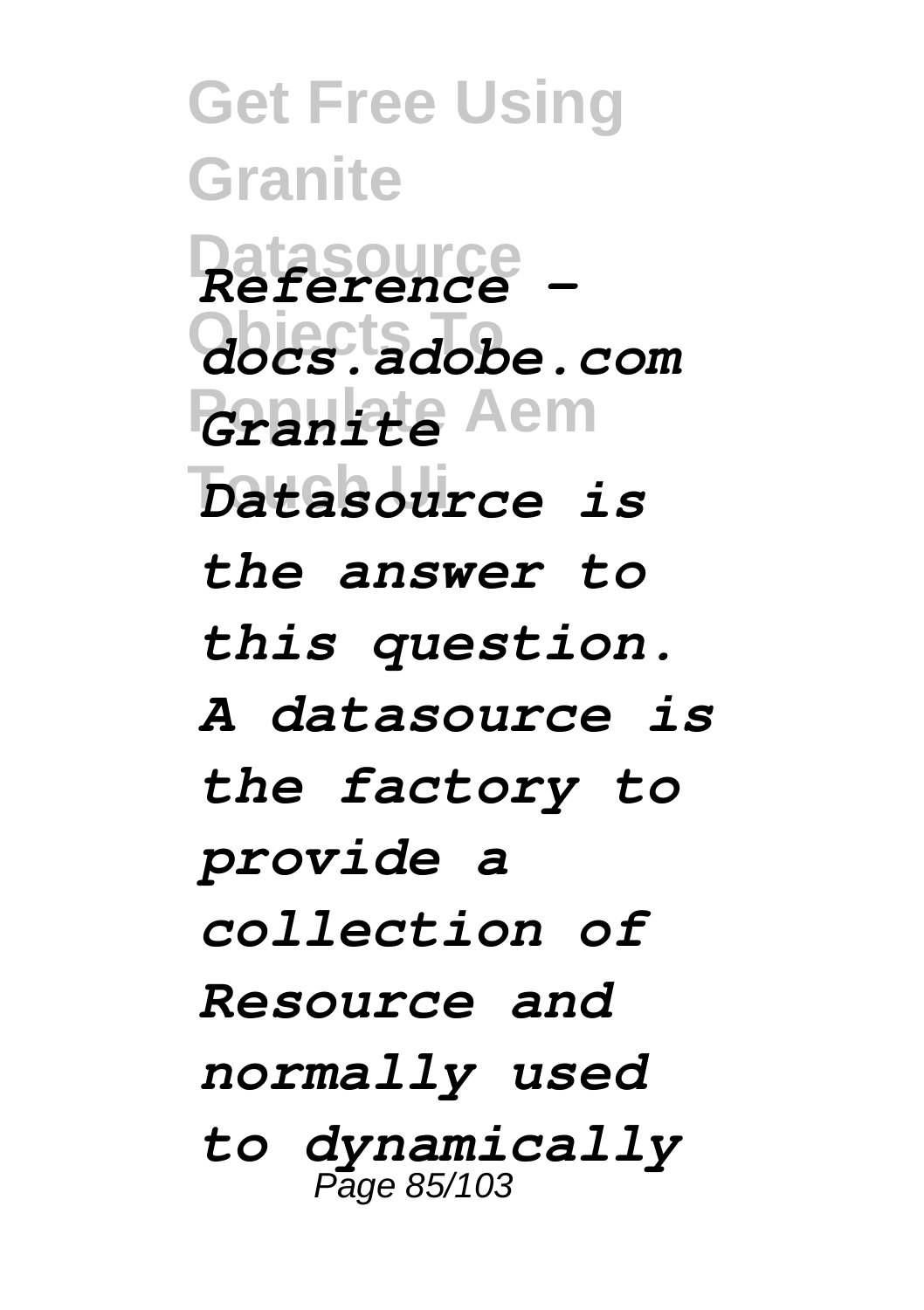**Get Free Using Granite Datasource** *populate data* **Objects To** *in the dialog* **Populate Aem** *fields such as*  $d$ *ropdowns.* In *this post, we are going to create a dynamic datasource and we will use it to populate a dropdown in our component.* Page 86/103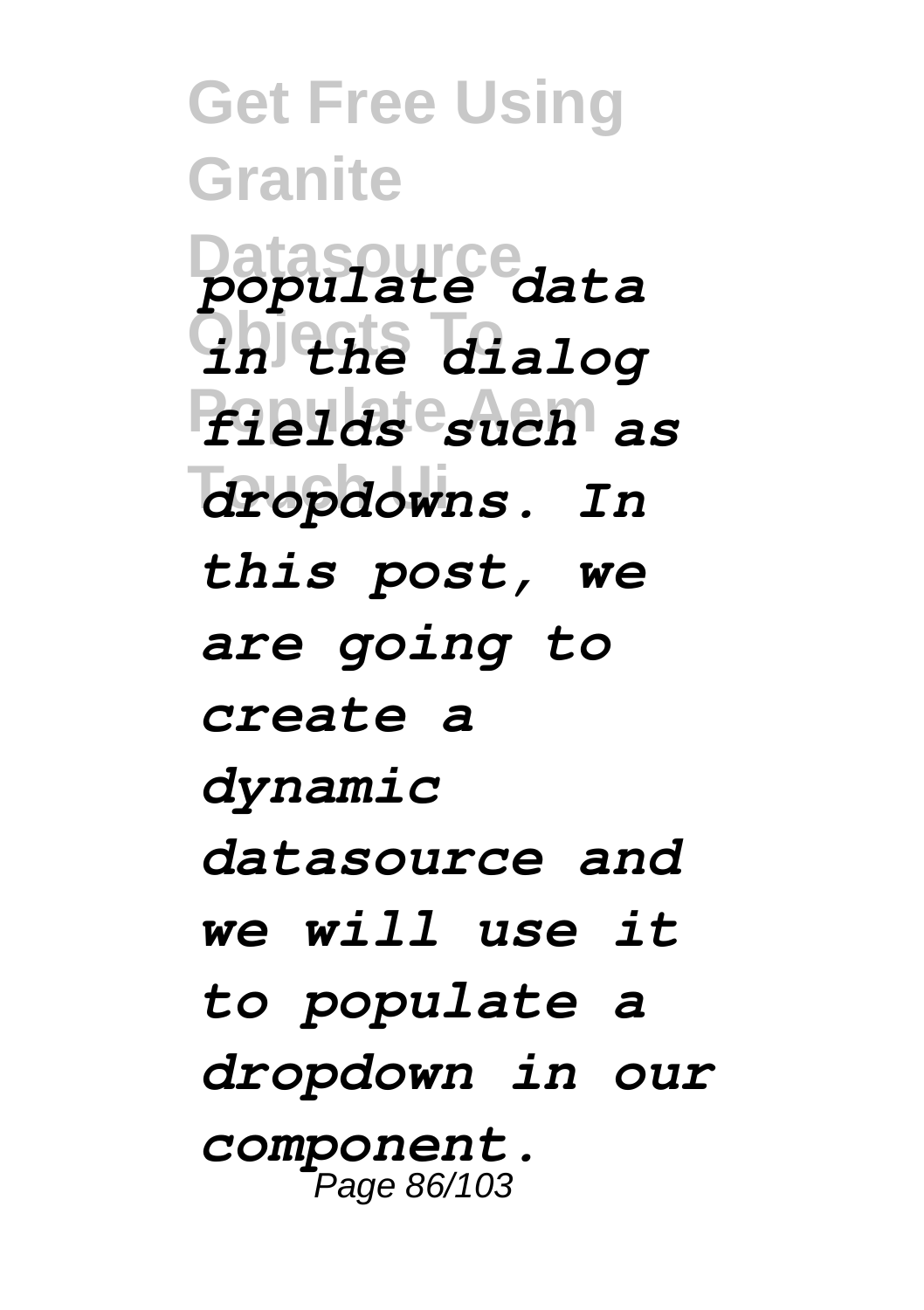**Get Free Using Granite Datasource Objects To** *Day 18: Working* **Populate Aem** *with Granite* **Touch Ui** *Datasources We can do this using the sprin g.datasource.jn di-name property. e.g. #JBoss defined datasource using JNDI spri ng.datasource.j* Page 87/103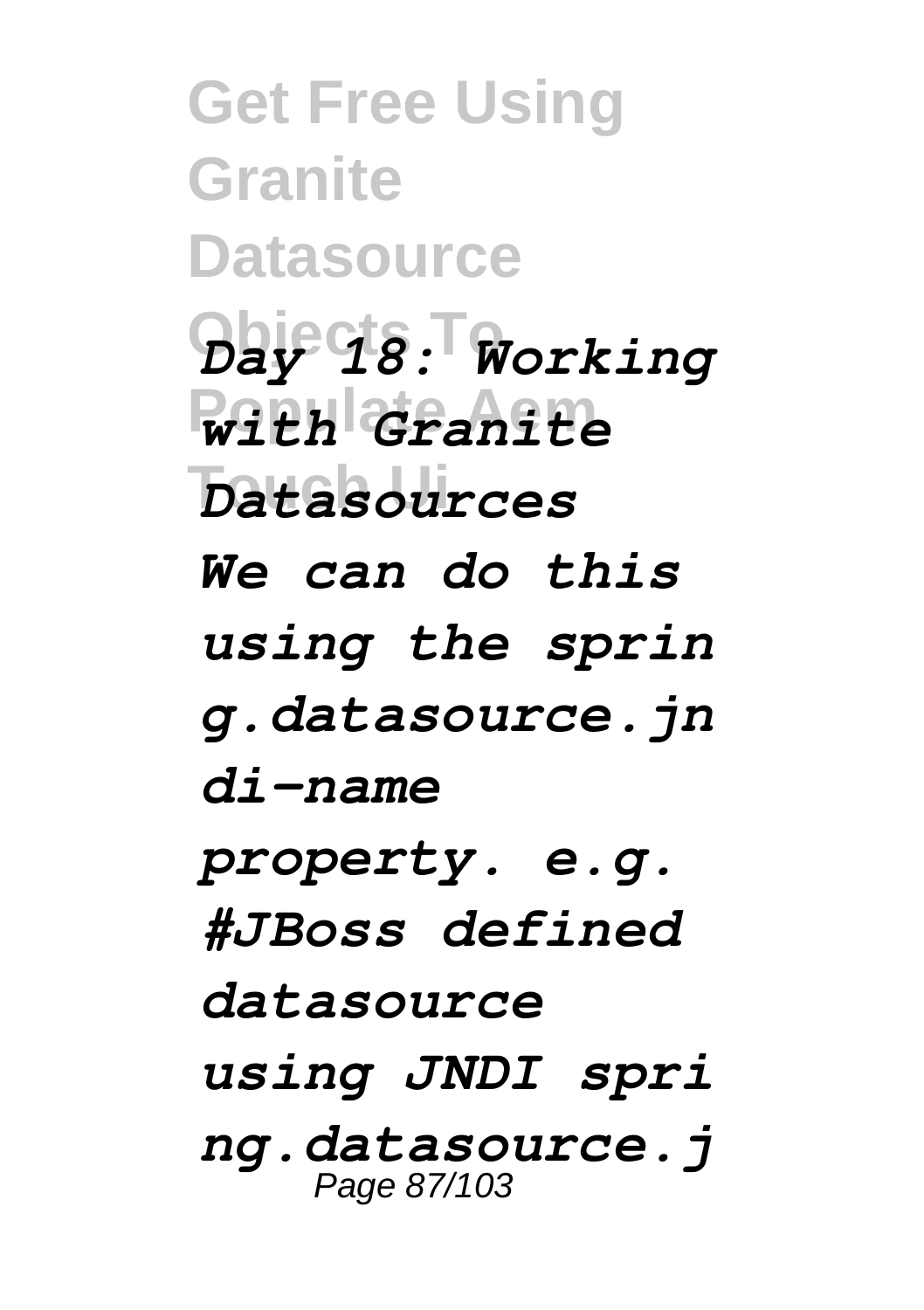**Get Free Using Granite Datasource** *ndi-name = java* **Objects To** *:jboss/datasour* **Populate Aem** *ces/testDB 3.* **Touch Ui** *Connection Pooling 3.1. HikariCP, tomcat pooling and commons DBCP2. For a pooling DataSource to be created, Spring boot* Page 88/103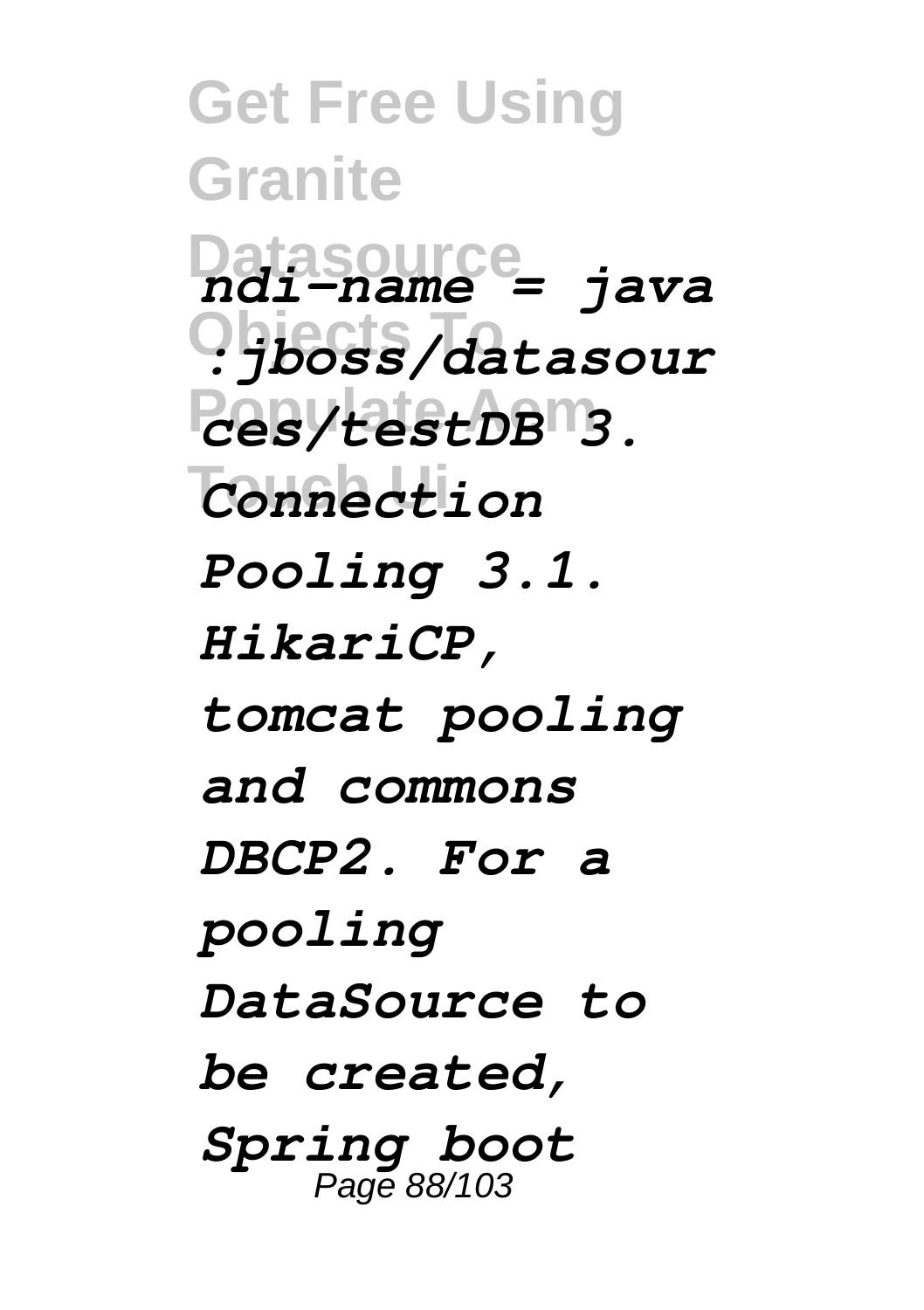**Get Free Using Granite Datasource** *verifies that a* **Objects To** *valid Driver* **Populate Aem** *class is*  $a$ vailable.

*Spring Boot DataSource Configuration Example - HowToDoInJava Download Ebook Using Granite Datasource* Page 89/103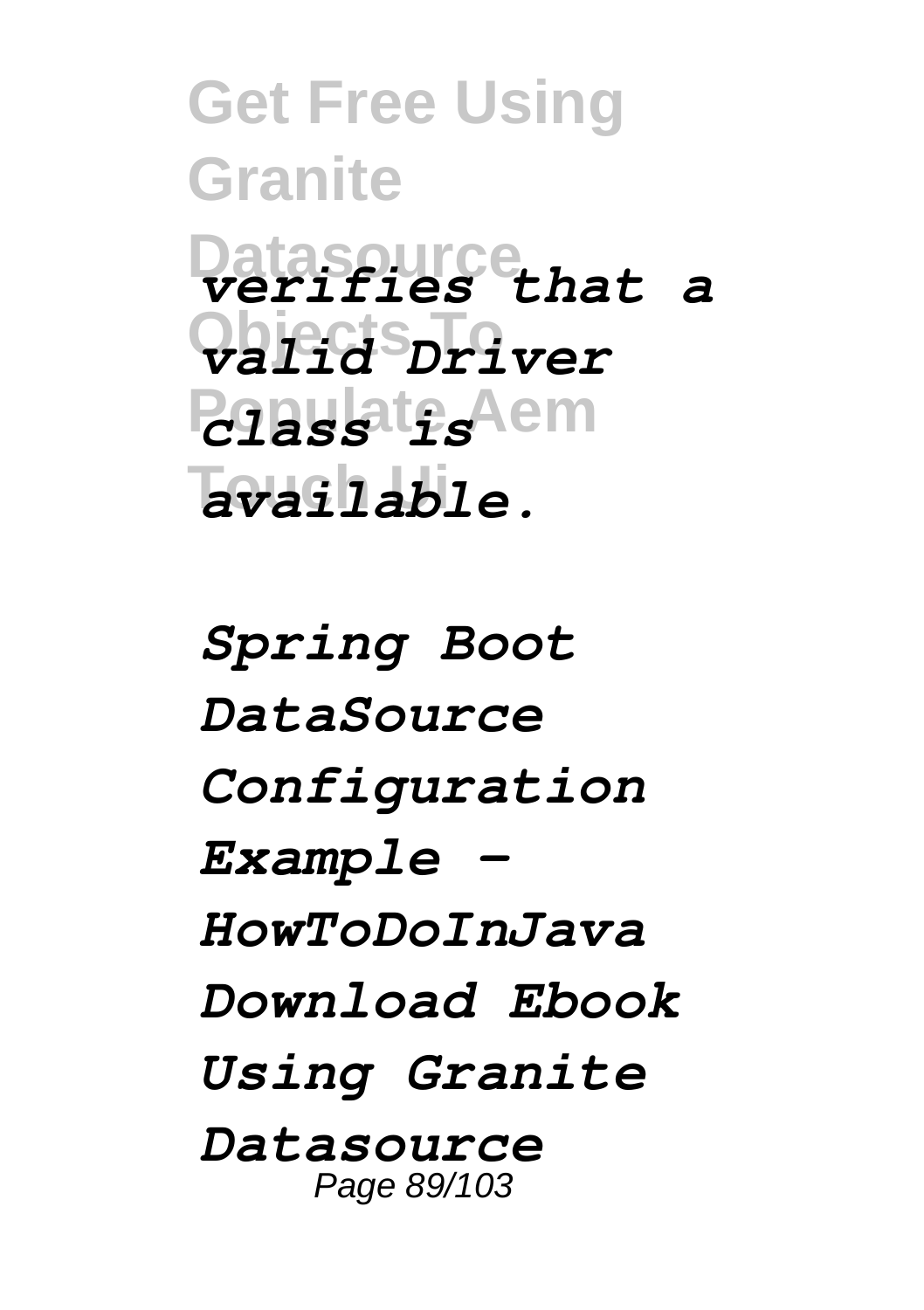**Get Free Using Granite Datasource** *Objects To* **Objects To** *Populate Aem* **Populate Aem** *Touch Ui UI ...* **Touch Ui** *Using Granite DataSource objects to populate Experience Manager 6.2 Touch UI Select objects You can create an Adobe Experience* Page 90/103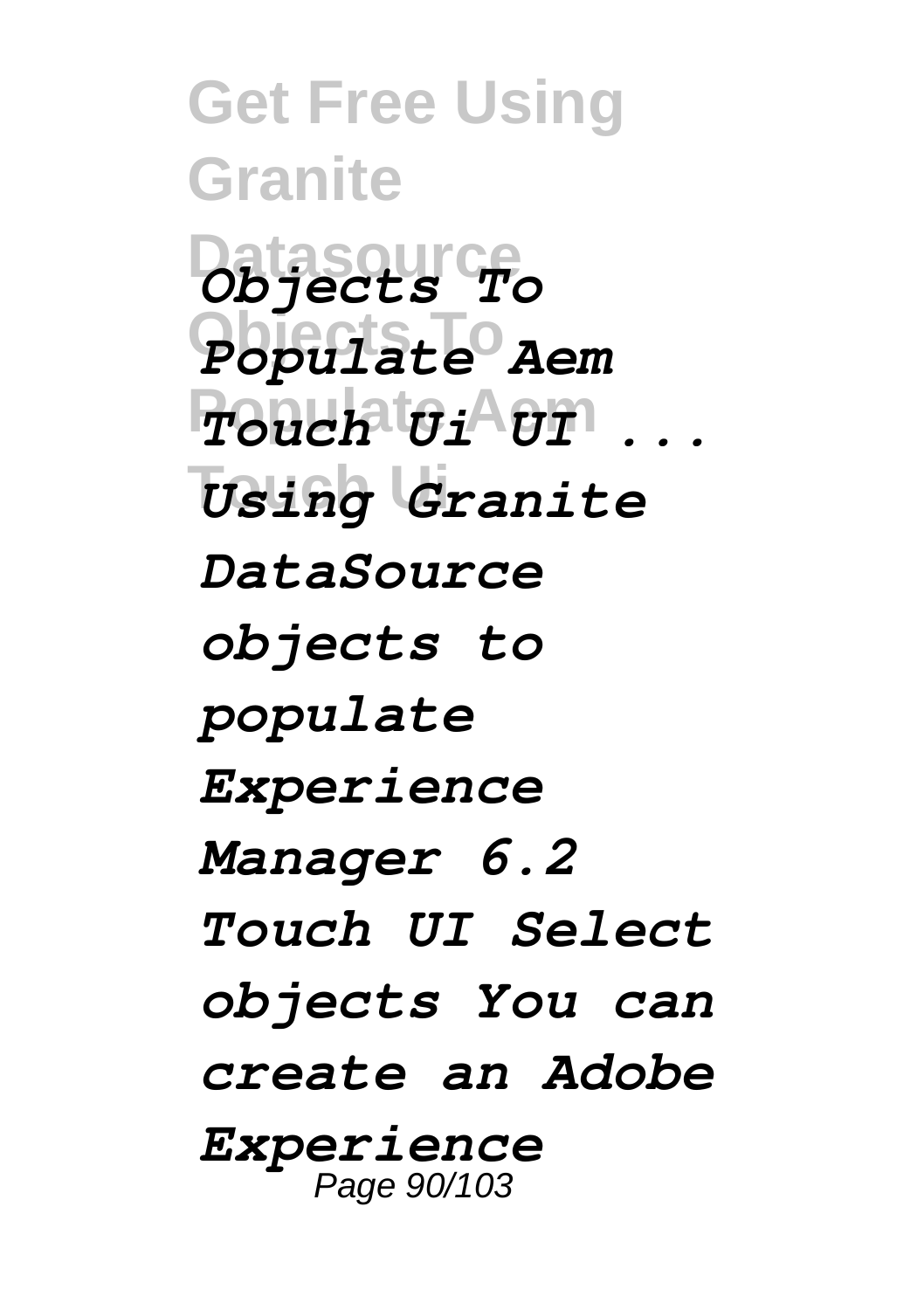**Get Free Using Granite Datasource** *Manager (AEM)* **Objects To** *6.2 Touch UI* **Populate Aem** *component that* **Touch Ui** *contains a dropdown control that can be used within the AEM Touch UI view.*

*Using Granite Datasource Objects To* Page 91/103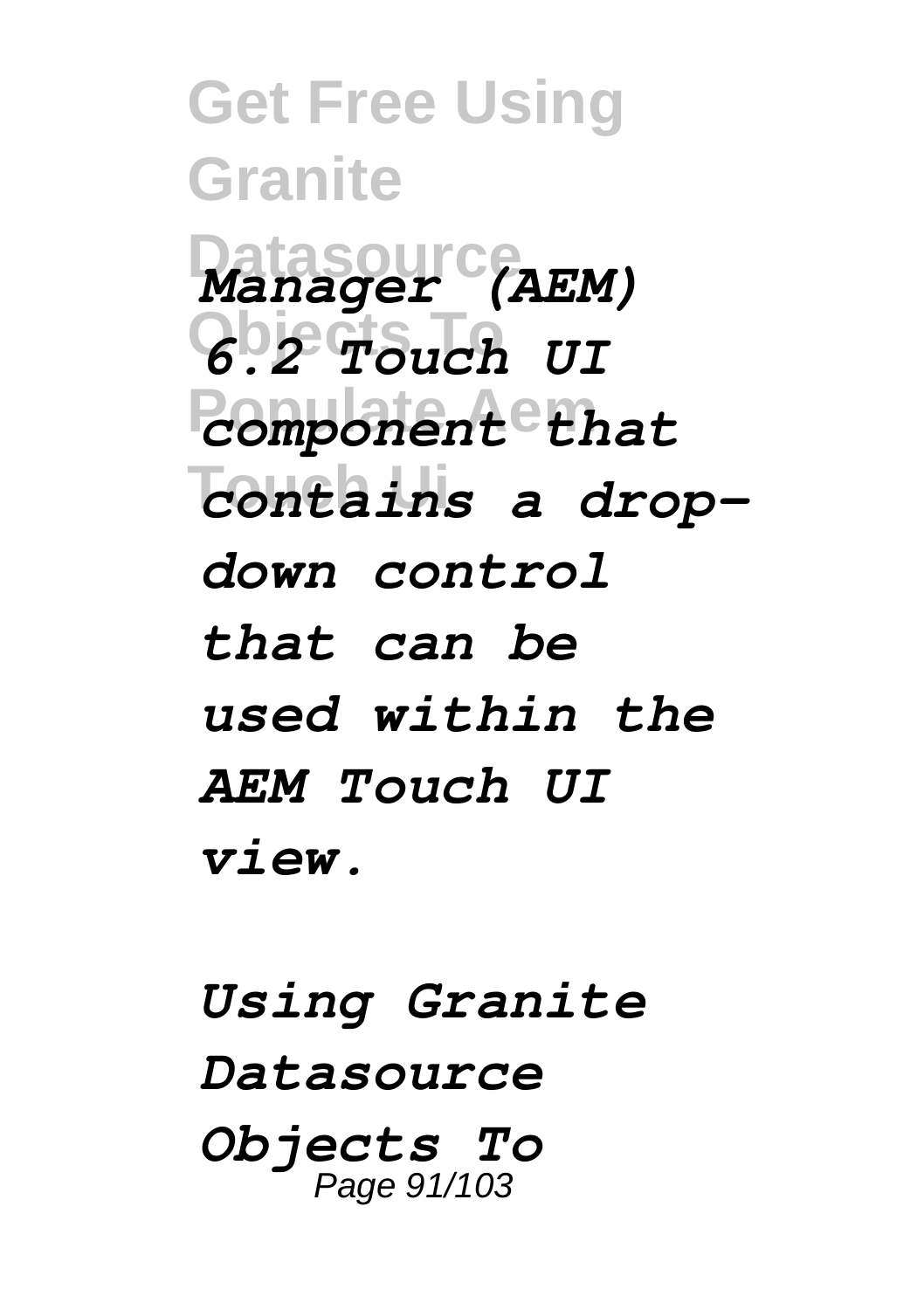**Get Free Using Granite Datasource** *Populate Aem* **Objects To** *Touch Ui* **Populate Aem** *To bind the* **Touch Ui** *DataGrid to a strongly typed array of objects, the object type must contain public properties. To create a DataGr idTableStyle* Page 92/103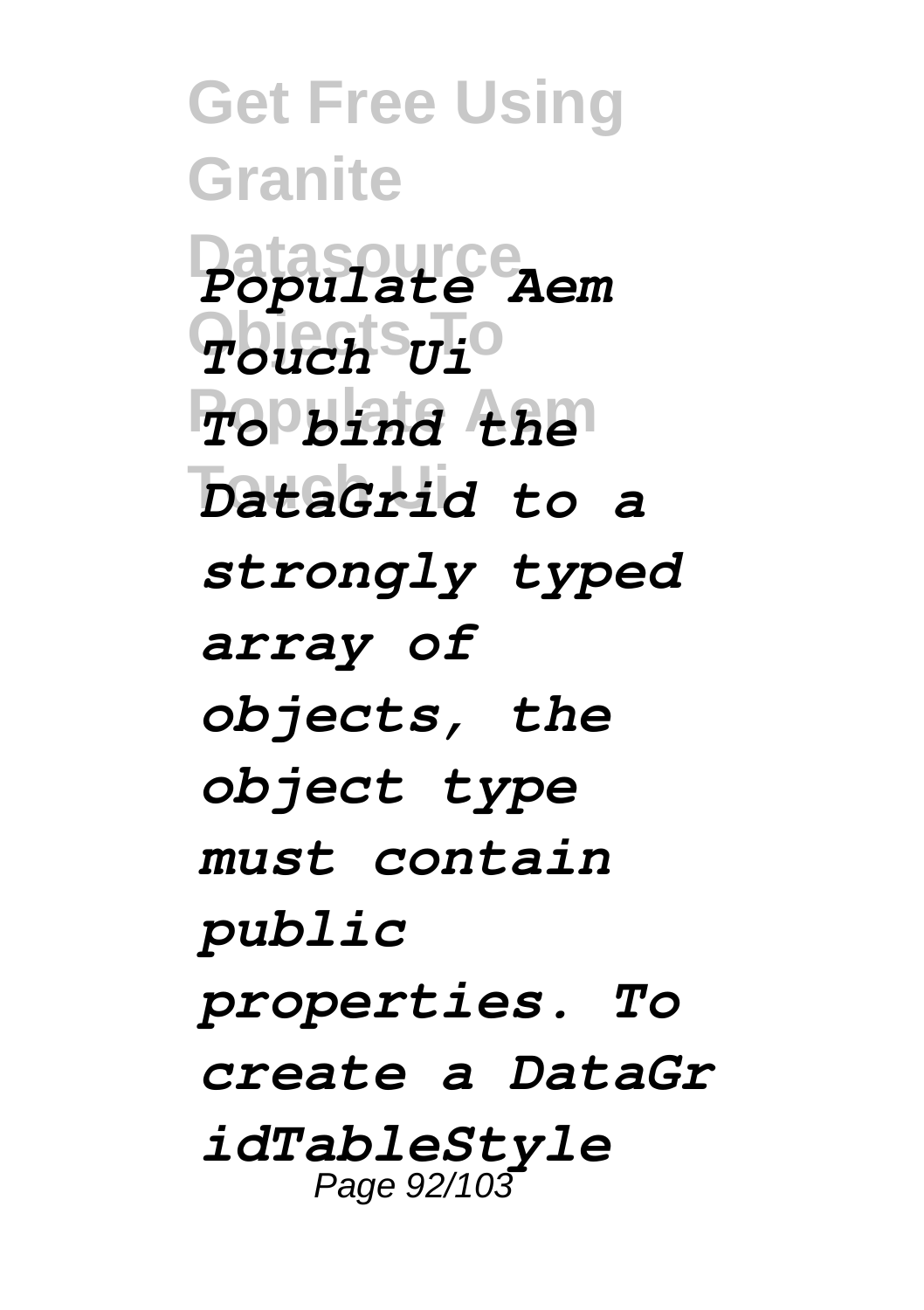**Get Free Using Granite Datasource** *that displays* **Objects To** *the array, set* **Populate Aem** *the DataGridTab*  $\overline{\text{let}}$ *yle.Mapping Name property to typename where typename is replaced by the name of the object type.*

*DataGrid.DataSo urce Property (* Page 93/103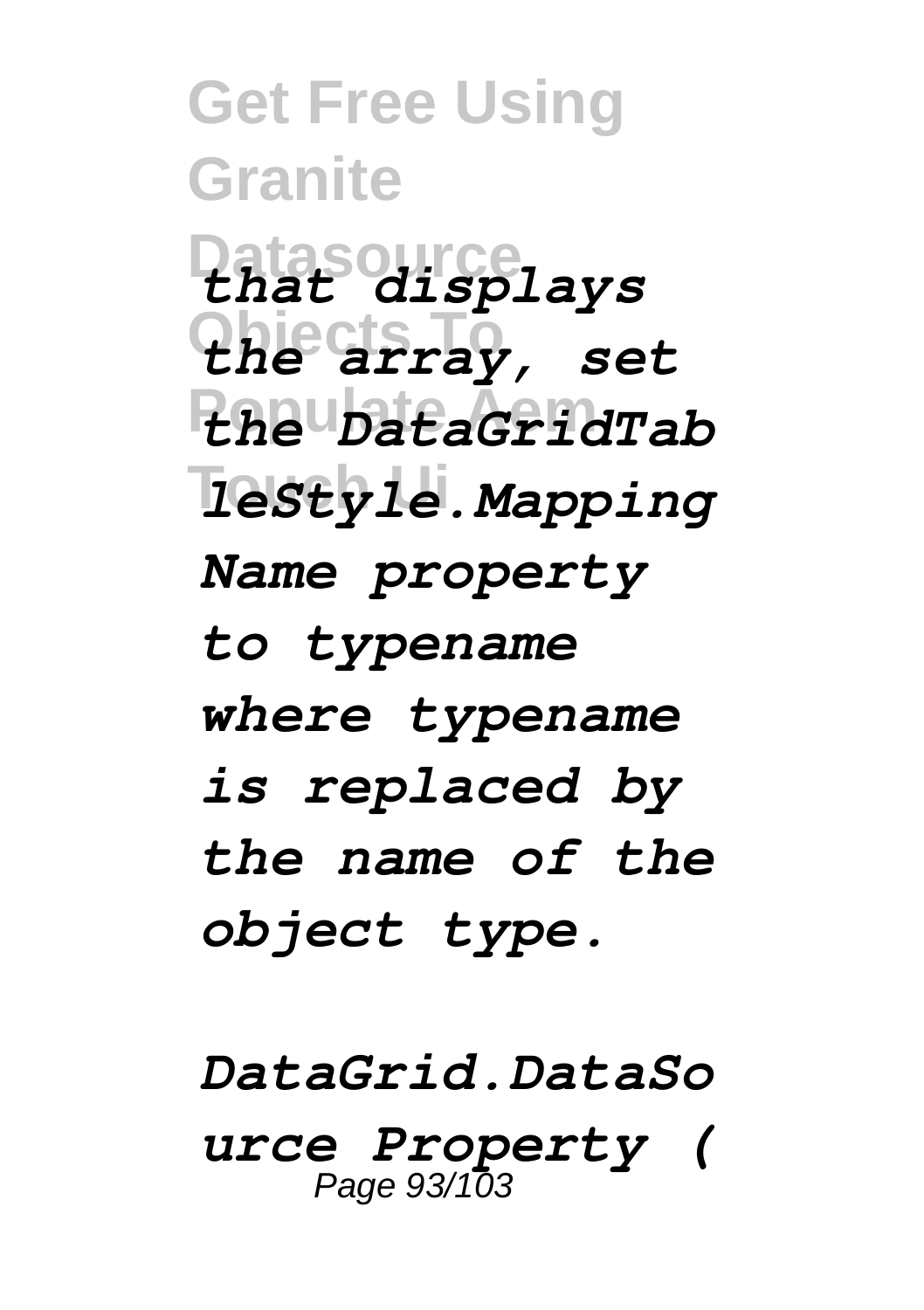**Get Free Using Granite DatasourGeneral Objects To** *Forms ...* **Populate Aem** *When you use* **Touch Ui** *data-bound controls, you sometimes have to respond to changes in the data source when the data source does not raise listchanged events.* Page 94/103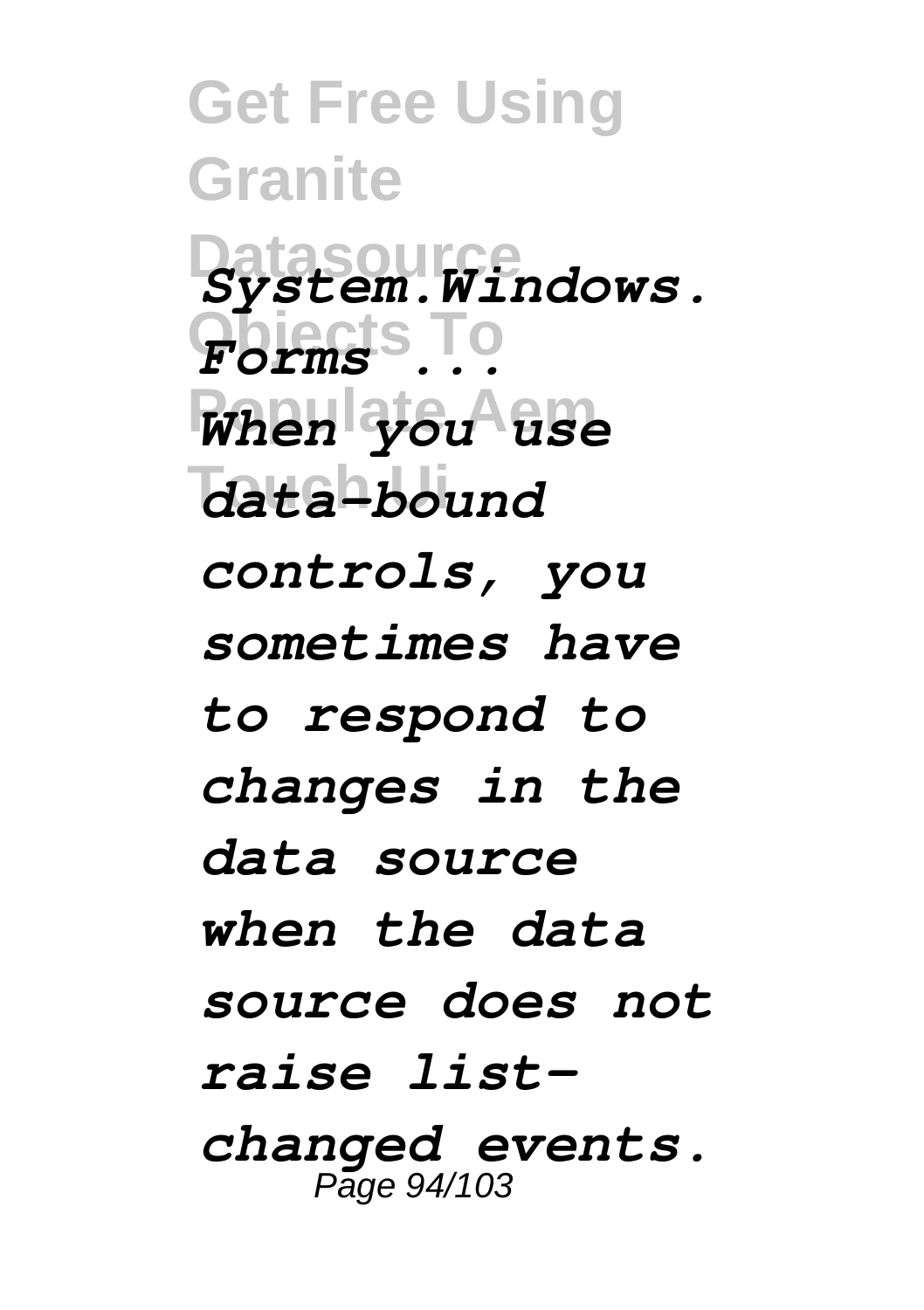**Get Free Using Granite Datasource** *When you use* **Objects To** *the* **Populate Aem** *BindingSource* **Touch Ui** *component to bind your data source to a Windows Forms control, you can notify the control that your data source has changed by* Page 95/103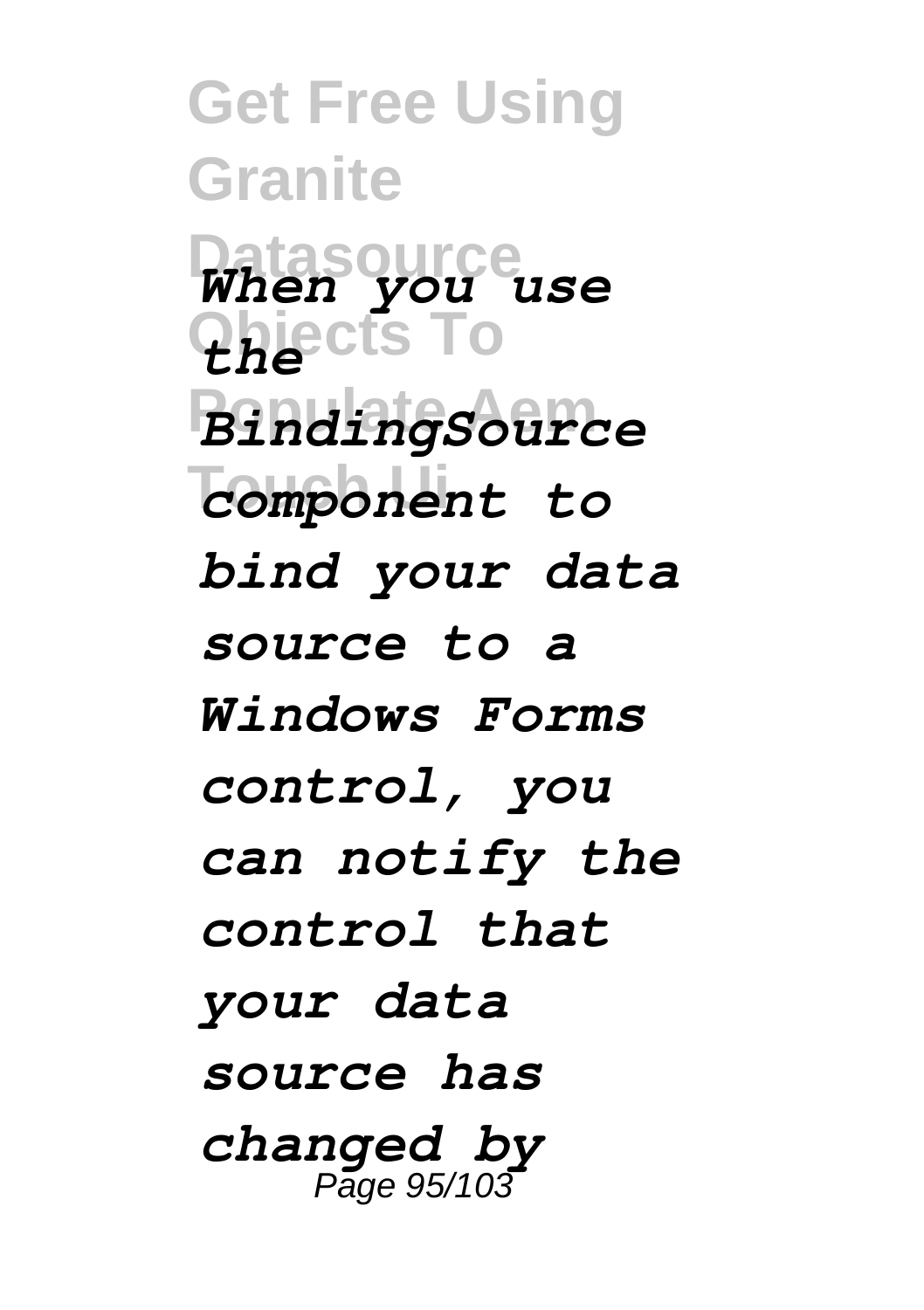**Get Free Using Granite Datasource** *calling the* **Objects To** *ResetBindings Poethode* Aem **Touch Ui** *Reflect Data*

*Source Updates in Control with BindingSource*

*... DataSource is a factory to provide a collection of* Page 96/103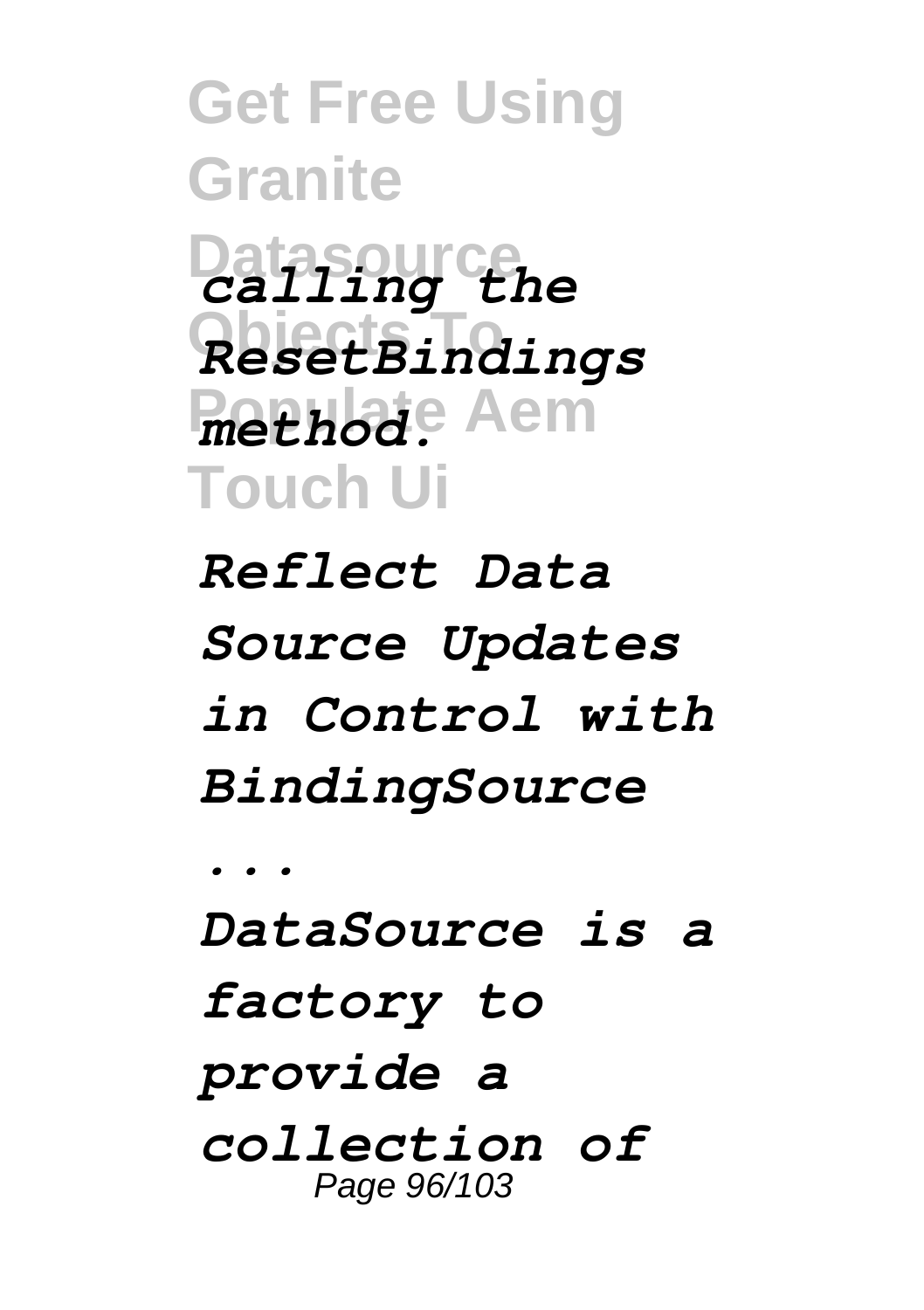**Get Free Using Granite Datasource** *Resource items.* **Objects To** *It is useful to* **Populate Aem** *provide dynamic* **Touch Ui** *items for Touch UI components. However, I'd also like to show you an alternative method using Cognifide's Zen Garden. Using DataSource. In* Page 97/103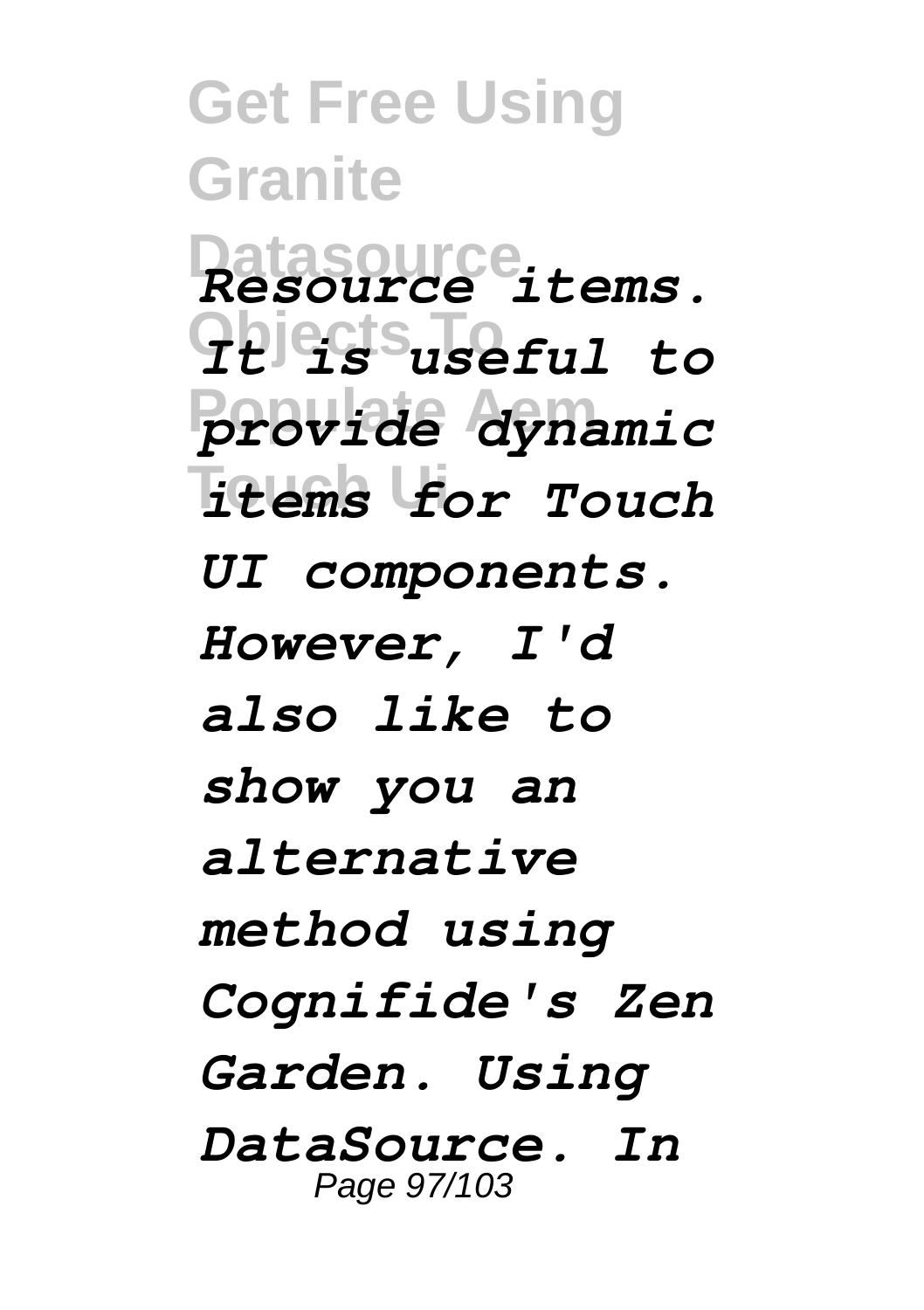**Get Free Using Granite Datasource** *this article* **Objects To** *Adobe describes* **Populate Aem** *how to use* **Touch Ui** *DataSource in a jsp file. However, instead of jsp, we can use servlet.*

*Using Zen Garden to populate AEM* Page 98/103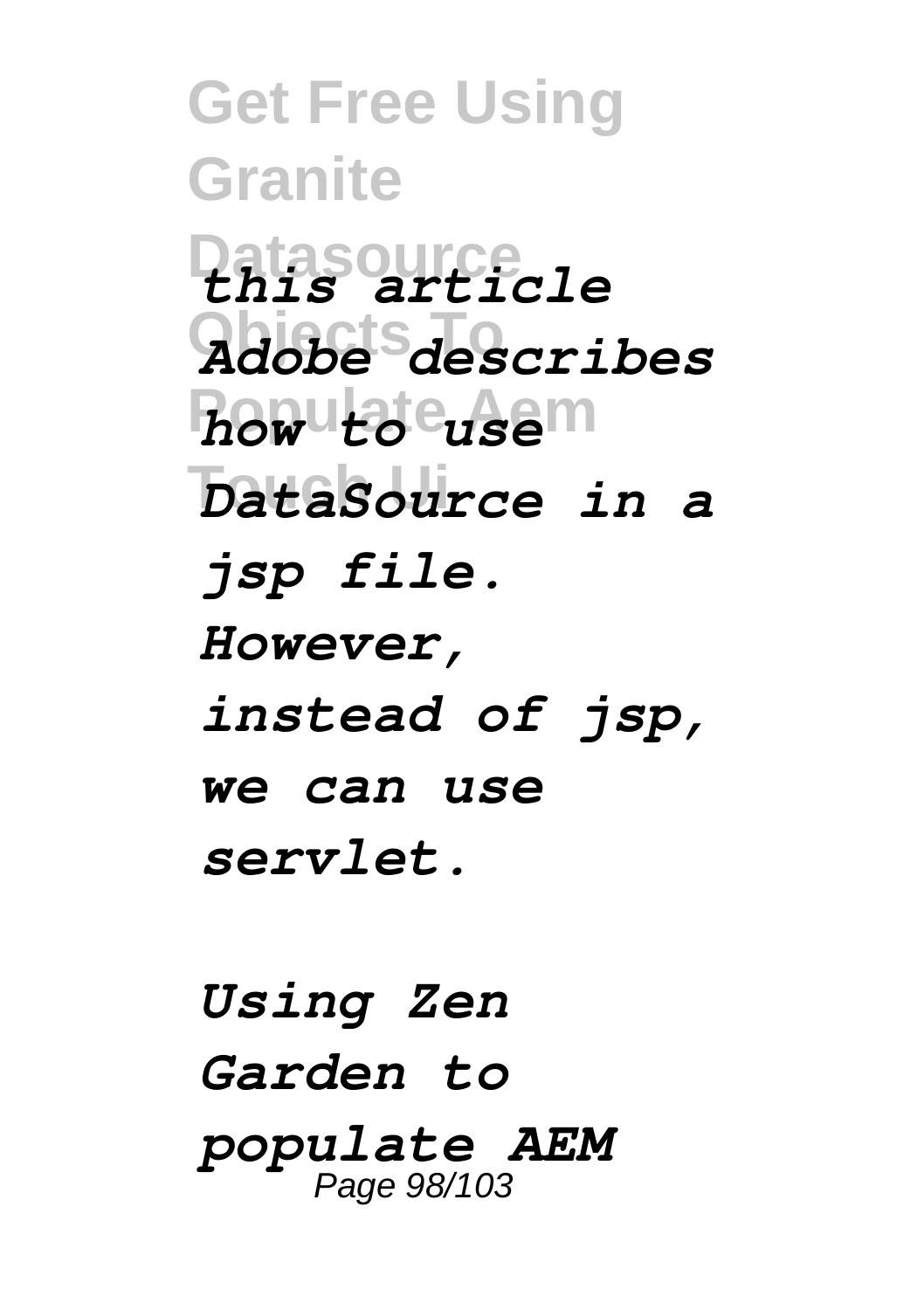**Get Free Using Granite Datasource** *Touch UI* **Objects To** *objects Populate* Aem **Touch Ui** *DataSource object is the preferred alternative to using the DriverManager for establishing a connection to a data source.* Page 99/103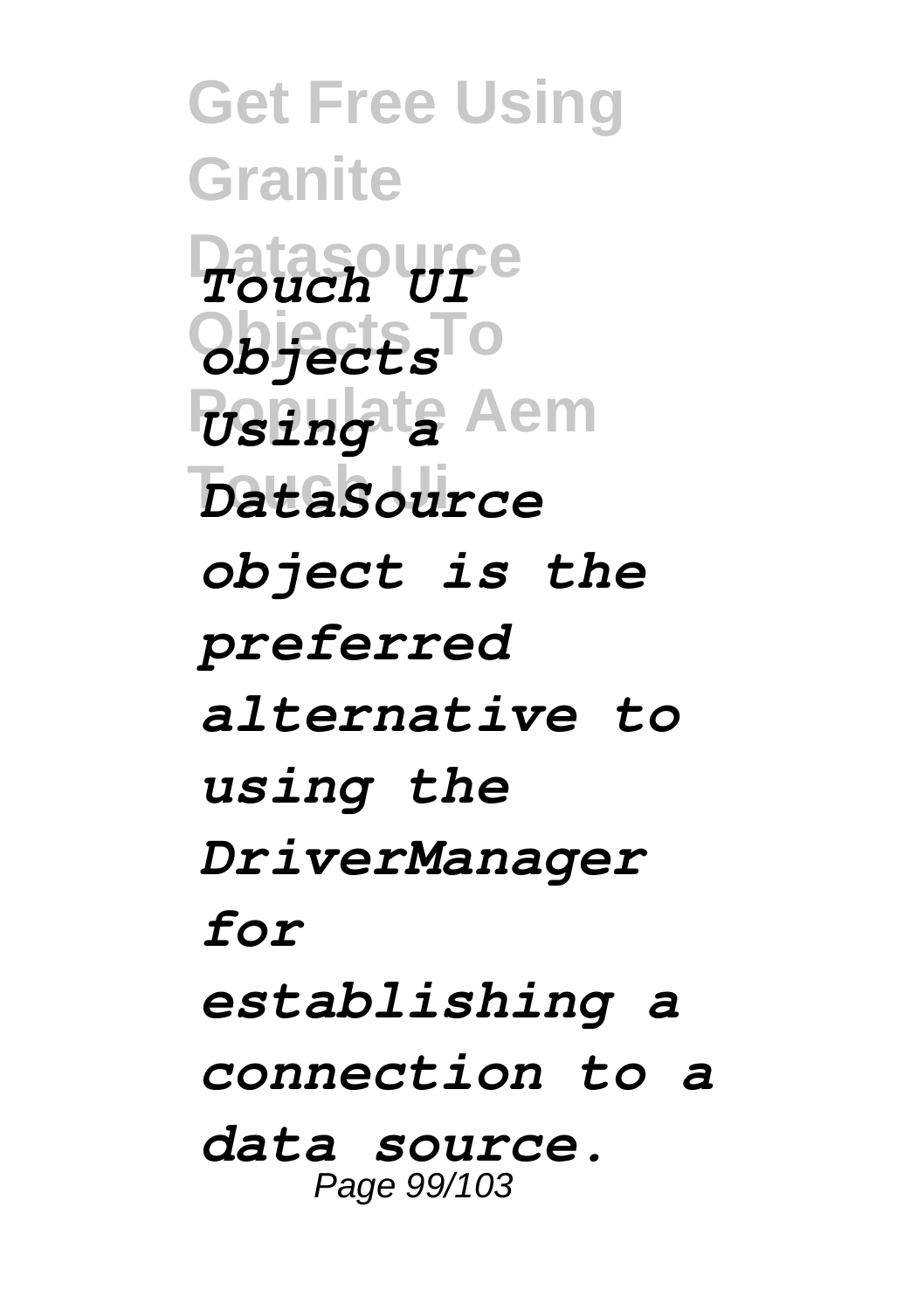**Get Free Using Granite Datasource** *They are* **Objects To** *similar to the* **Populate Aem** *extent that the DriverManager class and DataSource interface both have methods for creating a connection, methods for getting and setting a* Page 100/103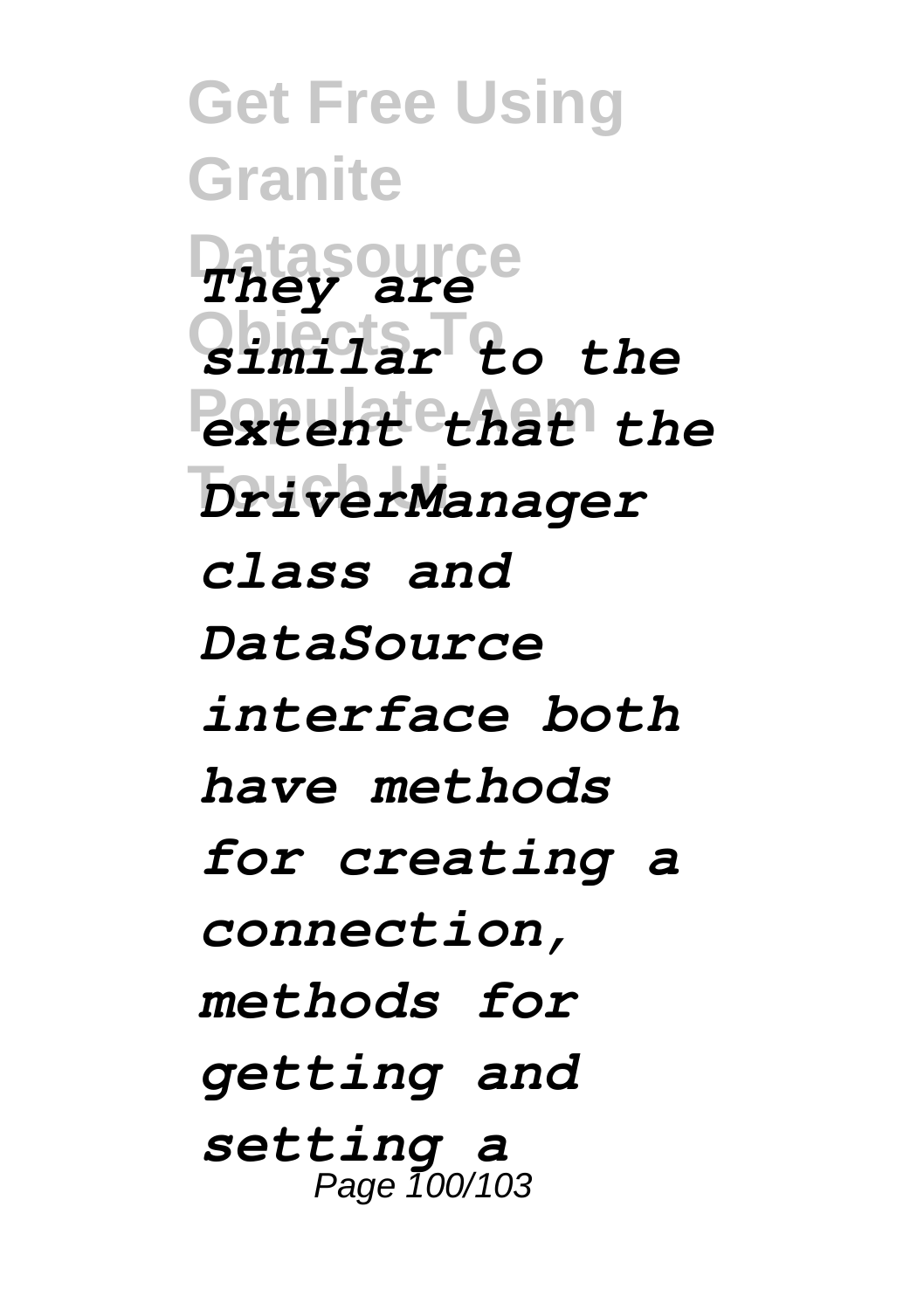**Get Free Using Granite Datasource** *timeout limit* **Objects To** *for making a* **Populate Aem** *connection, and*  $methods$  for *getting and setting a stream for logging.*

*Datasource - Wikipedia Using statement caching. Derby* Page 101/103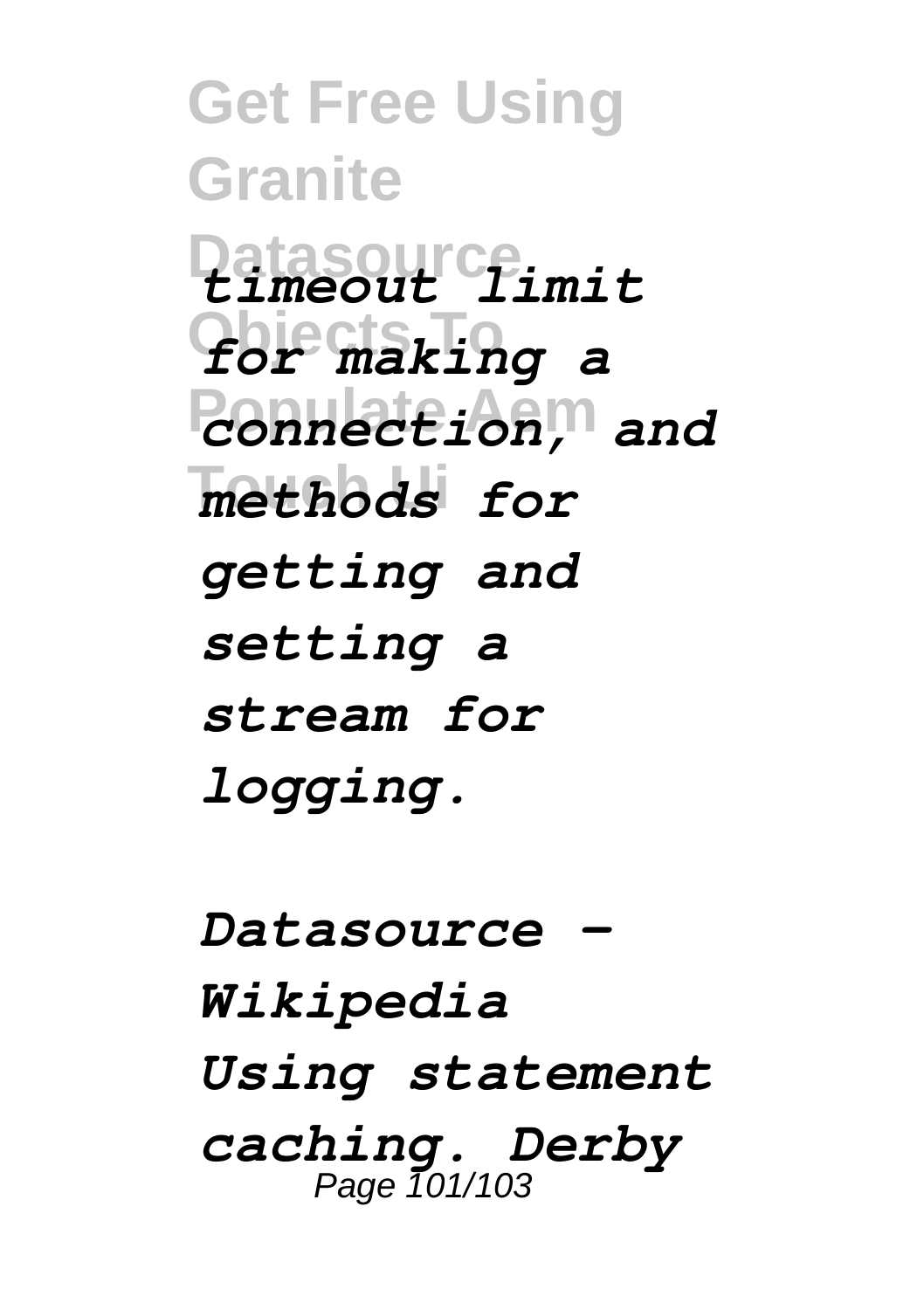**Get Free Using Granite Datasource** *supports JDBC* **Objects To** *statement* **Populate Aem** *caching, which*  $\overline{C}$ an improve the *performance of applications that use Prepar edStatement or CallableStateme nt objects. Statement caching avoids the performance* Page 102/103